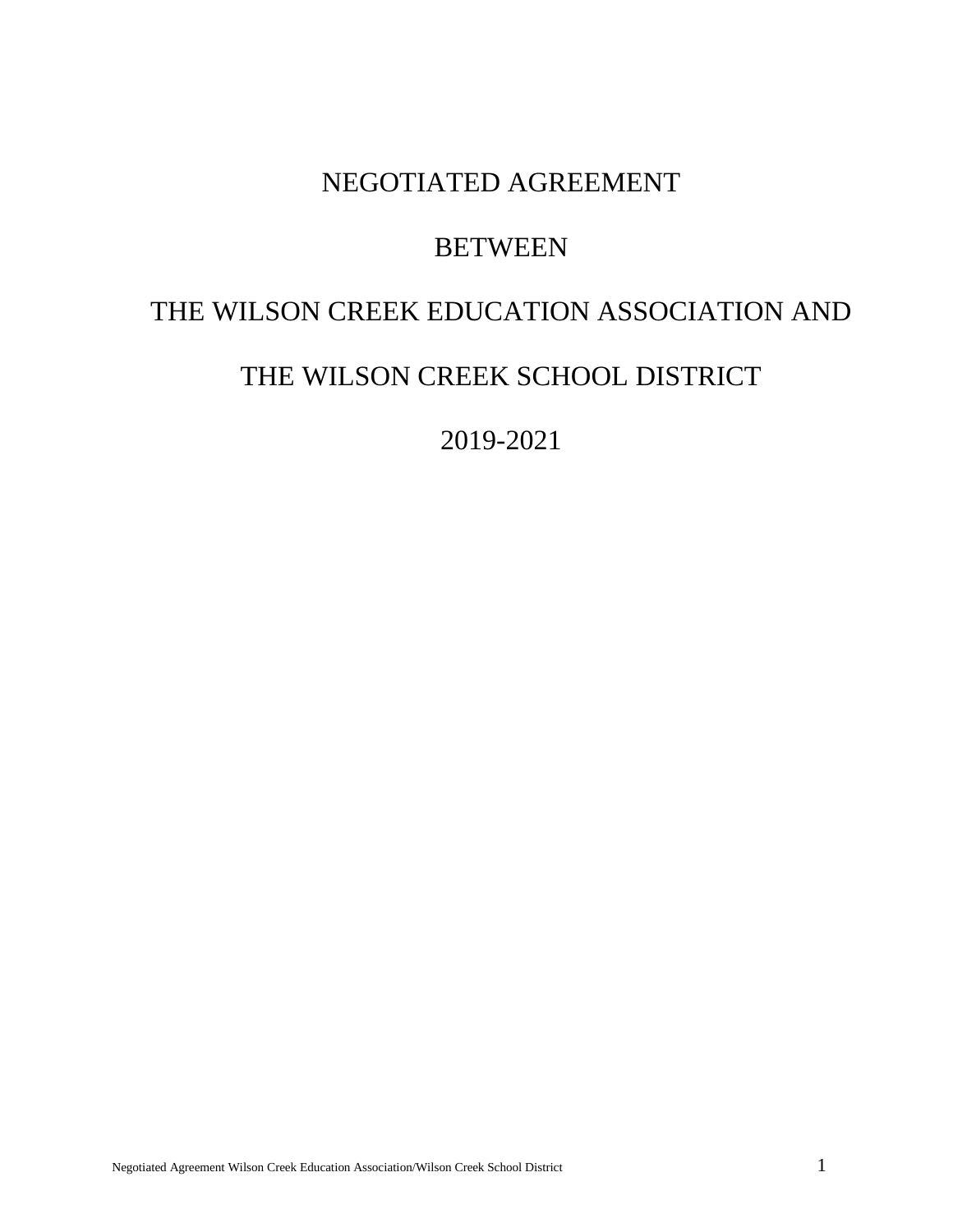# NEGOTIATED AGREEMENT **BETWEEN** THE WILSON CREEK EDUCATION ASSOCIATION AND THE WILSON CREEK SCHOOL DISTRICT 2019-2021

# TABLE OF CONTENTS

**PREAMBLE** 8

|     | <b>ARTICLE I. ADMINSTRATION OF THE AGREEMENT</b> |             |
|-----|--------------------------------------------------|-------------|
|     | Section A. Definitions                           | 8<br>8      |
| 1.  | District                                         | 8           |
| 2.  | Board                                            | 8           |
| 3.  | Association                                      | 8           |
| 4.  | Parties                                          | 8           |
|     |                                                  |             |
| 5.  | Agreement                                        | $\,$ 8 $\,$ |
| 6.  | Employee                                         | $\,$ 8 $\,$ |
| 7.  | Day                                              | $\,$ 8 $\,$ |
| 8.  | Superintendent                                   | $\,$ 8 $\,$ |
| 9.  | President                                        | 8           |
| 10. | Contract                                         | 8           |
| 11. | Supplemental Contract                            | 8           |
| 12. | <b>Extended Contract</b>                         | 8           |
| 13. | <b>RCW</b>                                       | 8           |
| 14. | <b>WAC</b>                                       | 8           |
| 15. | <b>SPI</b>                                       | 8           |
| 16. | <b>BEA</b>                                       | 8           |
| 17. | AR                                               | $\,$ 8 $\,$ |
| 18. | <b>PERC</b>                                      | 8           |
|     | Section B. Recognition                           | 9           |
| 1.  | Bargaining Unit Make-Up                          | 9           |
| 2.  | Long-Term Substitute Teachers                    | 9           |
| 3.  | Twenty Day Rule                                  | 9           |
| 4.  | Exclusivity                                      | 9           |
|     | Section C. Status of Agreement                   | 9           |
|     | Section D. Conformity to Law                     | 9           |
|     | Section E. Distribution of Agreement             | 9           |
|     | Section F. New Policies                          | 9           |
|     |                                                  |             |
|     | <b>ARTICLE II. BUSINESS</b>                      | 9           |
|     | Section A. Dues Deduction                        | 9           |
| 1.  | Members                                          | 9           |
| 2.  | Indemnification                                  | 10          |
|     | Section B. Other Deductions                      | 10          |
|     | Section C. Management Rights                     | 10          |
|     | Section D. Association Rights                    | 10          |
| 1.  | Use of School Buildings                          | 10          |
| 2.  | Use of School Equipment                          | 10          |
| 3.  | <b>Association Business</b>                      | 10          |
| 4.  | Use of District Bulletin Boards                  | 10          |
| 5.  | Use of District Mail System                      | 10          |
| 6.  | New Employees                                    | 10          |
| 7.  | School District Budget and Financial Reporting   | 10          |
| 8.  | Notice of Probation and Disciplinary Action      | 10          |
| 9.  | Board Agenda and Minutes                         | 10          |
| 10. | Salary and Placement Information                 | 11          |
|     |                                                  |             |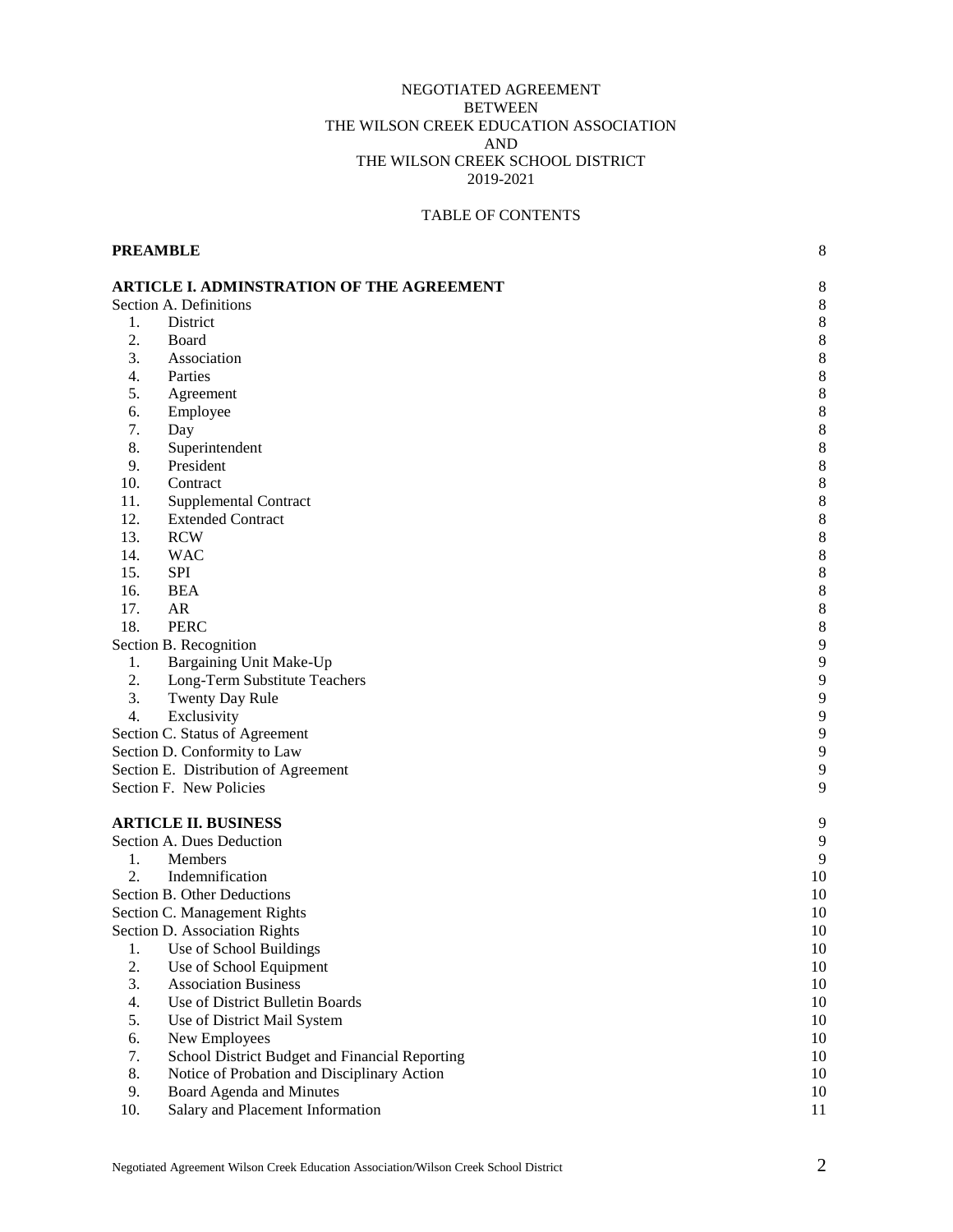|    | <b>ARTICLE III. EMPLOYEE RIGHTS</b>                                                  | 11 |
|----|--------------------------------------------------------------------------------------|----|
|    | Section A. Non-Discrimination                                                        | 11 |
|    | Section B. Personnel File                                                            | 11 |
| 1. | Right to Inspect                                                                     | 11 |
| 2. | Minimum Contents                                                                     | 11 |
| 3. | <b>Placement of Materials</b>                                                        | 11 |
| 4. | Location                                                                             | 11 |
|    | Section C. Due Process                                                               | 11 |
| 1. | <b>Just Cause</b>                                                                    | 11 |
| 2. | <b>Written Grounds</b>                                                               | 11 |
| 3. | Hearings                                                                             | 11 |
| 4. | <b>Association Representation</b>                                                    | 11 |
| 5. | Privacy and Confidentiality                                                          | 11 |
| 6. | <b>Complaints Against Employees</b>                                                  | 11 |
|    | Section D. Assignment and Transfer                                                   | 12 |
| 1. | Assignments                                                                          | 12 |
|    | Definition<br>a.                                                                     | 12 |
|    | New Employees<br>b.                                                                  | 12 |
|    | <b>Continuing Employees</b><br>c.                                                    | 12 |
| 2. | Transfers                                                                            | 12 |
|    | Definition<br>a.                                                                     | 12 |
|    | <b>Involuntary Transfers</b><br>b.                                                   | 12 |
|    | Change in Assignment or Room Assistance<br>c.                                        | 12 |
| 3. | Vacancy and Posting of Jobs                                                          | 12 |
|    | Posting<br>a.                                                                        | 12 |
|    | <b>Application for Transfer</b><br>b.                                                | 12 |
|    | <b>Posting During Vacation Periods</b><br>c.                                         | 12 |
|    | Notice to Applicants<br>d.                                                           | 12 |
| 4. | <b>Filling Vacancies</b>                                                             | 12 |
| 5. | Leave Replacement Employees                                                          | 12 |
|    | Definition<br>a.                                                                     | 12 |
|    | Vacancies<br>b.                                                                      | 13 |
| 6. | <b>Moving Rooms</b>                                                                  | 13 |
|    | Section E. Employee Protection                                                       | 13 |
| 1. | District Insurance                                                                   | 13 |
| 2. | Threats                                                                              | 13 |
| 3. | Self-Protection                                                                      | 13 |
| 4. | Dangerous Students                                                                   | 13 |
| 5. | Short-Term Removal                                                                   | 13 |
|    | Section F. Privacy                                                                   | 13 |
| 1. | Personal Lives                                                                       | 13 |
| 2. | Information                                                                          | 13 |
| 3. | <b>Faculty Meetings</b>                                                              | 13 |
|    | Section G. Harassment                                                                | 13 |
| 1. | Definitions                                                                          | 13 |
| 2. | General Harassment Bar                                                               | 14 |
| 3. | <b>Sexual Harassment Bar</b>                                                         | 14 |
| 4. | Procedures                                                                           | 14 |
|    | <b>Informal Remedies</b><br>a.                                                       | 14 |
|    | Use of Grievance Procedure<br>b.                                                     | 14 |
|    | <b>Discontinued Contact</b><br>$\mathbf{c}$ .                                        | 14 |
|    | <b>Transfer Implications</b><br>d.                                                   | 14 |
|    | Confidentiality<br>e.                                                                | 14 |
| 5. | Policy                                                                               | 14 |
|    | Section H. Leadership Team                                                           | 14 |
|    | <b>ARTICLE IV. EVALUATION AND PROBATION</b>                                          | 14 |
|    | Section A. Preamble                                                                  | 14 |
|    | Section B. Authority                                                                 | 15 |
|    | Section C. Definitions                                                               | 15 |
|    | Negotiated Agreement Wilson Creek Education Association/Wilson Creek School District | 3  |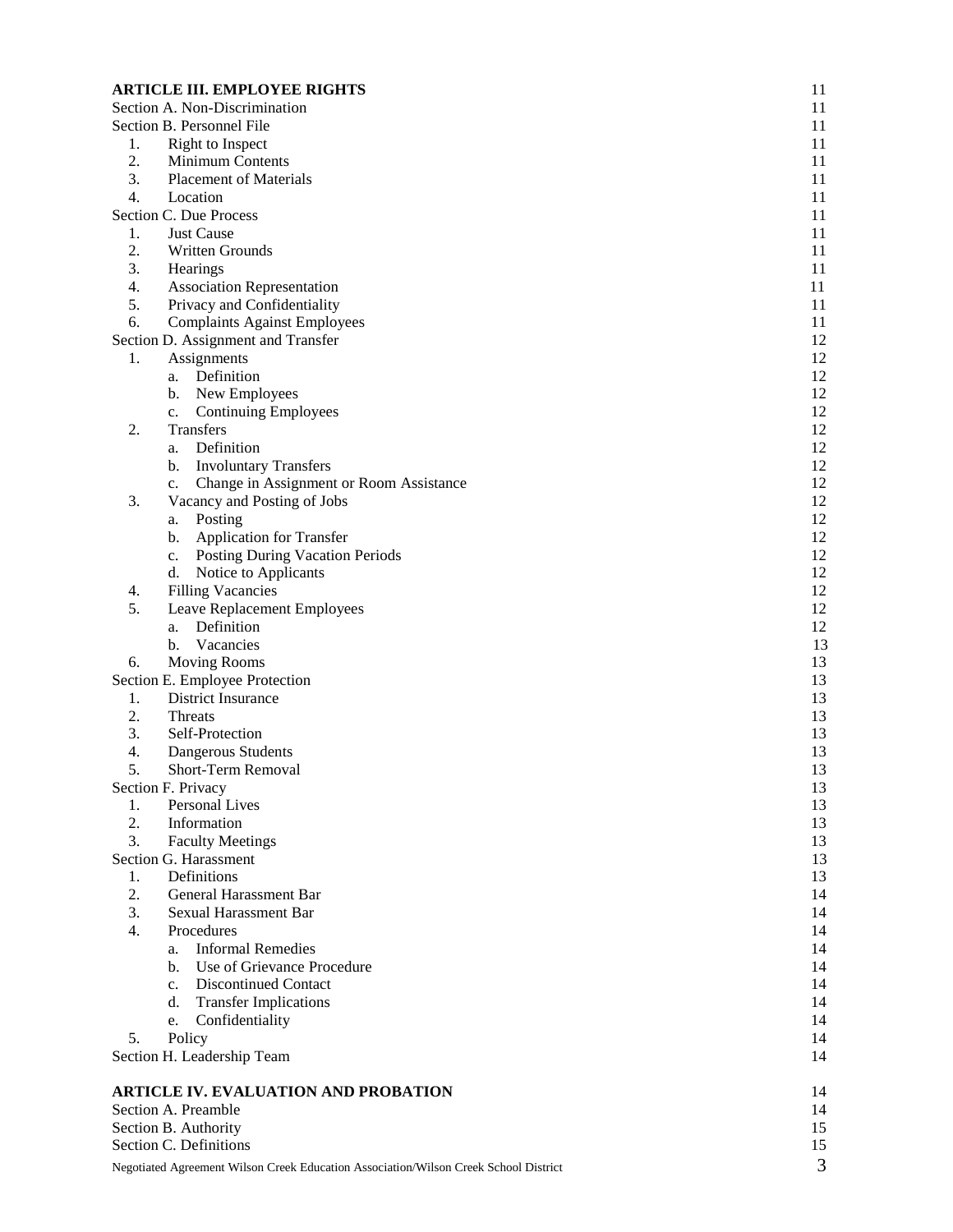| 1.       | <b>Observation Report</b>                                                            | 15             |
|----------|--------------------------------------------------------------------------------------|----------------|
| 2.       | Evaluation                                                                           | 15             |
|          | i. Classroom Teacher Criterion                                                       | 15             |
| 3.       | Evaluator                                                                            | 15             |
| 4.       | <b>Evaluator Qualifications</b>                                                      | 15             |
| 5.       | Evaluator Criteria                                                                   | 15             |
| 6.       | Danielson Framework                                                                  | 15             |
| 7.       | Criteria                                                                             | 15             |
| 8.       | Component                                                                            | 15             |
| 9.       | Artifacts                                                                            | 15             |
| 10.      | Evidence                                                                             | 15             |
| 11.      | Not Satisfactory                                                                     | 15             |
| 12.      | <b>Student Growth Data</b>                                                           | 15             |
| 13.      | Collaboration                                                                        | 15             |
| 14.      | Provisional Employee                                                                 | 16             |
|          | Section D. Purpose                                                                   | 16             |
| 1.       | <b>Identify Satisfactory Performance</b>                                             | 16             |
| 2.       | Assist                                                                               | 16             |
| 3.       | <b>Identify Unsatisfactory Performance</b>                                           | 16             |
| 4.       | <b>Evaluation System Meaning</b>                                                     | 16             |
| 5.       | <b>Instructional Framework Evaluation</b>                                            | 16             |
|          | Section E. Criterion Performance Scoring                                             | 16             |
|          | Section F. Summative Performance Rating                                              | 17             |
|          | Section G. Student Growth Criterion Score                                            | 17             |
| 1.       | Comprehensive Evaluation                                                             | 17             |
| 2.       | <b>Focused Evaluation</b>                                                            | 17             |
| 3.       | Student Growth Data & Achievement                                                    | 17             |
| 4.       | Teacher/Low Student Growth Score                                                     | 17             |
|          |                                                                                      |                |
|          | Section H. Initiating the Evaluation Process                                         | 17             |
|          | Section I. Goal Setting                                                              | 18             |
|          | Section J. Provisional Employees                                                     | 18             |
| 1.<br>2. | Observations<br>Evaluations                                                          | 18             |
|          |                                                                                      | 18             |
|          | Section K. Non-renewal                                                               | 18             |
|          | Section L. Comprehensive Process of Evaluation                                       | 19             |
| 1.       | Qualifications                                                                       | 19             |
| 2.       | Evaluation                                                                           | 19             |
| 3.       | Observations                                                                         | 19             |
| 4.       | <b>Evaluation Report</b>                                                             | 19             |
|          | Section M. Focused Evaluation                                                        | 19             |
|          | Section N. General Requirements                                                      | 19             |
| 1.       | Eavesdropping Bar                                                                    | 19             |
| 2.       | <b>Black Out Dates</b>                                                               | 19             |
| 3.       | Site                                                                                 | 19             |
| 4.       | Signature                                                                            | 19             |
| 5.       | Copy and Response                                                                    | 19             |
| 6.       | <b>Prior Notification</b>                                                            | 19             |
| 7.       | Distribution                                                                         | 20             |
| 8.       | <b>Evaluation Cycle</b>                                                              | 20             |
|          | Section O. Pre-Observation/Form                                                      | $20\,$         |
|          | Section P. Probation                                                                 | 20             |
| 1.       | Notice                                                                               | 20             |
| 2.       | Purpose                                                                              | 20             |
| 3.       | <b>Regular Meetings</b>                                                              | $20\,$         |
| 4.       | <b>Unsatisfactory Status</b>                                                         | 20             |
| 5.       | <b>Probation Period</b>                                                              | 20             |
| 6.       | Plan of Probation                                                                    | 20             |
| 7.       | <b>Additional Assistance</b>                                                         | 20             |
| 8.       | <b>Outside Expert</b>                                                                | 20             |
| 9.       | Removal                                                                              | 20             |
|          | Negotiated Agreement Wilson Creek Education Association/Wilson Creek School District | $\overline{4}$ |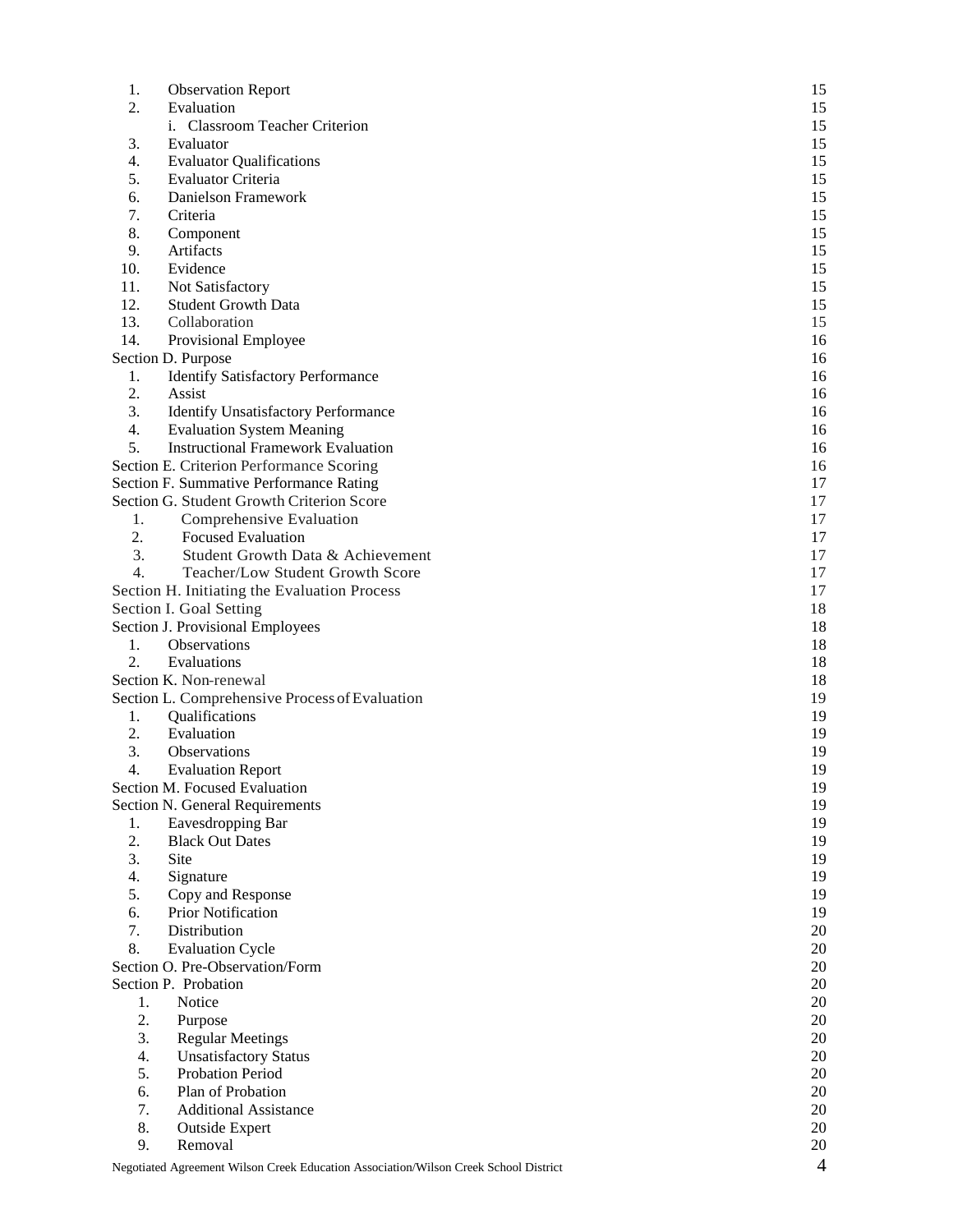| 10. | Failure to Improve                                                                   | 20       |
|-----|--------------------------------------------------------------------------------------|----------|
| 11. | Notice of Probable Cause                                                             | 21       |
| 12. | <b>Adverse Effect</b>                                                                | 21       |
| 13. | <b>Outside of Endorsement</b>                                                        | 21       |
| 14. | Procedural Errors                                                                    | 21       |
|     | Section Q. Electronic Record-Keeping                                                 | 21       |
|     | <b>ARTICLE V. LAYOFF AND RECALL</b>                                                  | 21       |
|     | <b>ARTICLE VI. INSTRUCTION</b>                                                       | 22       |
|     | Section A. Academic Freedom                                                          | 22       |
|     | Section B. Plan/Preparation Time                                                     | 22       |
| 1.  | Elementary                                                                           | 22       |
| 2.  | Secondary                                                                            | $22\,$   |
| 3.  | Renegotiation                                                                        | 22       |
|     | Section C. Class Size                                                                | 22       |
| 1.  | <b>State Requirements</b>                                                            | $22\,$   |
| 2.  | Commitment to Reasonable Student/Teacher Ratios                                      | 22       |
| 3.  | <b>Appeal Procedure</b>                                                              | 22       |
|     | Section D. Supplies, Materials, and Equipment                                        | 23<br>23 |
| 1.  | Section E. Student Discipline<br>Distribution of Board Policies                      | 23       |
| 2.  | <b>District Support</b>                                                              | 23       |
| 3.  | Referrals                                                                            | 23       |
|     | Section F. Staff Development                                                         | 23       |
|     | <b>Section G. Mentor Teachers</b>                                                    | 23       |
| 1.  | Purpose                                                                              | 23       |
|     | New Employee Intervention<br>a.                                                      | 23       |
|     | <b>Experienced Employee Intervention</b><br>b.                                       | 24       |
| 2.  | Voluntary                                                                            | 24       |
| 3.  | Evaluation                                                                           | 24       |
|     | Section H. Early Release                                                             | 24       |
|     | Section I. Zero Period Classes                                                       | 24       |
|     | Section J. Teaching During Preparation Time                                          | 24       |
|     | Section K. Student Grades                                                            | 24       |
|     | <b>ARTICLE VII. LEAVES</b>                                                           | 25       |
|     | Section A. Illness, Injury, and Disability (Sick) Leave                              | 25       |
| 1.  | Accumulation                                                                         | 25       |
| 2.  | Use                                                                                  | 25       |
|     | Personal Illness, Injury, or Disability<br>a.                                        | 25       |
|     | Family and Medical Leave Act (FMLA)<br>b.<br>Family Illness                          | 25<br>25 |
|     | c.<br>Adoption<br>d.                                                                 | 26       |
|     | Emergency<br>e.                                                                      | 26       |
| 3.  | <b>Sick Leave Exhaustion</b>                                                         | 26       |
| 4.  | Annual Sick Leave Buy-Back Option                                                    | 26       |
| 5.  | Death or Retirement Sick Leave Buy-Back Option                                       | 26       |
| 6.  | Legislative Action                                                                   | 26       |
| 7.  | <b>VEBA</b>                                                                          | 26       |
|     | Section B. Sick Leave Sharing                                                        | 26       |
|     | Section C. Personal Leave                                                            | 27       |
|     | Section D. Bereavement Leave                                                         | 27       |
|     | Section E. Court Appearance Leave                                                    | 27       |
| 1.  | Jury Duty                                                                            | $27\,$   |
| 2.  | <b>District Related Court Appearances</b>                                            | $27\,$   |
| 3.  | Other Court Leave                                                                    | 27       |
|     | Section F. Long-Term Leave of Absence                                                | 28       |
|     | Section G. Meetings and Conferences                                                  | 28       |
|     | Section H. Association Leave                                                         | 28       |
|     | Negotiated Agreement Wilson Creek Education Association/Wilson Creek School District | 5        |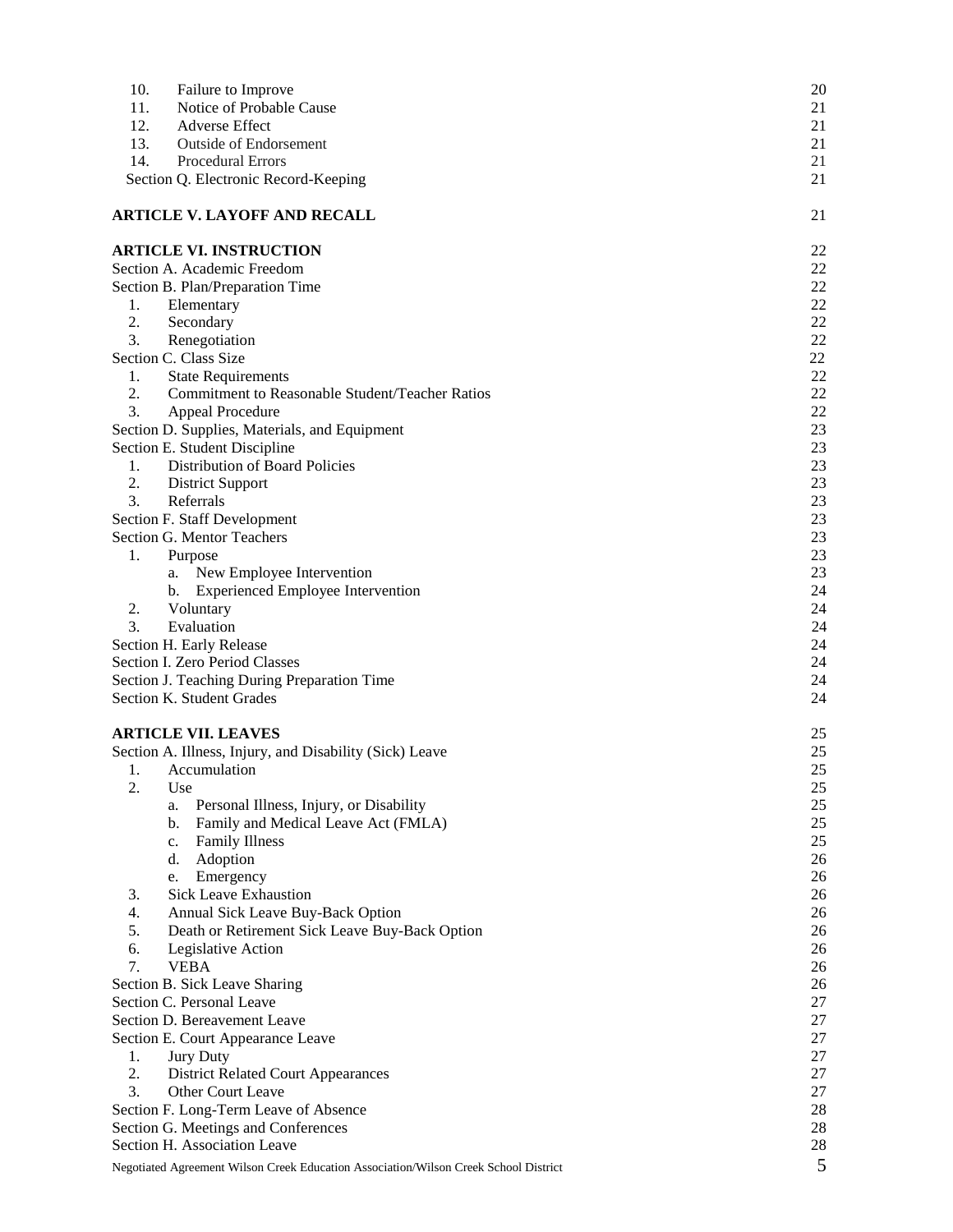|                                                   | Section I. Military Leave                                                            | 28 |  |  |  |
|---------------------------------------------------|--------------------------------------------------------------------------------------|----|--|--|--|
| Section J. Unpaid Holidays of Faith or Conscience |                                                                                      |    |  |  |  |
|                                                   | Section K. Washington Paid Family Leave                                              | 28 |  |  |  |
|                                                   |                                                                                      |    |  |  |  |
|                                                   | <b>ARTICLE VIII. FISCAL MATTERS</b>                                                  | 28 |  |  |  |
|                                                   | Section A. Salary                                                                    | 28 |  |  |  |
| 1.                                                | Schedule                                                                             | 28 |  |  |  |
| 2.                                                | Retroactivity                                                                        | 28 |  |  |  |
| 3.                                                | <b>Initial Placement</b>                                                             | 28 |  |  |  |
|                                                   | Certificate<br>a.                                                                    | 28 |  |  |  |
|                                                   | <b>Experience Credits</b><br>b.                                                      | 29 |  |  |  |
| 4.                                                | Increments                                                                           | 29 |  |  |  |
| 5.                                                | Payment                                                                              | 29 |  |  |  |
| 6.                                                | University Credit and Clock Hours                                                    | 29 |  |  |  |
| 7.                                                | Part-Time Employees                                                                  | 29 |  |  |  |
| 8.                                                | Errors in Computation                                                                | 29 |  |  |  |
| 9.                                                | <b>Salary Compliance</b>                                                             | 29 |  |  |  |
|                                                   | Section B. Time, Responsibility and Incentive Pay                                    | 29 |  |  |  |
|                                                   | Section C. Substituting                                                              | 29 |  |  |  |
|                                                   | Section D. Insurance                                                                 | 29 |  |  |  |
|                                                   | Section E. Work Year                                                                 | 30 |  |  |  |
|                                                   | Section F. Work Day                                                                  | 30 |  |  |  |
|                                                   | Section G. Release from Contract                                                     | 30 |  |  |  |
| 1.                                                | Notice                                                                               | 30 |  |  |  |
| 2.                                                | Prior to May 1                                                                       | 30 |  |  |  |
| 3.                                                | After May 1                                                                          | 30 |  |  |  |
| $\overline{4}$ .                                  | Hardship                                                                             | 30 |  |  |  |
|                                                   | Section H. Calendar                                                                  | 30 |  |  |  |
| 1.                                                | Beginning (and Ending) Date                                                          | 30 |  |  |  |
| 2.                                                | Winter Break                                                                         | 30 |  |  |  |
| 3.                                                | <b>Spring Break</b>                                                                  | 30 |  |  |  |
| 4.                                                | Professional Days                                                                    | 30 |  |  |  |
| 5.                                                | Duty-Free Record Keeping Days                                                        | 31 |  |  |  |
|                                                   | Section I. Travel Reimbursement                                                      | 31 |  |  |  |
|                                                   | Section J. Extra-Curricular Employment                                               | 31 |  |  |  |
| 1.                                                | Definitions                                                                          | 31 |  |  |  |
|                                                   | Co-curricular<br>a.                                                                  | 31 |  |  |  |
|                                                   | Extra-curricular<br>b.                                                               | 31 |  |  |  |
| 2.                                                | Stipend                                                                              | 31 |  |  |  |
| 3.                                                | Contract and Job Descriptions                                                        | 31 |  |  |  |
| 4.                                                | Removal of Contract Offer                                                            | 31 |  |  |  |
| 5.                                                | Not a Condition of Employment                                                        | 31 |  |  |  |
|                                                   | Section K. Curricular Rate of Pay                                                    | 31 |  |  |  |
|                                                   | Section L. Professional Conferences                                                  | 31 |  |  |  |
|                                                   | Section M. Lifeflight                                                                | 32 |  |  |  |
|                                                   |                                                                                      |    |  |  |  |
|                                                   | <b>ARTICLE IX. GRIEVANCE PROCEDURE</b>                                               | 32 |  |  |  |
|                                                   | Section A. Definitions                                                               | 32 |  |  |  |
| 1.                                                | Grievant                                                                             | 32 |  |  |  |
| 2.                                                | Grievance                                                                            | 32 |  |  |  |
| 3.                                                | Days                                                                                 | 32 |  |  |  |
|                                                   | Section B. Time Limits                                                               | 32 |  |  |  |
|                                                   | Section C. Rights to Representation                                                  | 32 |  |  |  |
| 1.                                                | With Association Representation                                                      | 32 |  |  |  |
| 2.                                                | Without Association Representation                                                   | 32 |  |  |  |
|                                                   | Section D. Individual Rights                                                         | 32 |  |  |  |
|                                                   | Section E. Procedure                                                                 | 32 |  |  |  |
| 1.                                                | Step 1: Supervisor                                                                   | 32 |  |  |  |
| 2.                                                | Step 2: Superintendent                                                               | 33 |  |  |  |
| 3.                                                | Step 3: Binding Arbitration                                                          | 33 |  |  |  |
|                                                   |                                                                                      |    |  |  |  |
|                                                   | Negotiated Agreement Wilson Creek Education Association/Wilson Creek School District | 6  |  |  |  |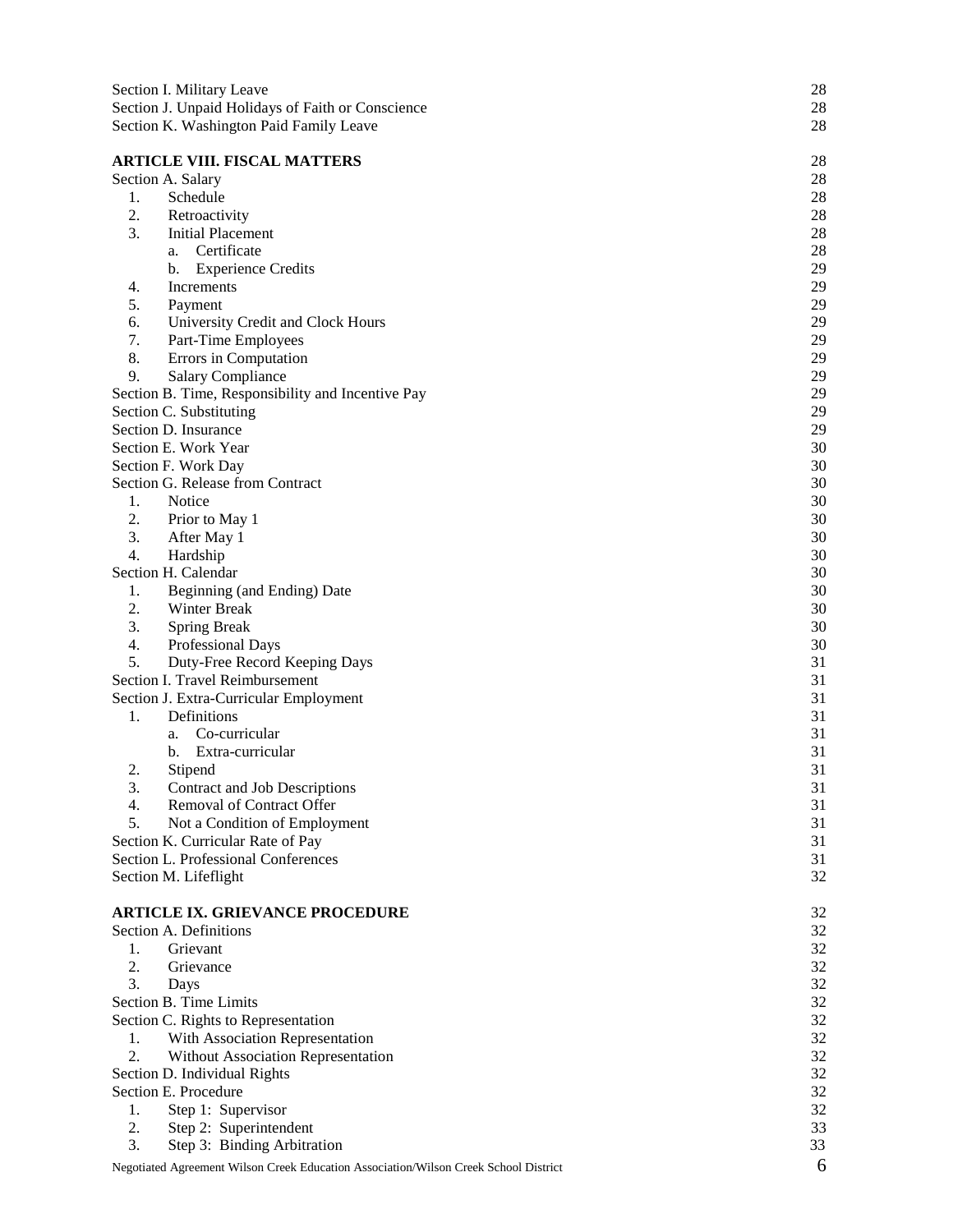|    | <b>Section F. Miscellaneous Conditions</b>                                          | 33       |
|----|-------------------------------------------------------------------------------------|----------|
|    | <b>Contract Expiration</b>                                                          | 33       |
| 2. | No Reprisals                                                                        | 33       |
| 3. | Cooperation of the Parties                                                          | 33       |
| 4. | <b>Released Time</b>                                                                | 33       |
| 5. | Files                                                                               | 33       |
| 6. | Form                                                                                | 33       |
| 7. | <b>Association Grievances</b>                                                       | 33       |
| 8. | <b>Election of Remedies</b>                                                         | 33       |
|    | <b>ARTICLE X. DURATION</b><br>Section A. Effective Dates                            | 34<br>34 |
|    | <b>APPENDICIES</b><br>APPENDIX A. EMPLOYEE SALARY SCHEDULE                          | 35       |
|    | APPENDIX A-1. SUPPLEMENTAL DAYS                                                     | 36       |
|    | APPENDIX B. SUPPLEMENTAL STIPEND SCHEDULE                                           | 37       |
|    | APPENDIX C. FORMAL GRIEVANCE FORM                                                   | 38       |
|    | APPENDIX D. NOTICE TO EMPLOYEE RECEIVING A DISCIPLINARY ACTION OR BEING PLACED ON   |          |
|    | <b>PROBATION</b>                                                                    | 39       |
|    | APPENDIX E. EMPLOYMENT LEAVE REQUEST                                                | 40       |
|    | APPENDIX F. ELIGIBLE ACADEMIC, INSERVICE, OR NONDEGREE CREDITS TO BE RECOGNIZED FOR |          |

| APPENDIX G. TIMESHEET |                                                     |  |
|-----------------------|-----------------------------------------------------|--|
|                       | APPENDIX H. TEACHER EVALUATION PRE-OBSERVATION FORM |  |

PLACEMENT ON LEAP SALARY ALLOCATION DOCUMENTS 41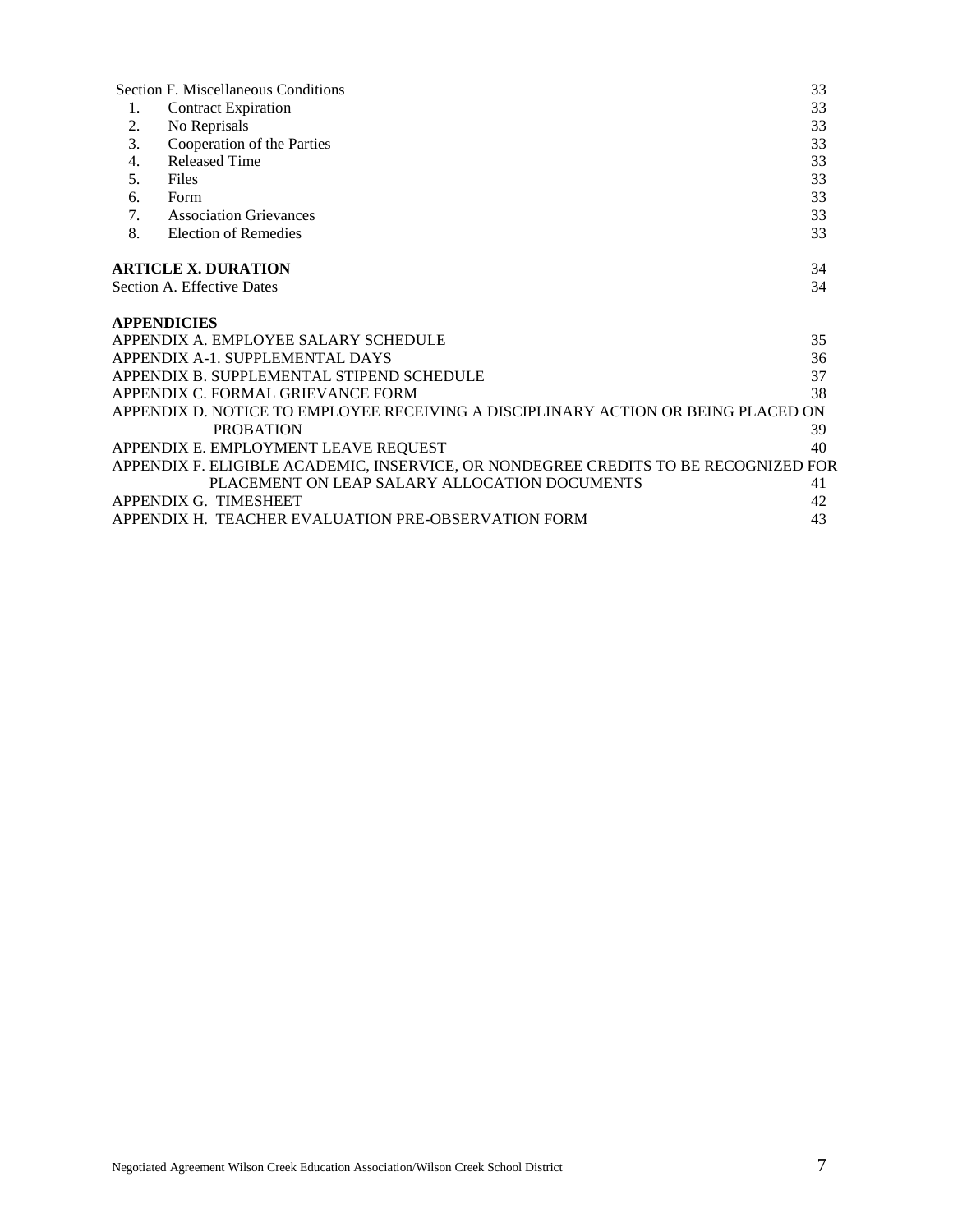#### **PREAMBLE**

This agreement is by and between the Wilson Creek School District and the Wilson Creek Education Association. It has been negotiated pursuant to RCW 41.59.

# **ARTICLE I. ADMINISTRATION OF THE AGREEMENT**

#### **Section A. Definitions:**

- 1. The term "*District*" shall mean the Wilson Creek School District, Grant County, Washington State; or its agents.
- 2. The term "*Board*" shall mean the Board of Directors of the Wilson Creek District.
- 3. The term "*Association*" shall mean the Wilson Creek Education Association, which is affiliated with the Washington Education Association and the National Education Association.
- 4. The term "*Parties*" shall mean the District and the Association.
- 5. The term "*Agreement*" shall mean this collective bargaining agreement, which shall be signed by the parties.
- 6. The term "*Employee*" shall mean any member of the bargaining unit as set out in this Agreement.
- 7. The term "*Day*" shall mean any day the District business office is open for business with the public (for exception see Article IX, Section A, 3)
- 8. The term "*Superintendent*" shall mean the chief administrative officer of the District or his/her designee.
- 9. The term "*President*" shall mean the President of the Association or his/her designee.
- 10. The term "*Contract*" shall mean the individual contract issued to and signed by each employee pursuant to RCW 28A.405.210.
- 11. The term "*Supplemental Contract*" shall mean that contract issued and signed in accordance with RCW 28A.405.240.
- 12. The term "*Extended Contract*" shall mean that individual supplemental contract that is issued to employees for time worked beyond the employee's basic school year as defined in Article VIII, Section D.
- 13. The term "*RCW*" shall mean Revised Code of Washington.
- 14. The term "*WAC*" shall mean Washington Administrative Code.
- 15. The term "*SPI*" shall mean the Washington State Superintendent of Public Instruction or his/her office.
- 16. The term "*BEA*" shall mean the Basic Education Act.
- 17. The term "*AR*" shall mean Association Representative(s).
- 18. The term "*PERC*" shall mean the Washington State Public Employee Relations Commission.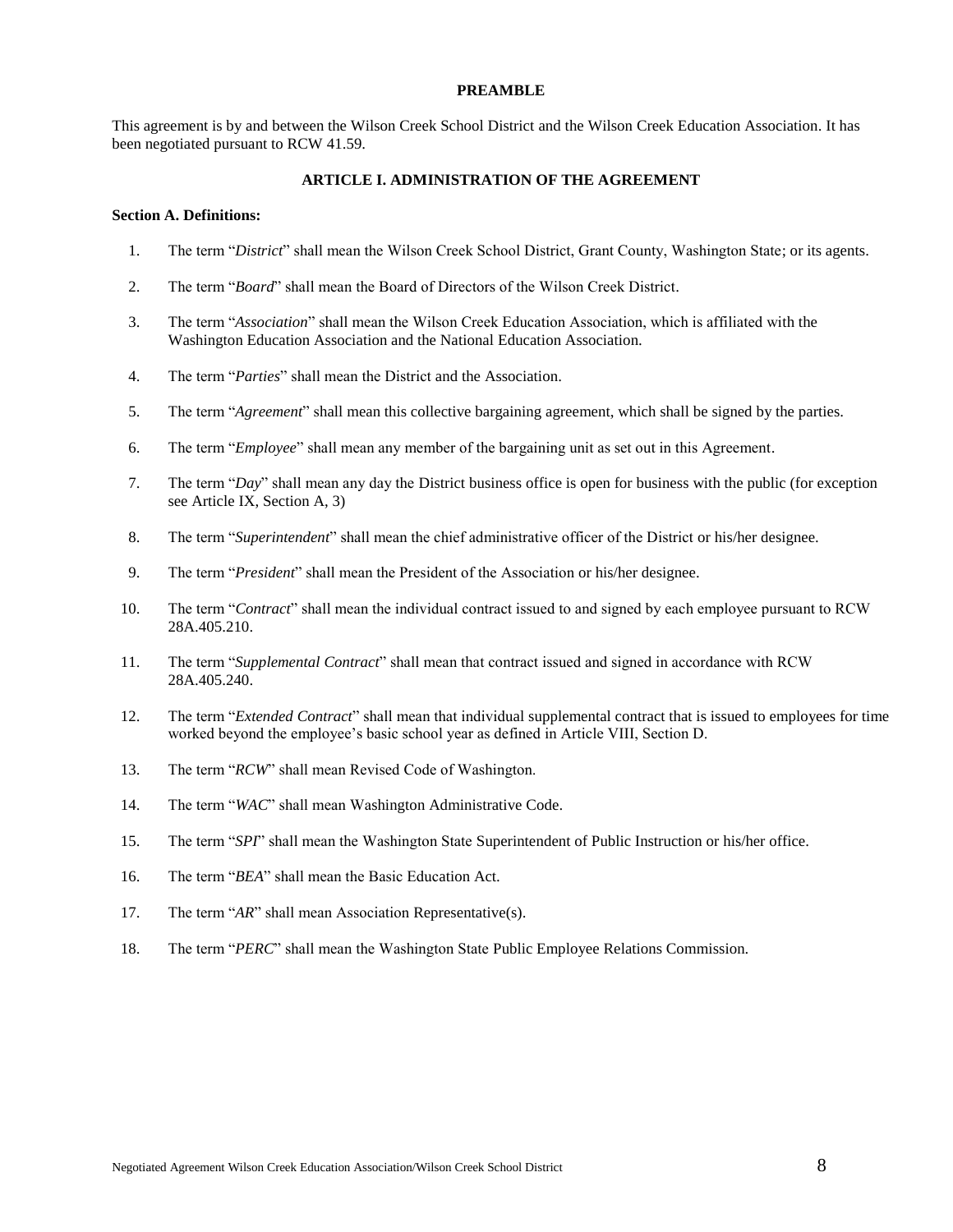# **Section B. Recognition:**

- 1. **Bargaining Unit Make-Up:** The District recognizes the Association as the exclusive bargaining agent for all certificated employees of the District excluding the Superintendent and Principals.
- 2. **Long-Term Substitute Teachers:** Also included in the bargaining unit are long-term substitute teachers.
- 3. **Twenty-Day Rule:** Twenty (20) day rule substitutes shall be covered by the salary portion only of the Agreement as long as they qualify under the twenty (20) day rule.
- 4. **Exclusivity:** The District shall not recognize nor shall it bargain with any other employee organization or individual seeking or claiming to represent employees unless such organization or individual has been certified by PERC as the exclusive bargaining agent for employees.

#### **Section C. Status of Agreement:**

This shall be the sole Agreement between Parties regarding wages, hours, and terms, and conditions of employment. It shall supersede any individual or supplemental contracts, rules, regulations, policies, resolutions, or practices of the District which shall be contrary to or inconsistent with its terms.

# **Section D. Conformity to Law:**

This agreement shall be governed and constructed according to the Constitution and laws of the State of Washington. If any provision of this Agreement, or any application of the Agreement to any employee or groups of employees shall be found to be contrary to law by a court or administrative agency of competent jurisdiction, such provision or application shall have effect only to the extent permitted by law. All other provisions or applications of the Agreement shall continue in full force and effect.

If any provision of this Agreement is held to be contrary to law, the Parties shall commence negotiations on said provision as soon thereafter as is reasonably possible.

#### **Section E. Distribution of Agreement:**

Following ratification of this Agreement, the Association shall prepare a draft copy of the Agreement for District review and mutual editing. After editing, the Association shall prepare a camera-ready copy. The District shall print the Agreement at its cost and shall distribute copies to all current and new employees, along with four (4) copies to the Association. The District shall also make at least one (1) copy available for review by any applicant for employment with the District.

#### **Section F. New Policies:**

The District shall consider input from the Association on all new policies. Upon request from the Association the District shall negotiate the impact of any new policy impacting mandatory subjects of bargaining (wages, hours, and terms and conditions of employment). Policy handbooks shall be available to staff in the school library and staff will be notified of all policy changes through posting of the Board agenda and minutes in the faculty room.

#### **ARTICLE II. BUSINESS**

#### **Section A. Dues Deduction:**

1. **Members:** Upon receipt of a written authorization, the District shall deduct an amount equal to the fees and dues required for membership in the Association, including UniServ, WEA, and NEA.

The dues deduction form and authorization shall remain in effect from year to year. Anyone wanting to stop their membership must notify WEA as per the membership form they signed to join. Dues deduction forms must be delivered to the business office within thirty (30) days from the start of student school year, or within thirty (30) days of that employee's beginning date of employment, whichever is later.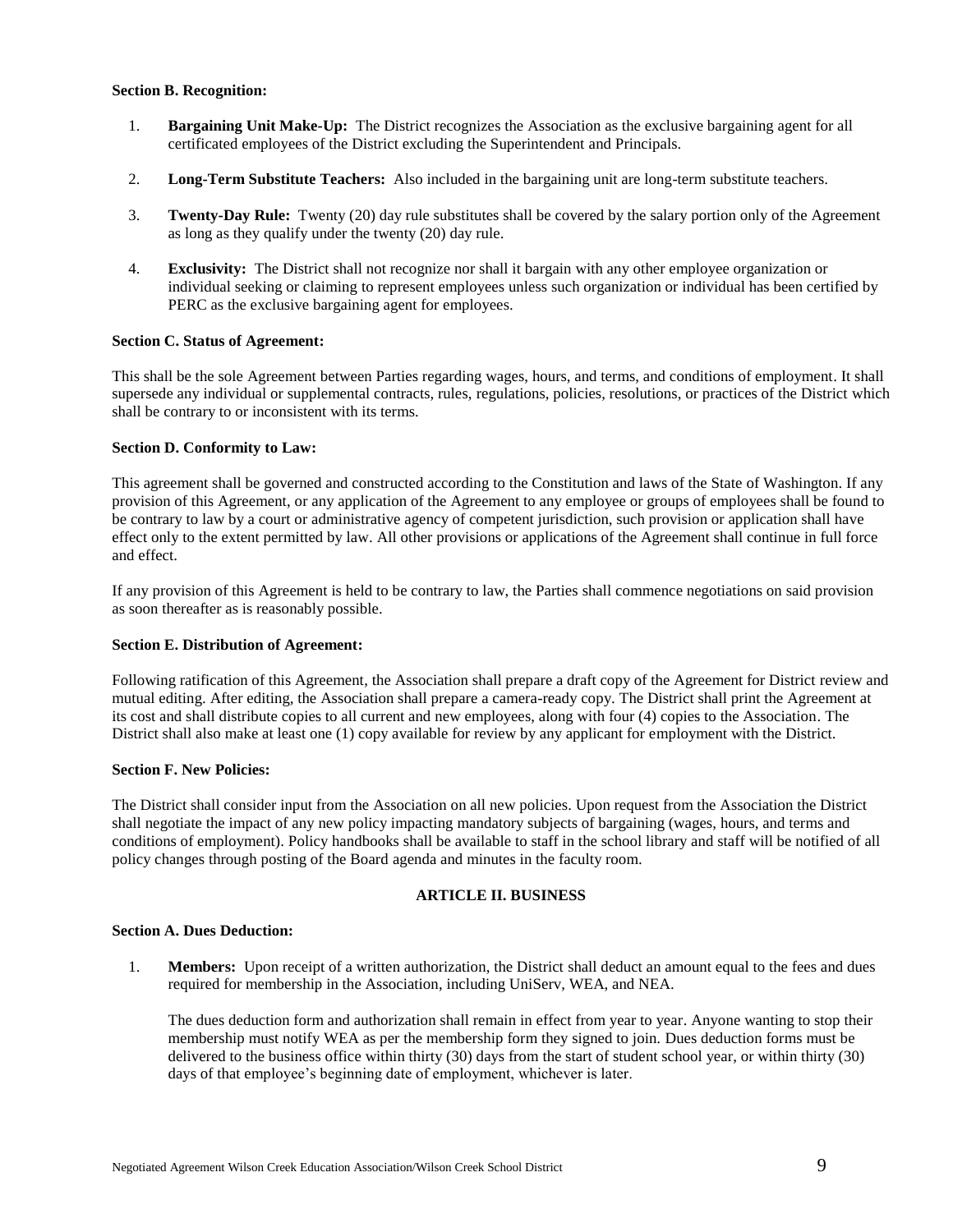**2. Indemnification:** The Association shall indemnify, defend and hold the District harmless against any claims made against the District and against any suit instituted against the District on account of any payroll deductions for the Association.

# **Section B. Other Deductions:**

Upon receipt of written authorization, the District shall deduct from the salary of employees, premiums for those insurance and annuity programs which have been approved by the Association and the District. The sums which are deducted as premiums for approved insurance and annuity programs shall be forwarded in accordance with the written authorization.

# **Section C. Management Rights:**

With the exception of the expressed provisions of this Agreement, the Board and District retain all rights and responsibilities that have been granted or imposed by law, practice, custom or rules and regulations of federal, state, county, and all other regulatory agencies.

# **Section D. Association Rights:**

- 1. **Use of School Building:** The Association shall have the right to use school buildings at reasonable hours for meetings when classes are not in session.
- 2. **Use of School Equipment:** The Association shall have the right to use District business equipment at a reasonable time when such equipment is not otherwise in use. Any costs incurred shall be paid by the Association.
- 3. **Association Business:** The Association shall have the right to transact business on school property at all reasonable times, provided that such business shall not interfere with or interrupt normal school operations. AR's shall suffer no intervention, undue delays, or harassment by the employer's representatives while representing an employee or while on Association business.
- 4. **Use of District Bulletin Boards:** The Association shall have the right to post notices on bulletin boards provided by the District in the faculty lounge.
- 5. **Use of District Mail System:** The Association shall have the right to use the District mail system, e-mail and employee mailboxes for communication purposes.
- 6. **New Employees:** The District shall notify the President of the name, address and assignment of any new hire into the bargaining unit at the earliest possible date after the hiring is completed. The Association shall be given the opportunity to speak to all employees as an official part of the program during any District sponsored new employee orientation and during any year opening, district-wide or building-wide employee meeting.
- 7. **School District Budget and Financial Reporting:** The District shall provide the President with a copy of the District's adopted budget in a timely fashion. The District shall provide the President with a copy of the District's proposed annual budget prior to the Board Meeting scheduled for adoption of the budget.

Upon request the District shall provide the President with a copy of the adopted annual budget in a timely fashion.

Upon request the District shall provide the President with a copy of the monthly budget status report in a timely fashion.

- 8. **Notice of Probation and Disciplinary Action:** In the event any employee is placed on probation or is given a formal disciplinary action, the District shall provide the President with notice of such action, unless the employee indicates in writing to the District that they do not want the Association notified. Sign-off sheet is included as Appendix D.
- 9. **Board Agenda and Minutes:** The District shall provide the President with one (1) copy of the Board meeting agenda at the time it is given to Board members. In addition, the District agrees to post a copy of the Board meeting agenda on the bulletin boards in the staff lounge at least two (2) working days prior to the Board meeting.

Further, the District shall provide the President with one (1) copy of all Board meeting minutes within five (5) working days of completion of the minutes.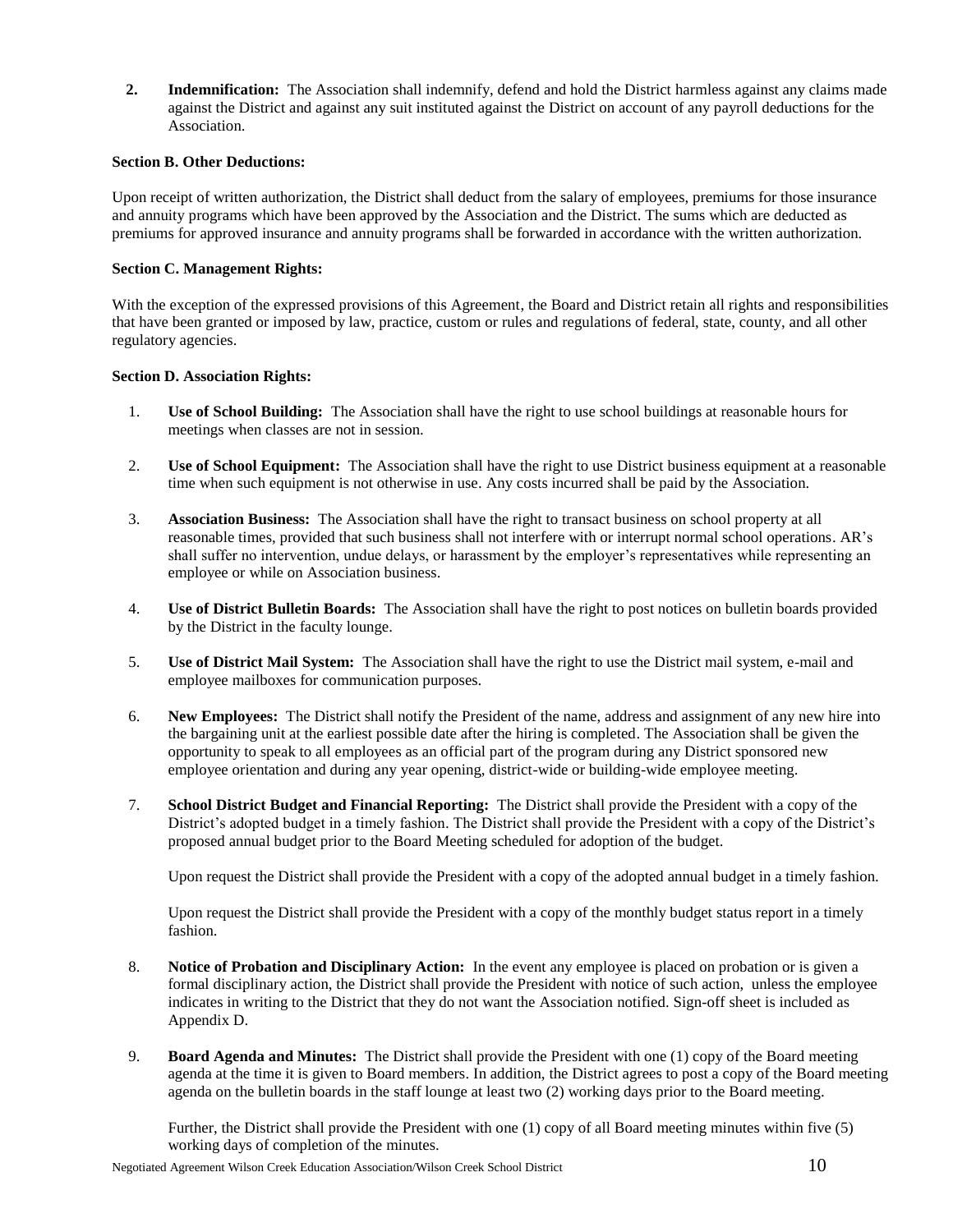10. **Salary and Placement Information:** the District shall annually in October, provide the President with updated lists of all employees, including their assignment, their placement on the salary schedule and seniority.

# **ARTICLE III. EMPLOYEE RIGHTS**

# **Section A. Non-Discrimination**

Employees shall be entitled to full rights of citizenship. There shall be no discipline or discrimination with respect to employment of any employee because of membership or non-membership in the Association, race, creed, religion, national origin, age, sex, sexual orientation including gender expression or identity, marital status, families with children, the presence of any sensory, mental or physical disability unless permitted by a bona fide occupational qualification, use of a trained guide dog or service animal by a person with a disability, honorably discharged veteran or military status, or legal activity in the Association, including involvement in carrying out duties as an AR.

The Parties shall support and work toward maintaining a working and learning environment that is gender neutral and racially harmonious by sharing information concerning gender and race issues and discussing the need for in-service or other mutually determined actions.

# **Section B. Personnel File:**

- 1. **Right to Inspect:** Each employee (including past employees) shall have the right to inspect all contents of his/her own personnel file. An AR shall, at the employee's request, accompany the employee in this review except for confidential placement files that have not been expunged.
- 2. **Minimum Contents:** Each personnel file shall contain the following minimum items of information: required medical information, evaluation reports, annual contracts, teaching certificates, and a transcript of academic records.
- 3. **Placement of Materials:** Employees shall be given a copy of any material that is placed in their personnel file at the time it is so placed. Employees shall be given an opportunity to attach written comments. Employees shall indicate they have seen such materials and have received a copy thereof by affixing their signature to and dating the copy that is to go into the file.
- 4. **Location:** The District shall maintain the employee's personnel file at the District Office. The Superintendent shall be responsible for safeguarding personnel files, and shall sign an inventory sheet to verify the contents of the personnel file, if the employees so requests.

#### **Section C. Due Process:**

- 1. **Just Cause:** No employee shall be disciplined or adversely affected without just cause.
- 2. **Written Grounds:** The specific grounds forming the basis for disciplinary actions shall be made available to the employee and the Association in writing at the time of discipline action is taken.
- 3. **Hearings:** Employees shall have the right to a fair hearing and confrontation of witnesses.
- 4. **Association Representation:** Employees shall be entitled to the presence of an AR at any hearing, meeting or conference involving the employee regarding disciplinary actions or the investigation thereof at which the employee is present. When a request for such AR is made, no action shall be taken with respect to the employee until such AR is present. In the event a disciplinary action is to be taken, the employee shall be advised of the right to representation in writing under this provision prior to the action being taken.
- 5. **Privacy and Confidentiality:** Any criticism of an employee by any agent of the District and all disciplinary actions shall be made in private and in confidence and not in the presence of students, parents, other employees, or at public gatherings.
- 6. **Complaints Against Employees:** Any complaint against an employee that may lead to disciplinary action or that may be used in an evaluation shall be promptly called to the attention of the employee. An exception to this rule is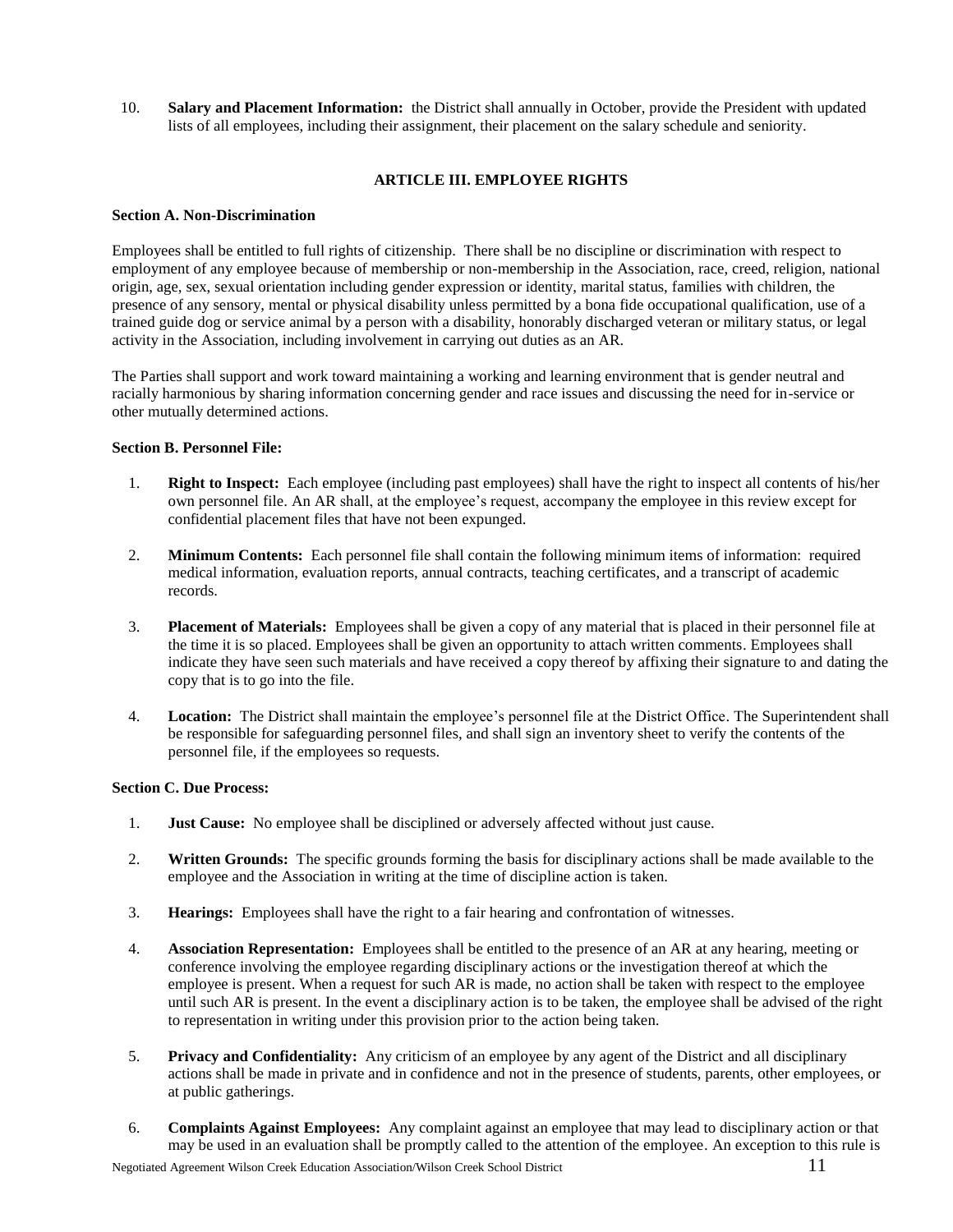made during the time of an active in-district investigation or during a criminal investigation by a law enforcement agency. No complaint against an employee may be used in disciplinary action or evaluation against that employee unless the complaint is discussed with the employee in a timely fashion.

#### **Section D. Assignments and Transfer:**

# **1. Assignments:**

- a. **Definition:** The term "*Assignment*" shall mean the placement of an employee to a position within the bargaining unit. A position shall include the grade level and/or subject taught, or specialty (e.g., special education or librarian) and the building(s) in which the employee is stationed.
- b. **New Employees**: New employees shall be assigned to grade level and/or subject, or specialty, within the employee's certification and endorsement. The employer shall give notice of assignments to newly appointed employees as soon as practicable and, except in cases of emergency, no later than June 15.
- c. **Continuing Employees:** All continuing employees shall be given written notice of their specific assignments, building assignments, and room assignments for the forthcoming year no later that June 1, if known by the district at that time. Subsequent changes shall be for unanticipated changes only.

# **2. Transfers:**

- a. **Definition:** The term "*Transfer*" shall mean a change from an employee's current assignment to a different assignment.
- b. **Involuntary Transfer:** Involuntary transfers shall be made only when educationally necessary. When such transfers are made, they shall be accompanied with a written explanation of the reasons. Assignments made outside the employee's area of certification and/or endorsement shall be made only in unusual or emergency situations and after the employee and administrator have met to discuss the circumstances.
- c. **Changes in Assignment or Room Assistance:** The District shall give moving assistance to any employee who has his/her room locations changed.

# **3. Vacancy and Posting of Jobs:**

- a. **Posting**: All vacancies (including new positions) occurring during the work year shall be reported to the Association and posted in each building for a minimum of two (2) days unless mutually determined otherwise.
- b. **Application for Transfer**: Employees requesting a transfer shall complete and file a request for transfer with the Superintendent according to the posted requirements.
- c. **Posting During Vacation Periods**: During vacation periods, the District shall notify employees of the posting by mail, provided employees make a request in writing, on a form provided by the employer. Such employees shall then have the time period set out in the posting to reply.
- d. **Notice to Applicants:** All employees requesting a transfer to a vacancy or new position shall be notified within two (2) days of the employer filling the vacancy or new position. If not accepted, the employee may request a meeting with administration to discuss the reasons therefore.
- **4. Filling Vacancies:** The District shall fill all vacancies with the best qualified applicant, according to the qualifications set out in the posting. In the event the best qualified applicants are substantially equal in qualifications preference shall be given to the most senior employee.

# **5. Leave Replacement Employees:**

a. **Definition**: Leave replacement employees are those employees who are hired under contract to fill a vacancy created when another employee is on leave.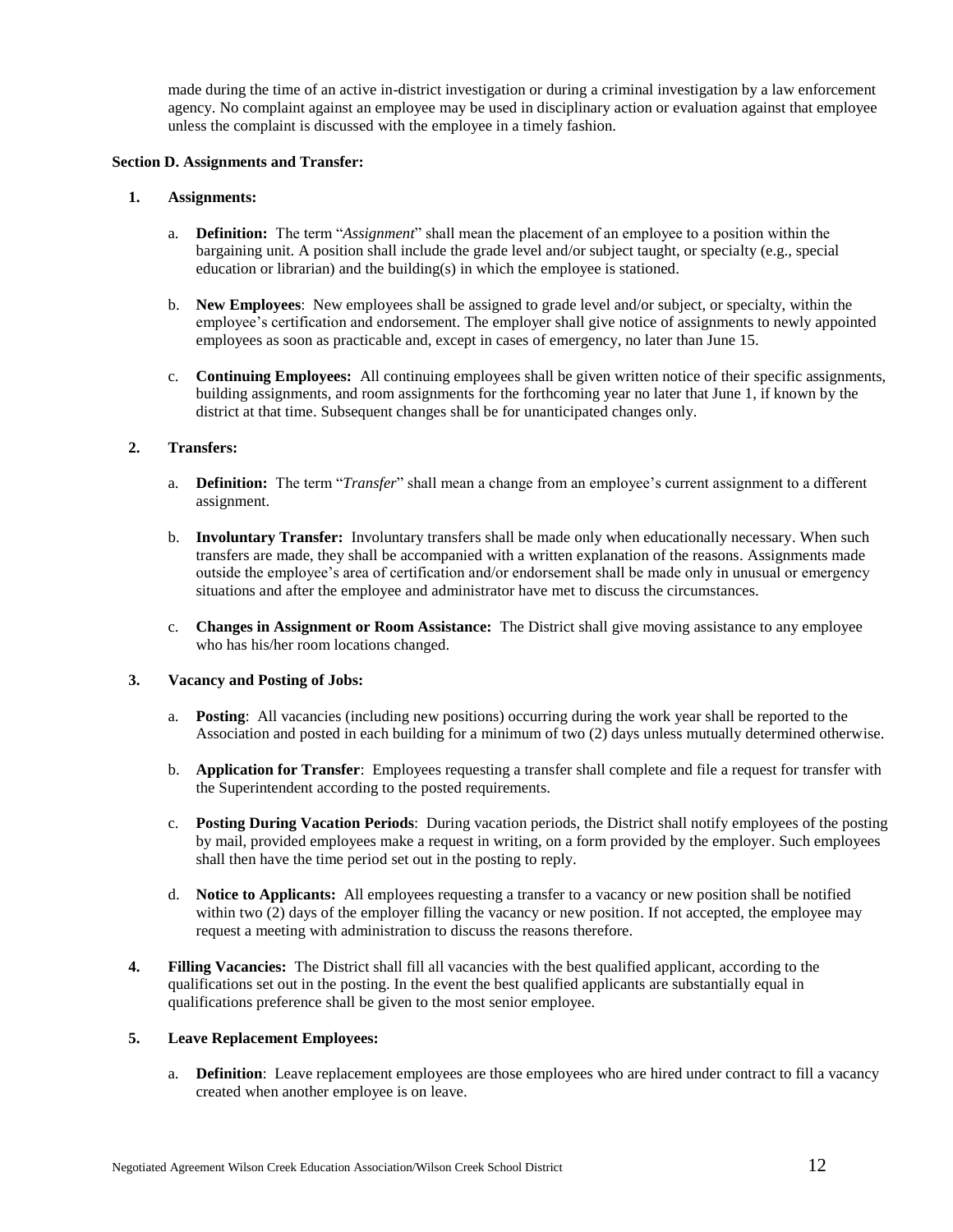- b. **Vacancies:** As vacancies occur within the District, leave replacement employees shall be eligible to fill such vacancies, provided they file a written application with the Superintendent and they meet the minimum state requirements for the vacancy they seek to fill.
- **6. Moving Rooms:** Employees moving rooms for any reason shall be paid one (1) per diem day. Employees moving during the school year will be provided three (3) substitute release days.

# **Section E. Employee Protection:**

- 1. **District Insurance:** The District shall provide such insurance for the protection of employees as is required by RCW 28A.400.370 and upon annual renewal shall provide employees with a written summary of the coverage they have under the provisions of the District insurance policies. The District shall notify the President of any change in insurance coverage.
- 2. **Threats:** Any employee who is threatened with physical harm by any person or group while carrying out assigned duties shall immediately notify the Superintendent, or in his/her absence or inaccessibility any district administrator, and if necessary, the appropriate law enforcement authority. Immediate steps shall be taken by the Superintendent or other administrator in cooperation with the employee to provide for the employee's safety and assist in contacting law enforcement authorities, if appropriate. Steps may include notifying law enforcement and/or other earnest efforts. Precautionary measures for the employee's safety shall be reported to the employee and the President by the Superintendent at the earliest possible time.
- 3. **Self-Protection:** Employees may use reasonable measures with a student, patron or other person as is necessary to protect himself/herself from attack, physical or verbal abuse or injury, or to prevent damage to District or personal property. The District agrees to provide in-service during the year to assist the teachers' with understanding the reasonable measures they can take to not create a liability or legal problem.
- 4. **Dangerous Students:** The District shall inform employees prior to assigning to such employees any student who evidences or who has evidenced symptoms or behaviors that could present a health or safety problem to the employee or other students.
- 5. **Short-Term Removal:** Employees shall have the right to remove a student from class when the employee deems such action necessary to maintain order and discipline. Removal at any level shall be all or any portion of the balance of the school day or until the principal or designee and employee shall have first attempted one (1) or more alternative forms of corrective action; provided further, that in no event, without the consent of the employee, shall an excluded student be returned during the balance of that class or activity period.

# **Section F. Privacy:**

- 1. **Personal Lives:** The private and personal life of any employee is not within the appropriate concern or attention of the District, except to the extent that such has a direct impact on that employee's professional performance or is a violation of law.
- 2. **Information:** The District shall not provide personal information concerning employees, including names, addresses, phone numbers, etc. to any person not required by law, or to any commercial or charitable organization without specific employee approval or Association agreement.
- 3. **Faculty Meetings:** Representatives of commercial concerns, such as insurance companies, financials counselors, fund raisers, etc. shall not be permitted to attend and address faculty meetings, except mutually endorsed insurance carriers or such other concerns that shall have specific Association clearances or which shall have been invited by a majority of the faculty in that building.

# **Section G. Harassment:**

# **1. Definitions:**

a. The terms "*harass*" and "*harassment*" shall mean words, gestures (including offensive touching) and/or other actions, which threaten the individual and serve no legitimate professional purpose.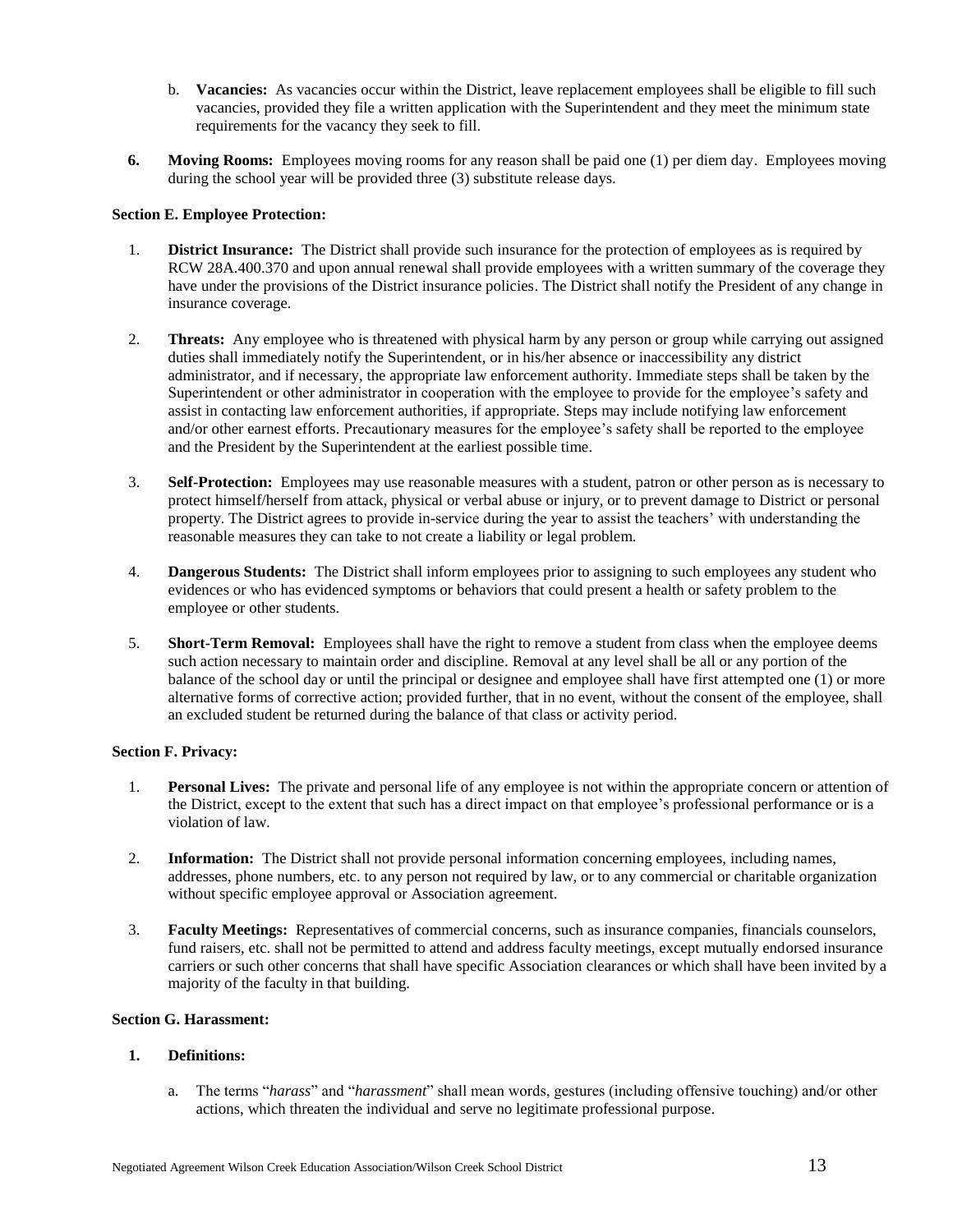- b. The term "*sexual harassment*" shall mean unwelcome sexual advances, requests for sexual favors, sexually motivated physical contact, or other verbal or physical contact or communication of a sexual nature if:
	- i. Submission to that conduct or communication is made a term or condition;
	- ii. Submission to or rejection of that conduct or communication by an employee is used as a factor in decisions affecting that employee's education or employment; or
	- iii. That conduct or communication has the purpose or effect of substantially interfering with an employee's educational or work performance, or of creating an intimidating, hostile, or offensive educational or work environment.
- 2. **General Harassment Bar**: The Parties, including their representatives and members shall not harass each other.
- 3. **Sexual Harassment Bar:** The Parties shall attempt to establish and maintain an environment free from sexual harassment. Sexual harassment shall not be tolerated or condoned.

# 4. **Procedures**:

- a. **Informal Remedies:** The Parties encourage any person who believes that he/she is being or has been sexually harassed to make reasonable attempt to confront the alleged harasser, when appropriate, with his/her concern with a request to cease the offensive behavior. In the event such attempt is not appropriate, or is unsuccessful, the Parties encourage any person who believes that he/she is being or has been harassed to report the concern his/her supervisor, if appropriate. The appropriateness of such actions by any person who believes that he/she is harassed can only be determined by that person within the unique circumstances of his/her situation. Any earnest informal effort to resolve alleged harassment, however, is encouraged.
- b. **Use of Grievance Procedure**: Any charge of harassment shall be filed and processed as a grievance. Which persons named in the grievance are involved in the claim of sexual harassment the grievance shall automatically proceed to the next higher step.
- c. **Discontinued Contact**: Upon request of the grievant, the Superintendent may make a preliminary ruling that the grievant has a right to discontinue specified contact with the alleged harasser pending a final determination of the grievance. A similar ruling may be made a part of the final Superintendent's ruling on the grievance. In both cases, the Superintendent shall specify the nature of permitted contact and non-contact.
- d. **Transfer Implications:** Where sexual harassment has been established and the employer finds it necessary to separate, by means of transfer, two (2) employees, or separate the employee and a supervisor, the employee who is harassed shall not be transferred against his/her will.
- e. **Confidential:** Complaints regarding alleged sexual harassment shall be dealt with in confidence, based upon "a need to know".
- 5. **Policy**: Any aspect of harassment not addressed by this Agreement may be covered by Board policy

#### **Section H. Leadership Team:**

In order to facilitate better communication among the staff, a leadership team consisting of the school administrators and two (2) teachers will be put in place. The selected team will meet with administration in September and establish a calendar of one (1) meeting per month for the school year. The Each teacher involved will receive an annual stipend of two-hundred fifty dollars (\$250.00) for the additional time this will take. The Association will need to present a plan for the selection of the two teachers to be a part of the team in order to ensure that all teachers have the option to be selected.

# **ARTICLE IV. EVALUATION AND PROBATION**

**Section A.** It is agreed between the parties that the following language and processes shall be used for the Danielson Framework/evaluation.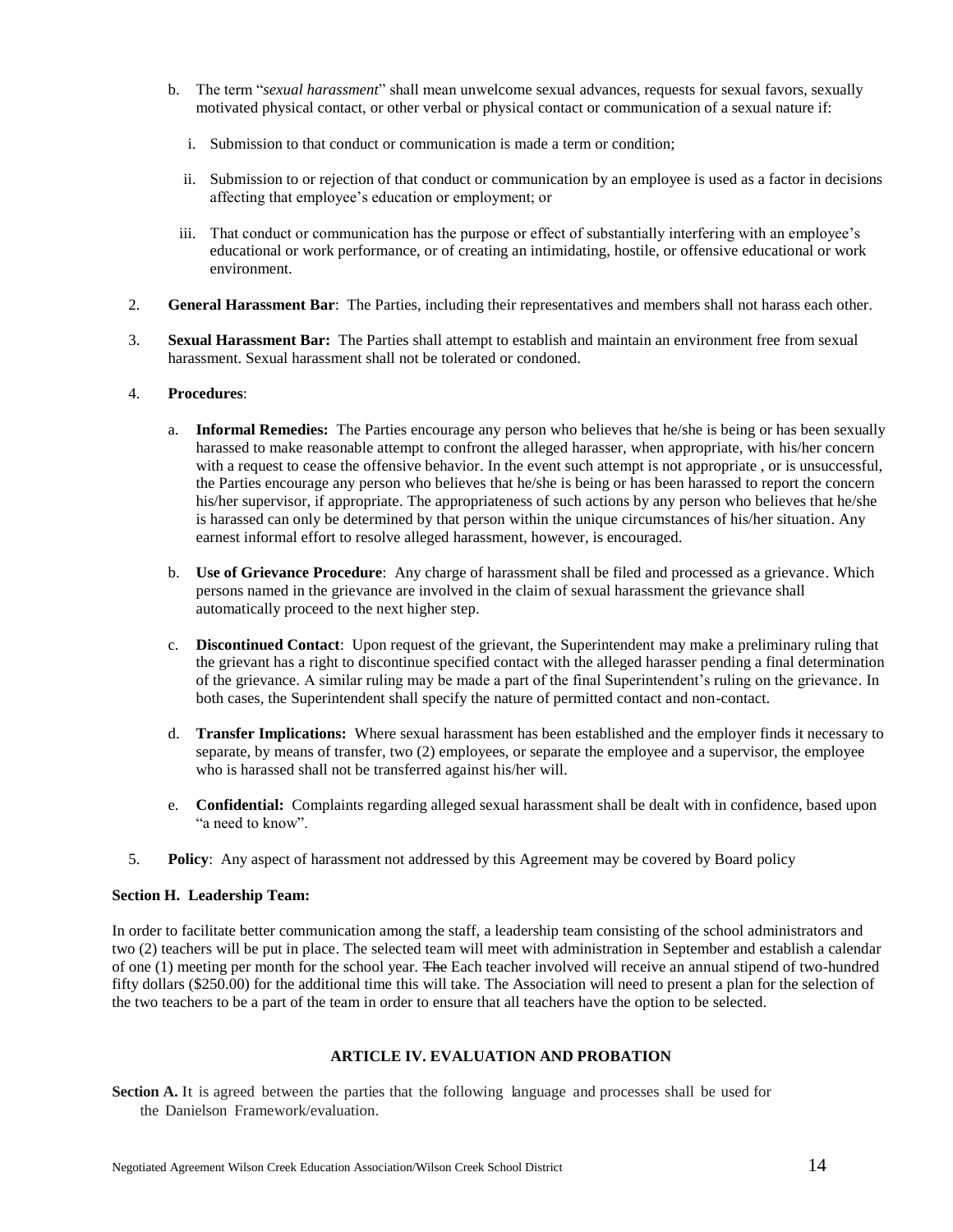# **Section B. Authority:**

 All employee evaluation shall be conducted in accordance with RCW 28A.405.100, RCW 28A.405.110,RCW 28A.405.120, RCW 28A.405.130,RCW 28A.405.140, RCW 28A.405.150, and WAC 392-191.

# **Section C. Definitions:**

1. The term **Observation Report** shall mean a written report of the observation. The term "Observe" or observation shall mean the gathering of evidence made through classroom or worksite visits, or other visits, work samples, or conversations that allow for the gathering of the evidence of performance of assigned duties.

- 2. The term **Evaluation** shall mean a summary of employee professional performance capabilities in the categories listed below;
	- i. Classroom teacher criterion: centering instruction on high expectations for student achievement; demonstrating effective teaching practices; recognizing individual student learning needs and developing strategies to address those needs; providing clear and intentional focus on subject matter content and curriculum;fostering and managing a safe, positive learning environment; using multiple student data elements to modify instruction and improve student learning; communicating and collaborating with parents and the school community; and exhibiting collective and collegial practices focused on improving instructional practices andstudent learning.
- 3. The term **Evaluator** or observer shall mean the building principal of the employee being evaluated, or other designee as determined by the superintendent.
- 4. **Evaluators** shall be trained inthe Danielson Framework prior to conducting evaluation.
- 5. No employee shall be evaluated by an evaluator with less than a Proficient Rating.
- 6. Prior to being evaluated under the Danielson Framework, each teacher shall receive adequate professional development to comprehend the framework and understand the evaluation process.
- 7. **Criteria** shall mean one of the eight (8) state defined categories to be scored.
- 8. **Component** shall mean the sub-section of each criterion.
- 9. **Artifacts** shall mean any products generated, developed or used by a certificated teacher. Artifacts should not be created specifically for the evaluation system. They shall be derived from normal classroom work. Additionally, tools or forms used in the evaluation process may be considered as artifacts.
- 10. **Evidence** shall mean examples of observable practices ofthe teacher's ability and skill in relation to the instructional framework rubric. Evidence collection is not intended to mirror a Pro-Teach, Pro-Cert, nor a National Board portfolio but rather is a sampling of data to inform the decision about level of performance. It should be gathered from the normal course of employment. Student, parent or other teacher input shall not be allowed.

# 11. **Not Satisfactory** shall mean:

(1)Provisional Teachers and Teachers with five (5) years or less teaching experience in the State of Washington:

> Receiving a summative score of one (1) is not considered satisfactory performance.

(2) Continuing Contract Teachers with more than five (5) years teaching experience in the State of Washington:

- Receiving a summative score of Unsatisfactory (one (1) is not considered satisfactory performance.
- Receiving a summative score of Basic two (2), for two years in a row or two years within a consecutive three year period, is not considered satisfactory performance.
- 12. **Student Growth Data** shall mean the change in student achievement between two points in time, as determined by the teacher. Assessments used to demonstrate growth must originate at the classroom level and be initiated by the classroom teacher.
- 13. **Collaboration**. Collaboration shall include working with other teachers, including those outside the District. Documents can be evidence of collaboration. Collaboration may be, but is not limited to: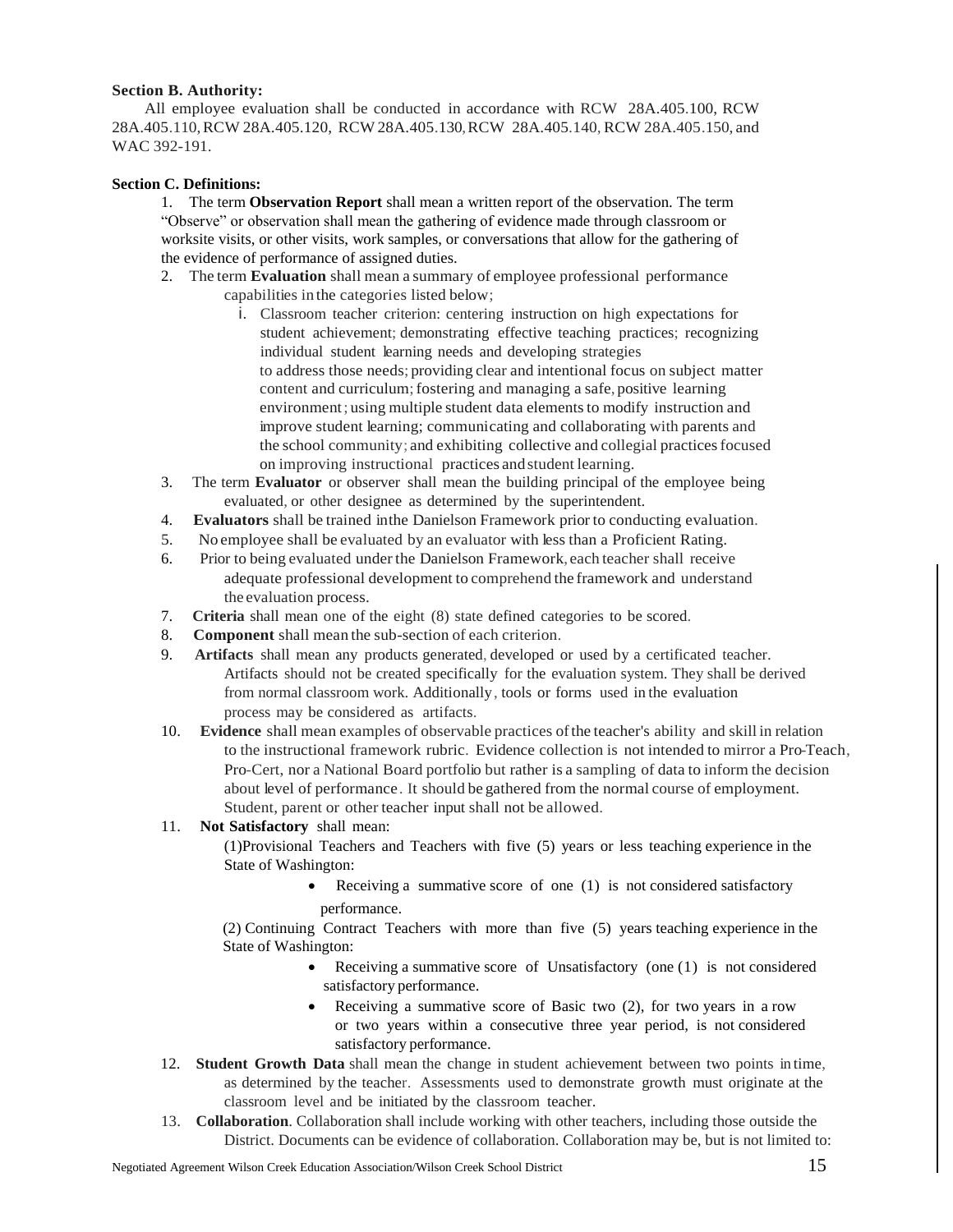Working with administration in regards to student work; working with administration and/or colleagues about students; working with colleagues on materials and lessons. Documentation of collaboration could include, but is not limited to a product or references in a log of meetings or notes.

14. **"Provisional Employee"** shall mean any employee in a teaching or other nonsupervisory certificated position. Provisional employees shall be subject to nonrenewal of employment contract as provided in RCW28A.405.220 during the first three years of employment, unless: (a) the employee has previously completed at least two (2) consecutive years of certificated employment in another school district in the state of Washington, in which case the employee shall be subject to nonrenewal of employment contract pursuant to RCW 28A.405.220 during the first year of employment; or (b) the employee has received an evaluation rating below level two (2) on the four-level rating system established under RCW 28A.405.100 during the third (3rd) year of employment, in which case the employee shall remain subject to the nonrenewal of the employment contract until the employee receives a level two (2) rating. This shall include any employee who is re-employed with the District after a break in service.

**Section D. Purpose:** The purpose of evaluation of certificated classroom teacher shall be at a minimum:

- 1. To identify in consultation with the employee, particular areas in which their professional performance is proficient or distinguished and particular areas in which the employee could improve his or her performance.
- 2 . To assist employees who have identified areas needing improvement in making those improvements.
- 3. To identify employees whose professional performance is not satisfactory and for whom assistance is needed.
- 4. An evaluation system must be meaningful,helpful, and objective;encourage improvement inteaching skills, techniques, and abilities by identifying areas needing improvement; provide a mechanism to make meaningful distinction among teachers andto acknowledge,recognize and encourage superior teaching performance;must encourage respect inthe evaluation process by the persons conducting the evaluation and the persons subject to the evaluation
	- by recognizingthe importance of objective standards and minimizing subjectivity.
- 5. Within the selected instructional framework ,the teacher will be allowed to exercise their professionaljudgment and will be evaluated on their own practice, skills, and knowledge.

# **Section E. Criterion Performance Scoring:**

Evaluator and teacher shall discuss rationale for the final criterion score. If agreement is not reached the following shall be usedto establish an overall score.

- 1. When there is more than one (1) component,if a 4-Distinguished isscored, the overall criterion score cannot be lower than 2-Basic.
- 2. Each rating shall be assigned in the following numeric values:

- 3. When there are two (2) components to a criterion, the average of the two scores shall be the final criterion score.
- 4. When there are three (3), five (5), or seven (7) components to a criteria, the average score shall be the final criterion score.
- 5. When there are four (4) or six (6) components to a criterion, the average of the two  $(2)$ scores will be the final criterion score.
- 6. When a final criterion score includes a fractional number, (for example 2.3) scores will be rounded up.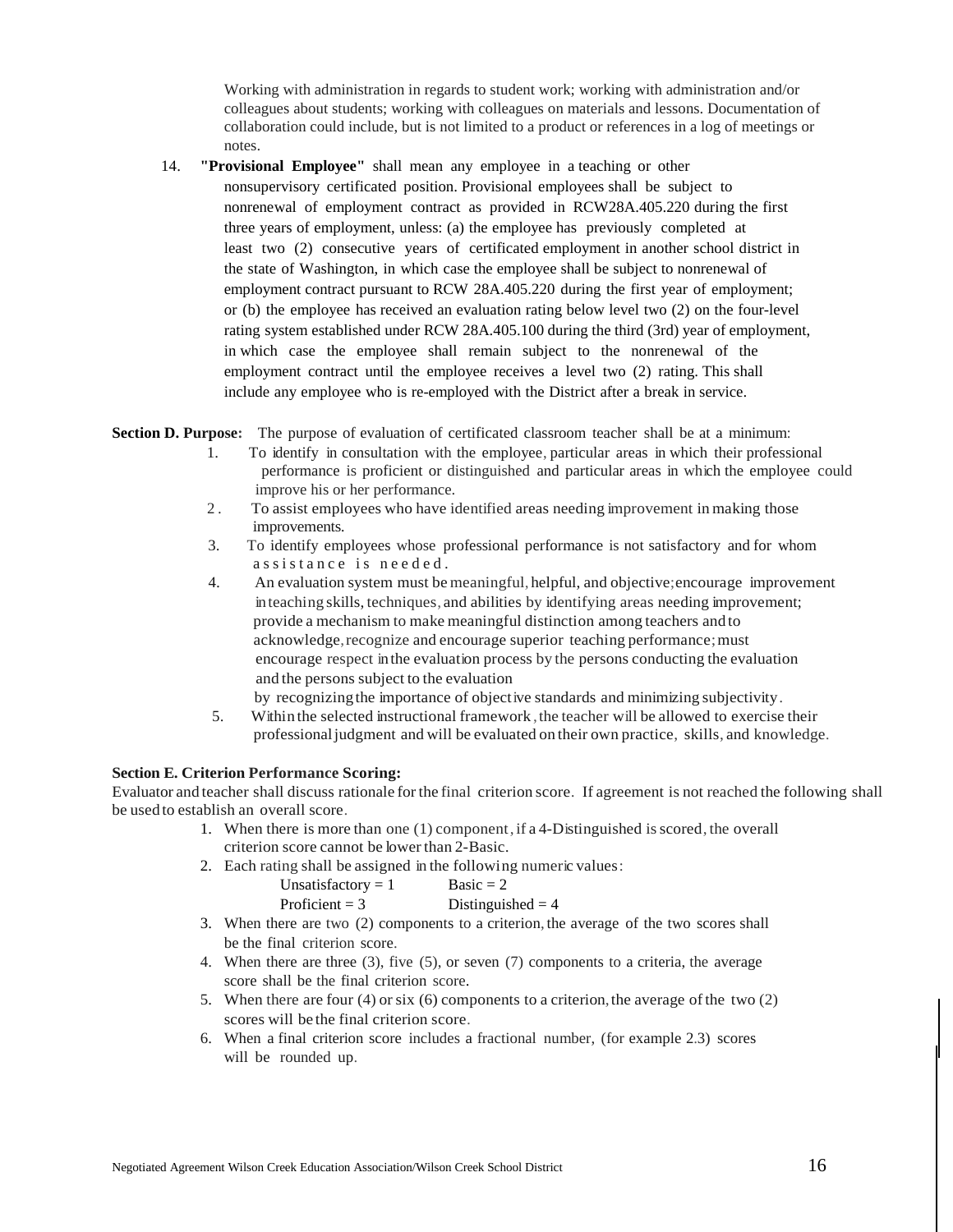#### **Section F. Summative Performance Rating:**

A classroom teacher shallreceive a Comprehensive summative performance ratingfor each of the eight (8) state evaluation criteria. The overall summative score is determined by totaling the eight (8) criterion -levelscores as follows:

8-14 - Unsatisfactory 15-21 - Basic 22-28 - Proficient 28-32 - Distinguished

# **Section G. Student Growth Criterion Score:**

- 1. **Comprehensive Evaluation:** Embedded inthe instructional framework are five (5) components designated as student growth components; SG 3.1, SG 3.2, SG 6.1, SG 6.2, and SG 8.1. Evaluators add up the raw score on these components and the employee on a Comprehensive Evaluation is given a score of low, average , or high based on the scores below. Employees on Comprehensive Evaluation shall have one (1) growth goal per designated components.
	- 5-12 Low 13-17 Average 18-20 High
- 2. **Focused Evaluation:** The focused evaluation will include the student growth rubrics of the selected criterion. If criterion 3, 6 or 8 is selected, evaluators will use those student growth rubrics. If criterion 1, 2, 4, 5 or 7 is selected, evaluators will use criterion 3 or 6 student growth rubrics. Employees on Comprehensive Evaluation shall have one (1) growth goal per designated components. The Final Summative Score is the same as the final score for the criterion that was selected for focus. Criterion scores result from a locally-determined process that includes both framework rubric scores and applicable student growth rubric scores. The Focused evaluation does not have a separate student growth impact rating.
- 3. Student growth data will be taken from multiple sources, and must be appropriate and relevant to the teacher's assignment. It will be developed from teacher initiated formal and informal assessment of student progress. Student achievement that is not calibrated to show growth between two points in time shall not be used to calculate a teacher's student growth criteria score.
- 4. If a teacher receives a 4-Distinguished summative score and a Low student growth score, they must automatically be moved to the 3-Proficient level for their summative score. If a teacher has a low student growth score on the summative evaluation, the teacher shall select one of the following:
	- Triangulate student growth measures with other evidence (including observation, artifacts, and student evidence) and additional levels of student growth based on classroom, school, district and state based tools.
	- Examine extenuation circumstances possibly including: goal setting process/expectations, student attendance , and curriculum/assessment alignment.
	- Schedule monthly conferences with evaluator to discuss/revise goals, progress toward meeting goals, and best practices.
	- Create and implement a professional development plan to address student growth areas.

# **Section H. Initiating the Evaluation Process:**

Within the first ten (10) days of the school year the evaluator shall meet with the employees (individually or in a group) and discuss the evaluation process, options, criteria and forms. At this meeting employees shall be informed of his/her evaluation options.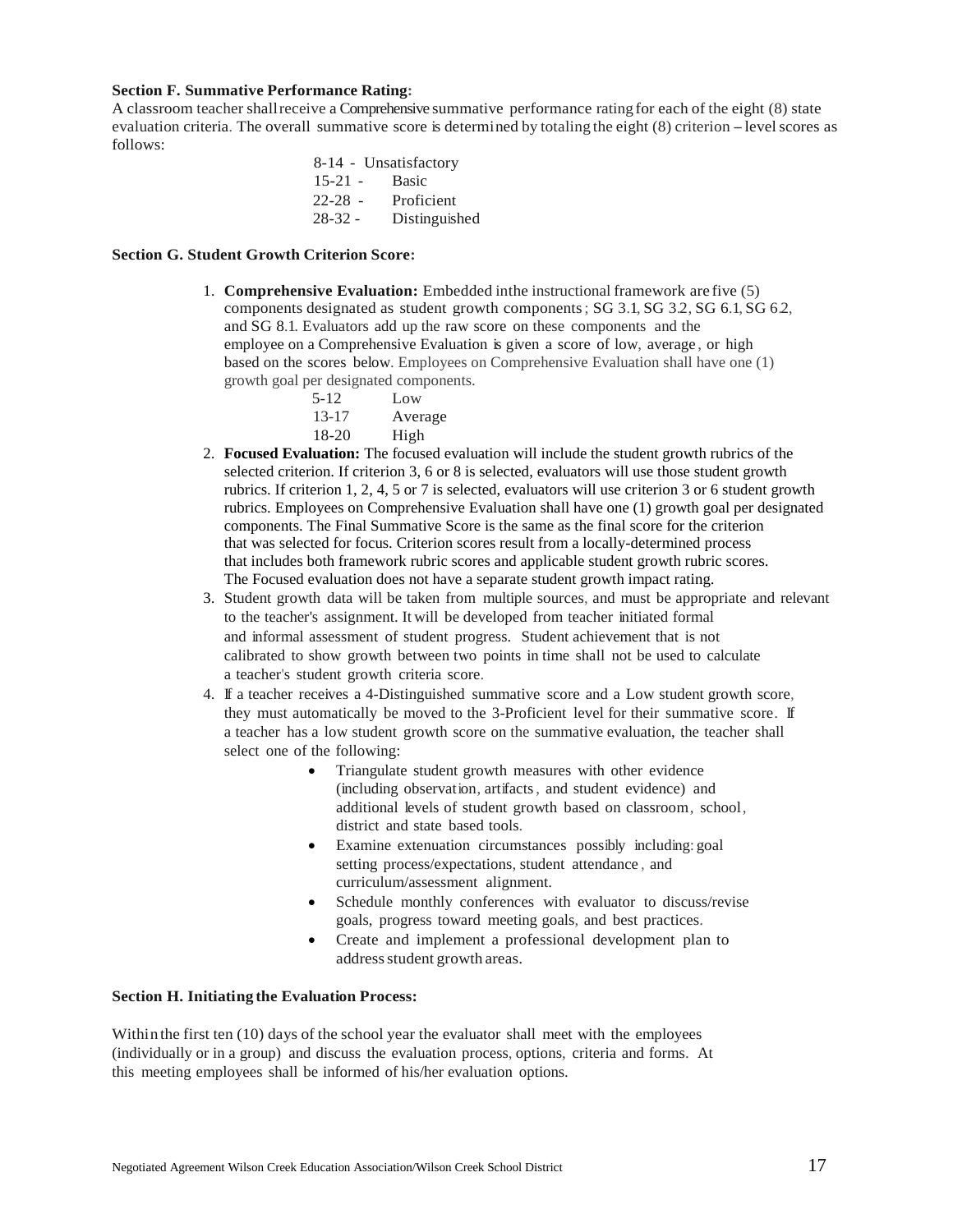#### **Section I. Goal Setting:**

Teacher's shall develop professional goals and timelines, monitor his or her progress, and make adaptations as needed. The goal setting process will be guided by the self-assessment or the prior year's comprehensive evaluation and must include three (3) student growth goals and one (1) instructional goal for comprehensive and one (1) student growth goal and one (1) instructional goal for focus. The evaluator and employee shall mutually agree on the employee's professional growth and development plan and goals for the year.

#### **Section J. Provisional Employees:**

- **1. Observations**: Provisional employees shall be observed a total of sixty (60) minutes for each evaluation. At least one observation must be thirty (30) minutes in length. The first observation shall be during the first ninety (90) calendar days of the contract year. In the third year of provisional status, the employee must be observed for a total of ninety (90) minutes. Observations will be scheduled at reasonable intervals to enable the employee time to incorporate evaluator suggestions for improvement. In no case shall observations occur more frequently than within an interval of two weeks.
- 2. **Evaluations**: Provisional employees shall be evaluated one (1) time per year for the duration of their provisional status. Evaluations shall be completed no later than May 1. A completed evaluation shall mean that a final meeting has been held and the principal and employee have signed off on a final copy of the evaluation.
	- A second year Provisional teacher who receives a summative rating of 3-Proficient or 4-Distinuished will be granted continuing contract status for the subsequent school year.
	- Before non-renewing a first (or applicable second or third ) year provisional teacher, the evaluator shall have made good faith efforts beyond the minimum requirements of the evaluation process to assist the teacher in making satisfactory progress toward remediating deficiencies. The efforts shall include:
		- 1. An evaluation conducted inaccordance with each provision of this agreement,
		- 2. Written notice to the Association and teacher prior to March 1, or thirty (30) calendar days after the teacher began work, whichever is later;
			- a. A specific and reasonable program designed to assist the teacher in making satisfactory progress in improving his/her performance, including a plan with benchmarks defining desired performance and indicating it has been achieved.
			- b. A description of the assistance and services the District will provide to the teacher to improve his/her performance;
			- c. Periodic written reports to inform the teacher of the evaluator's judgment on the teacher's progress toward remediating deficiencies.

# **Section K. Non-renewal:**

The non-renewal of provisional employees shall be handled as outlined in RCW28A.405.220.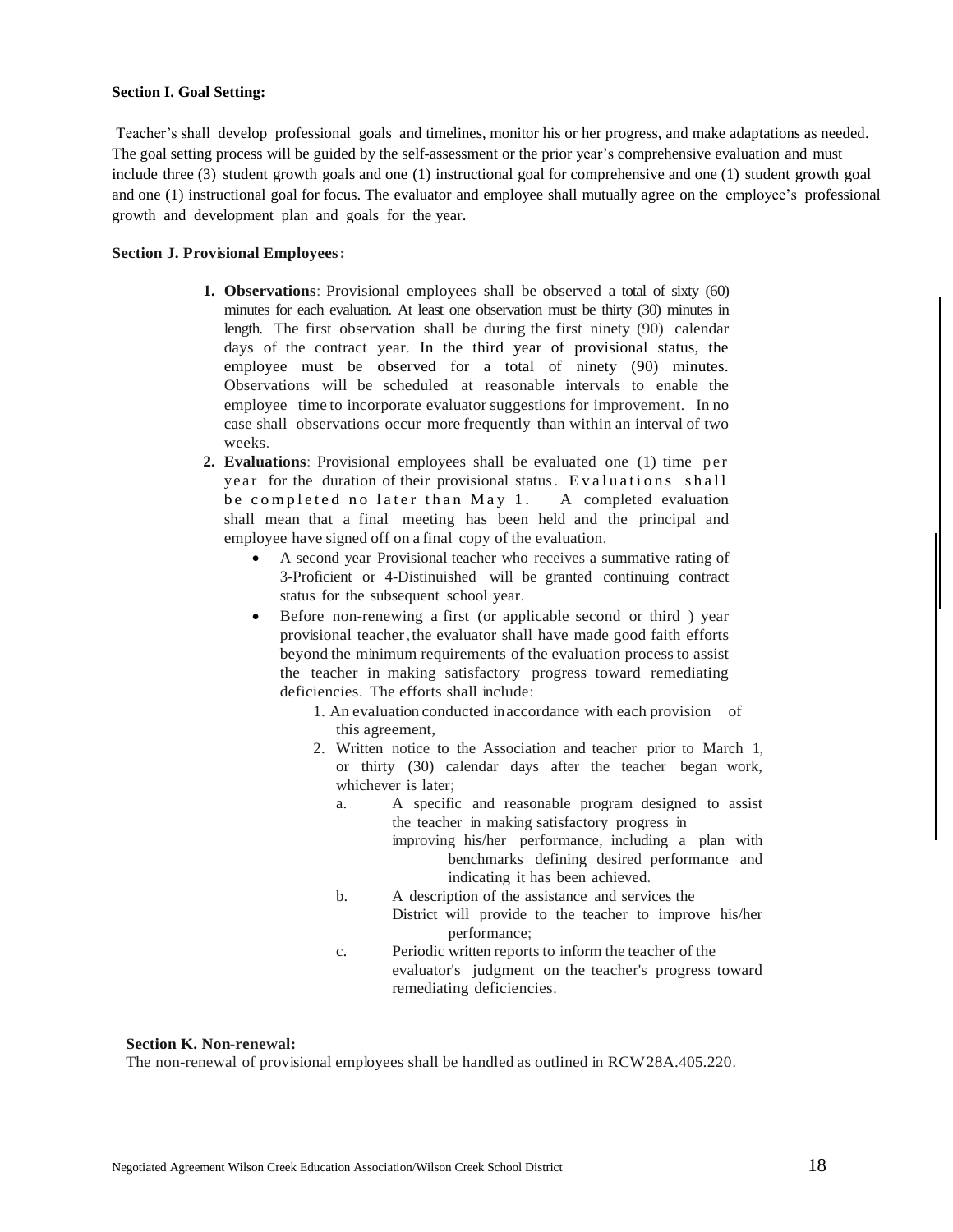# **Section L. Comprehensive ProcessofEvaluation:**

- 1. **Qualifications:** Comprehensive process employees shall mean those employees who are provisional employees, who are on probation, and who do not qualify for focused form of evaluation.
- 2. **Evaluation:** Employees involved in the comprehensive process of evaluation shall be evaluated at least one time each year. Evaluations shall be completed no later than May 1. A completed evaluation shall mean that a final meeting has been held and the principal and employee have signed off on a final copy of the evaluation .
- 3. **Observations:** Employees involved in the comprehensive process of evaluation shall be observed for the purpose of evaluation no less than two (2) timesfor the purpose of evaluation. Each observation shall be no less than thirty (30) minutes in length. At least one observation must be pre-scheduled. The second may be a drop-in.
- 4. The evaluator will document all formal observations using the observation report, and provide copies to the employee within three (3) days and hold a post observation conference within five (5) days or at a mutually agreed upon time.

# **Section M. Focused Evaluation:**

1. School districts must ensure that all classroom teachers are observed for the purpose of focused evaluation at least twice each school year in the performance of their assigned duties. As appropriate, the evaluation of the certificated classroom teacher may include the observation of duties that occur outside of the classroom setting. School districts must ensure that all employees who are subject to a focused evaluation are observed for a period of no less than sixty (60) minutes during each school year.

2. A summative score is determined using the most recent comprehensive summative evaluation score. This score becomes the focused evaluation summative evaluation score for any of the subsequent years following the comprehensive summative evaluation in the which the certificated classroom teacher is placed on focused evaluation. Should a teacher provide evidence of exemplary practice on the chosen focused criterion, a Level 4 (Distinguished) score may be awarded by the evaluator.

3. Should an evaluator determine that a teacher on a focused evaluation should be moved to a comprehensive evaluation for that school year, the teacher must be informed of this decision in writing at any time on or before December 15.

#### **Section N. General Requirements:**

- 1. **Eavesdropping Bar:** Observations must be conducted with the knowledge of the employee. Electronic observations, including speaker systems, are prohibited.
- 2. **Black Out Dates:** To insure quality observations without external distractions will not be conducted on days when students are not engaged in a full academic schedule.
- 3. **Site:** Observations shall be conducted at the employee's normal work setting.
- 4. **Signature:**The written observation report shall be signed by the employee and evaluator. The employee 's signature does not indicate agreement with its content, only that they received a copy.
- 5. **Copy and Response:** A copy of the evaluation shall be given to the employee. The employee may submit written comments concerningthe report which shall be attached to the report inthe file. Written comments must be filed within ten (10) days after the employee receives the evaluation.
- 6. **Prior Notification:** Any item on the Evaluation that is marked with an "Unsatisfactory or Basic" must have been preceded by a written statement to and formal conference with the employee in order to provide notice of the problem, specific suggestions for improvement and reasonable time and opportunity for improvement.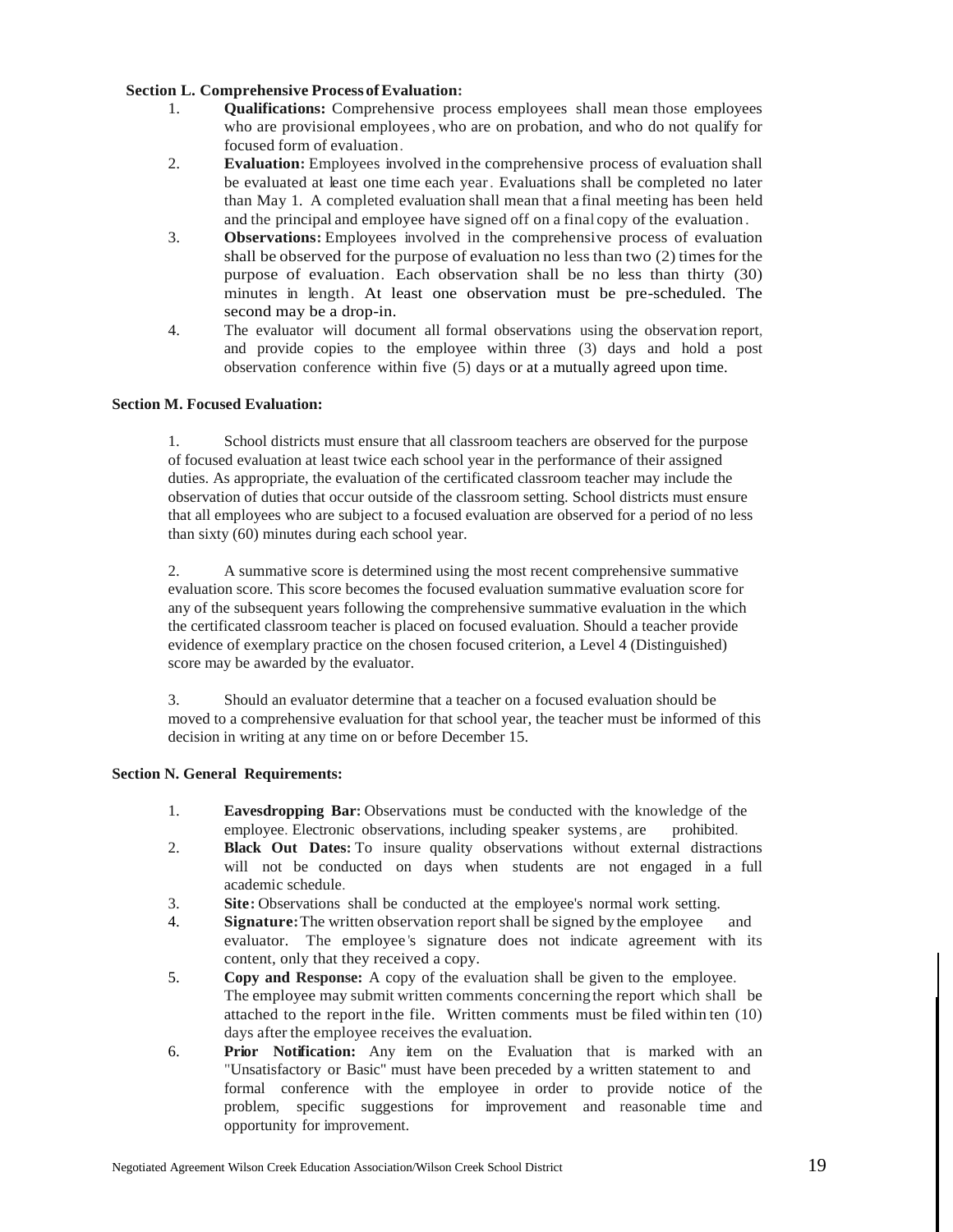- 7. All written evaluation materials shall be given to the employee in an envelope or folder.
- 8. Evaluation Cycle. Certificated classroom teachers with four (4) years of satisfactory comprehensive evaluations scored at a Level 3 or above may do focused evaluations. Thereafter the comprehensive evaluation must occur at least once every six (6) years. The principal and/or teacher maintain the right to request the teacher return to comprehensive evaluation prior to the sixth  $(6<sup>th</sup>)$  year as per the process in this agreement.

# **Section O. Pre-Observation:**

- 1. At the scheduled observation, a Pre-planned Observation Form, attached herein as Appendix H, shall be filled out by the employee and given to his/her observer two (2) days prior to the scheduled observation. The purpose of the form shall be to inform the observer of the objectives, methods, materials, and any special considerations that the employee believes may be a factor in the class, physical setting or lesson to be observed.
- 2. The Pre-planned Observation Form is optional for the second observation.

# **Section P. Probation:**

- 1. **Notice:** In the event that an employee's work isjudged unsatisfactory based upon the evaluation criteria and procedure, consistent with the Comprehensive Evaluation Procedure, the employee shall be notified in writing of the specific areas of deficiency along with a suggested, specific, and reasonable program of improvement at any time after October 15th of the academic year.The written notice shall advise the employee of the establishment of a probationary period lasting for a minimum of sixty (60) school days, ending not later than May 15th. The notice shall be signed by the Superintendent.
- 2. **Purpose:** The purpose of the probationary period is to give the employee an opportunity to demonstrate improvements in his or her areas of deficiency.
- 3. **Regular Meetings:** During the probationary period, the evaluator shall meet with the employee twice monthly to supervise and make written evaluations of the progress made by the employee. The employee may have an Association Representative at all evaluation meetings.
- 4. **Unsatisfactory Status.** An employee will bejudged unsatisfactory if his/her comprehensive evaluation score results in an unsatisfactory rating or ifthe continuing contract employee is rated basic for 2 consecutive years or for 2 out of three consecutive years.
- 5. **Probation Period.** The probationary period may be extended through the following school year for probationers with five or more years of teaching experience and a final summative rating as of May15th of less than level 2.
- 6. **Plan of Probation.** The evaluator will meet with the employee and their Association representative and develop a specific and reasonable plan for improvement. Such plan will identify areas of deficiency identified from the instructional framework.
- 7. **Additional Assistance**:The employee may request an additional evaluator assigned by the ESD.
- 8. **Outside Expert:** The Association reserves the right to assign an independent evaluator to assist and assess a probationer's progress.
- . has demonstrated improvement to the satisfaction of the evaluator. If a 9. **Removal:** The employee may be removed from probation at any time he or she continuing contract employee with less than 5 years of experience scores Basic or above or if a continuing contract employee with greater than 5 years of experience scores as Proficient the employee shall be removed from probation. If the evaluator issatisfied that the employee should be removed from probation,the employee shall be notified in writing no later than May 1.
- 10. **Failure To Improve:**When a continuing contract teacher is rated basic or unsatisfactory at the end of their probationary period, the District shall, within ten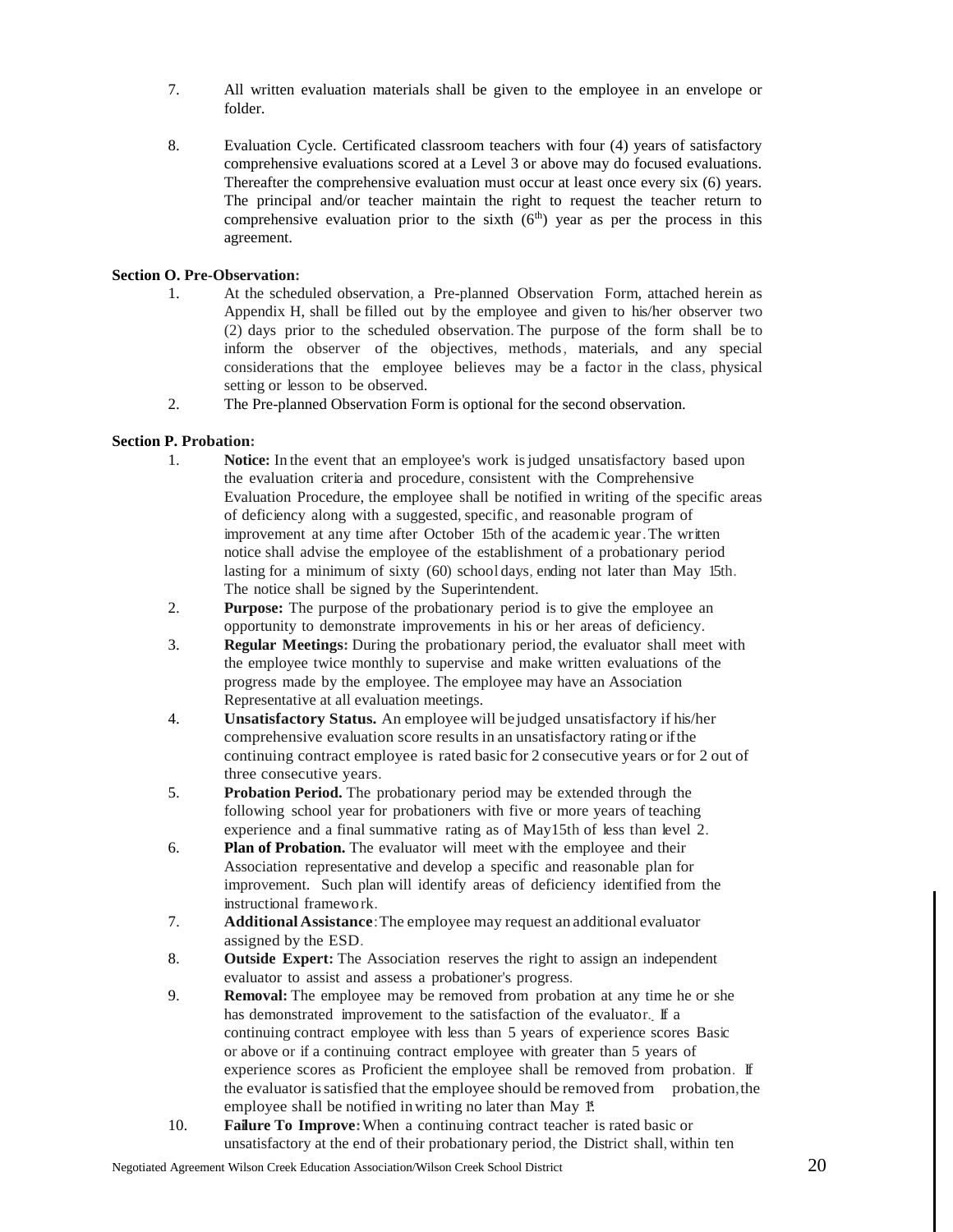(10) days of the completion of the Final Evaluation Conference or May 15<sup>th</sup>, whichever comes first, notify the teacher of non-renewal (discharge) as provided in RCW 28A.405.300.

- 11. **Notice of Probable Cause.** The teacher who is at any time, issued a written notice of probable cause for non-renewal or discharge by the Superintendent pursuant to this Article shall have ten (10) days following receipt of said notice to file any notice of appeal as provided by statute.
- 12. **Adverse Effect:** Probation shall not be deemed to adversely affect the contract status within the meaning of RCW 28A.405 .300.
- 13. **Outside of Endorsement.** Employees assigned to work outside of their endorsed areas will not be subject to non-renewal or probation during the period of work outside their endorsements .
- 14. **Procedural Errors**. Procedural errors do not invalidate the probation unless the error materially affects the plan of improvement or ability to evaluate the probationer's performance.

# **Section Q. Electronic Record-Keeping:**

The District shall adhere to the following;

- A copy of the final framework rubric, teacher's written comments, if applicable, and forms shall be included in the teacher's personnel file.
- Teachers shall have access to their eVAL account insubsequent years
- Evaluators shall notify the teacher of any additional evidence submitted to eVAL within forty-eight (48) hours.
- Teachers shall not be required to share personal/self assessment information utilized withinthe eVALsystem.
- Teachers shall not be required to use the eVAL tool if an acceptable alternative is available .
- Any and all data entered into eVAL shall be considered confidential, and notsubject to public disclosure.

# **ARTICLE V. LAYOFF AND RECALL**

In the event of a financial emergency that requires the District to consider a Reduction in Force (RIF) affecting employees, the District shall confer with the Association at the earliest possible date and shall continue to confer throughout the process. The Parties shall meet and discuss possible ways of avoiding a RIF and ways to minimize the potential negative impact of such action should it become necessary.

If a RIF is still required, the District shall first seek voluntary reduction through resignations, leaves of absence and/or retirement, and only then consider lay-offs. If lay-offs are required, the District shall make every reasonable effort to retain the most senior employees first, taking into consideration the District need to offer a basic curriculum. Employees with seniority shall be laid-off only as a last resort.

The Parties shall make every reasonable effort jointly and separately to minimize the impact of lay-off by helping to seek other employment for RIFed employees and by rehiring laid-off employees as soon as openings become available for which they qualify. All employees being laid off shall be placed in a re-employment pool for a period of two (2) years. Such employees shall be offered any new or open jobs for which they are qualified. While in the re-employment pool, laid-off employees may continue participation in District insurance programs by paying the regular monthly premium to the district, subject to carrier approval.

In the event a RIF process is instituted, the District shall post an updated seniority list and shall provide the President with a copy. The list shall be predicated upon the most recent date of hire for each employee, his/her current assignment and the bargaining unit positions for which the employee is certified. Such most recent date of hire shall be that employee's seniority date. Ties in the seniority date of employees shall be resolved in the following priority:

- 1. Date employment began (for most employees this will be the first day of school in the year for which they were hired)
- 2. Date of Board approval of their employment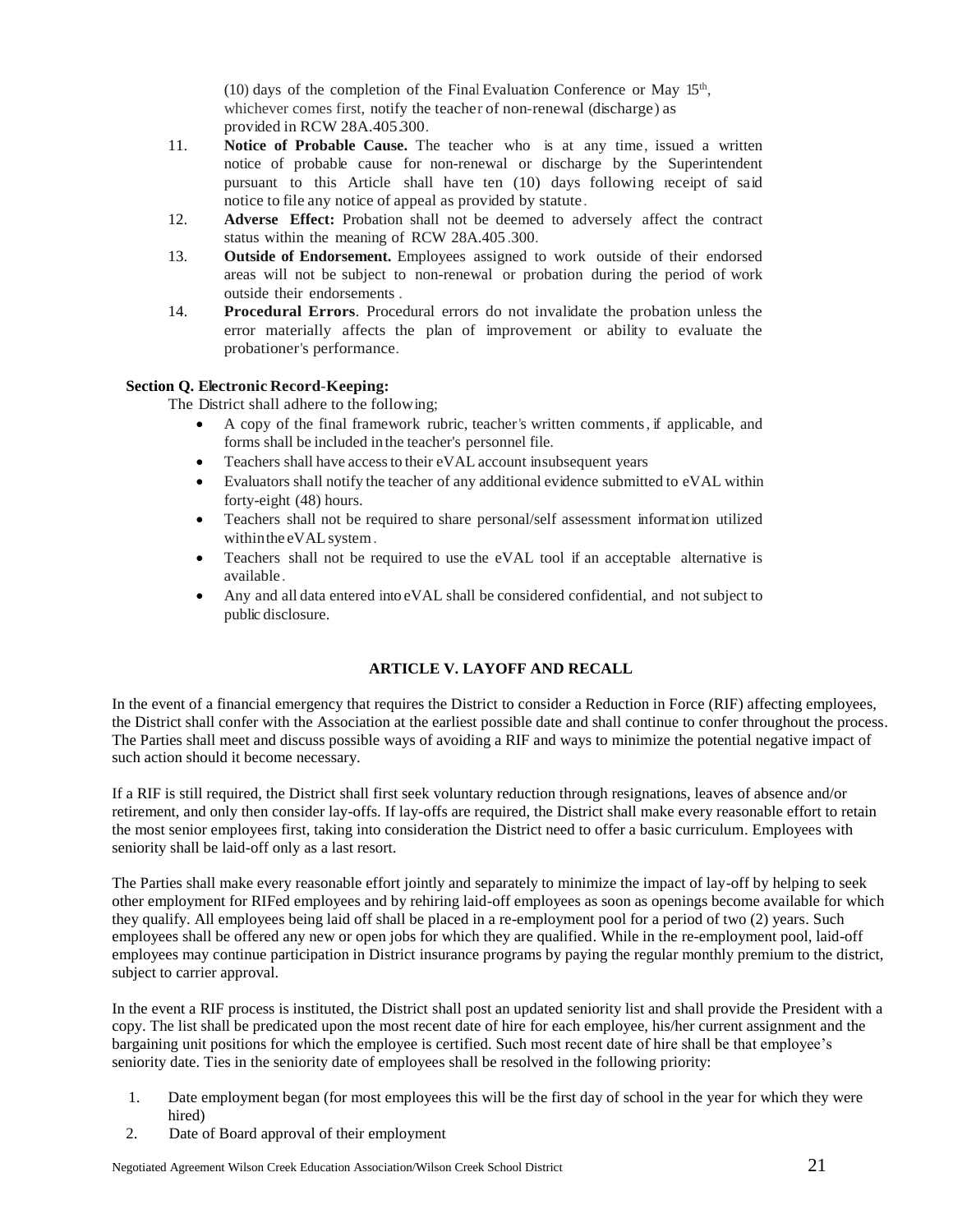- 3. Date they returned their employment contract to the District
- 4. By lot

# **ARTICLE VI. INSTRUCTION**

#### **Section A. Academic Freedom:**

Pursuant to Washington law, the District has the final authority and responsibility to develop and adopt courses of study and lists of instructional materials. District curriculum will be in accordance with mandates of curriculum as prescribed by the State. Employees will conform to instructional and assessment practices as recommended by the State. The District's school is not the appropriate forum for the expression of personal, religious, or political views or for the military advocacy of any particular cause or point of view.

# **Section B. Plan/Preparation Time:**

- 1. **Elementary:** The District shall provide each full time elementary employee with two-hundred thirty-five (235) minutes of preparation time per week. It shall be in no less than fifteen (15) minute blocks. The thirty (30) minutes before and after school shall not be computed as preparation time. Part-time employees shall be granted plan time and shall be given supervision time responsibilities in proportion to their contracted duty time.
- 2. **Secondary:** The District shall provide each full time secondary employee one (1) period of preparation time per day. The thirty (30) minutes before and after school shall not be computed as preparation time. Part time employees shall be granted plan time and shall be given supervision time responsibilities in proportion to their contracted duty time.
- 3. **Renegotiation:** In the event of a financial crisis, Article VI: Instruction, Section B. Plan/Preparation Time shall be open to renegotiation.

#### **Section C. Class Size:**

- 1. **State Requirements:** The District shall comply with the Teacher/Student ratios required by the State of Washington.
- 2. **Commitment to Reasonable Student/Teacher Ratios:** The Parties recognize the importance of maintaining a reasonable Teacher/Student ratio that provides for quality education and commit themselves to the goal, within available resources.
- 3. **Appeal Procedure:** In the event that an employee believes that an unsatisfactory Teacher/Student ratio exists, which may be the total number of students in his/her class(es) or the number or ratio of special needs students, the employee shall notify his/her principal and AR. The principal shall call a meeting to be attended by him/herself, and the employee(s) involved. The employee shall be accompanied by his/her AR at this meeting. In considering the belief, this group shall look at least at the following areas:
	- a. Budget
	- b. Discipline
	- c. Equipment needed
	- d. Special mix or needs of students
	- e. Available facilities
	- f. Subject taught
	- g. Grade level
	- h. Student abilities
	- i. Instructional techniques required
	- j. Other teaching assignments
	- k. Any additional pedagogically sound factors

If the principal agrees that a size or ratio problem exists, and the group agrees on a remedy(s) the principal may make any adjustment that is within his/her authority in order to alleviate the problem.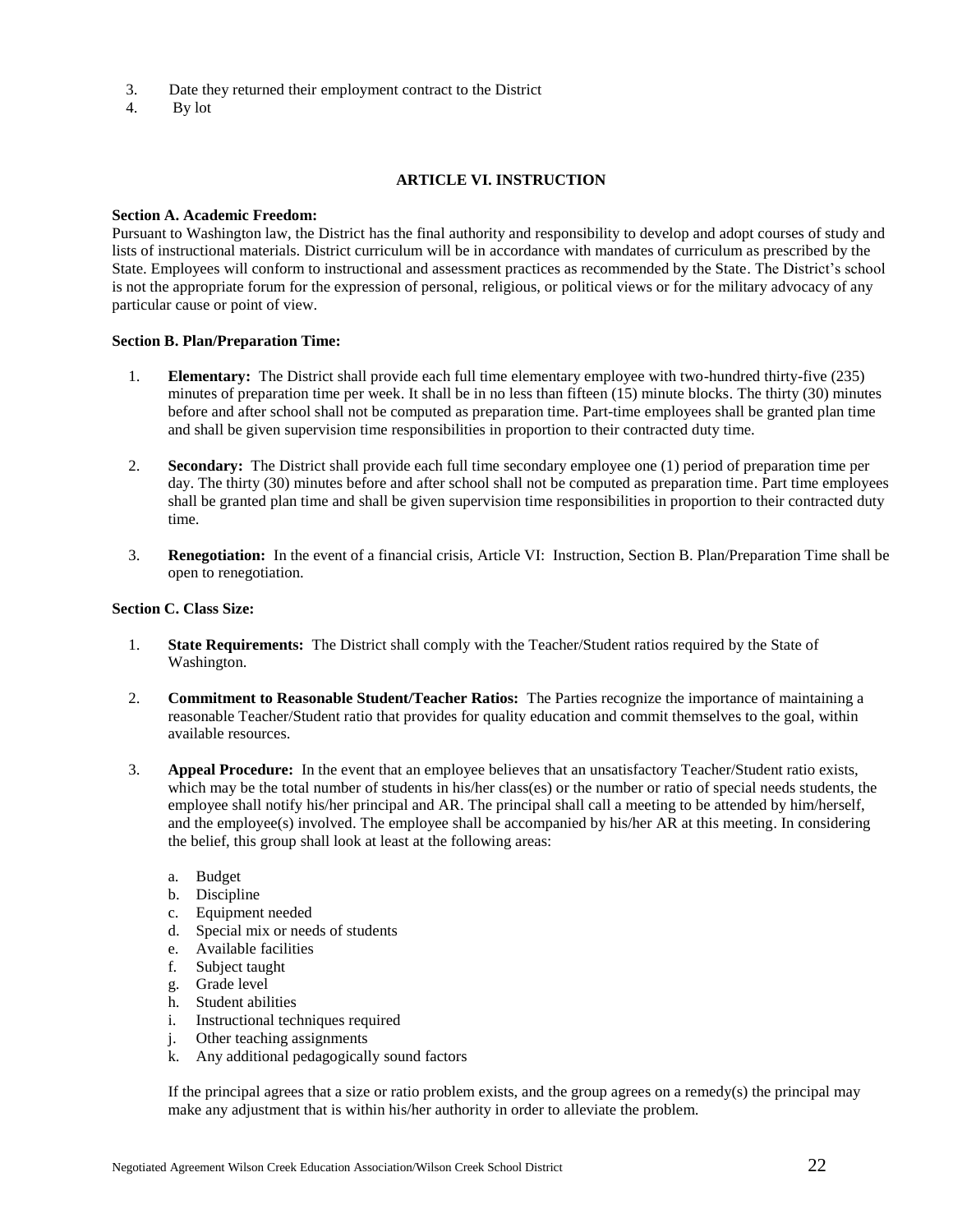If the group cannot agree on the existence of a problem or its remedy the employee may appeal to the Superintendent, or if the principal agrees that a size or ratio problem exists but remedies are not within his/her authority, the employee, AR and principal may make a recommendation to the Superintendent for steps that might be taken to remedy or minimize the problem.

If the issue is appealed to the Superintendent, the Superintendent shall meet with the group as soon as reasonably possible in an attempt to come to agreement on the problem and its solution.

If agreement is reached the Superintendent shall implement any remedy that is within his/her authority.

If agreement is not reached with the Superintendent, or if the remedy is not within the authority of the Superintendent, the employee may appeal to the Board. The Board shall grant a hearing to the participants and shall make a final determination.

# **Section D. Supplies, Materials, and Equipment:**

**Requests and Responses:** In making requests for supplies, equipment and materials for use in the instructional program employees shall:

- 1. Make a request to their principals in writing on the appropriate forms as early as possible.
- 2. The principal shall advise the requesting employee of the disposition of the request.

# **Section E. Student Discipline:**

- 1. **Distribution of Board Policies:** No later than September 15, of each school year, the district shall distribute to and review with employees policies on student discipline. The review shall provide ample opportunity for discussion of federal and state laws concerning student discipline and employee's rights and responsibilities related hereto.
- 2. **District Support:** The District shall support and uphold employees in their implementation and enforcement of the District's student discipline policy.
- 3. **Referrals:** Whenever employees make referrals for discipline, special education, testing or other reason, a copy of such referral shall be given to the employee's principal. Whenever employees make referrals for discipline of special education students to the principal, a copy of such a referral shall be given to the special education director. Principals shall assure that all such referrals shall be given a written response in a timely fashion. In cases of discipline, normally the response shall be given the same day. In cases of special education or other testing, the normal response shall be given within one (1) week, but in no event later than two (2) weeks.

# **Section F. Staff Development:**

The staff and administration will review, on an annual basis, staff development needs, professional growth opportunities, and possible funding for the current year. A committee of two (2) association appointees and one District appointee shall annually determine how to use the three (3) days funded by the State for activities related to improving student learning consistent with education reform implementation.

#### **Section G. Mentor Teachers:**

- 1. **Purpose:** The District shall provide a Mentor Teacher Intervention Program for both new and experienced employees, as follows:
	- a. **New Employee Intervention:** New Employee Mentor Teacher Intervention Program shall be to:
		- i. Assist beginning employees to become familiar with textbooks, student learning objectives, instructional materials, orientation to buildings, etc.
		- ii. Help employees develop collegial relationships with other staff members.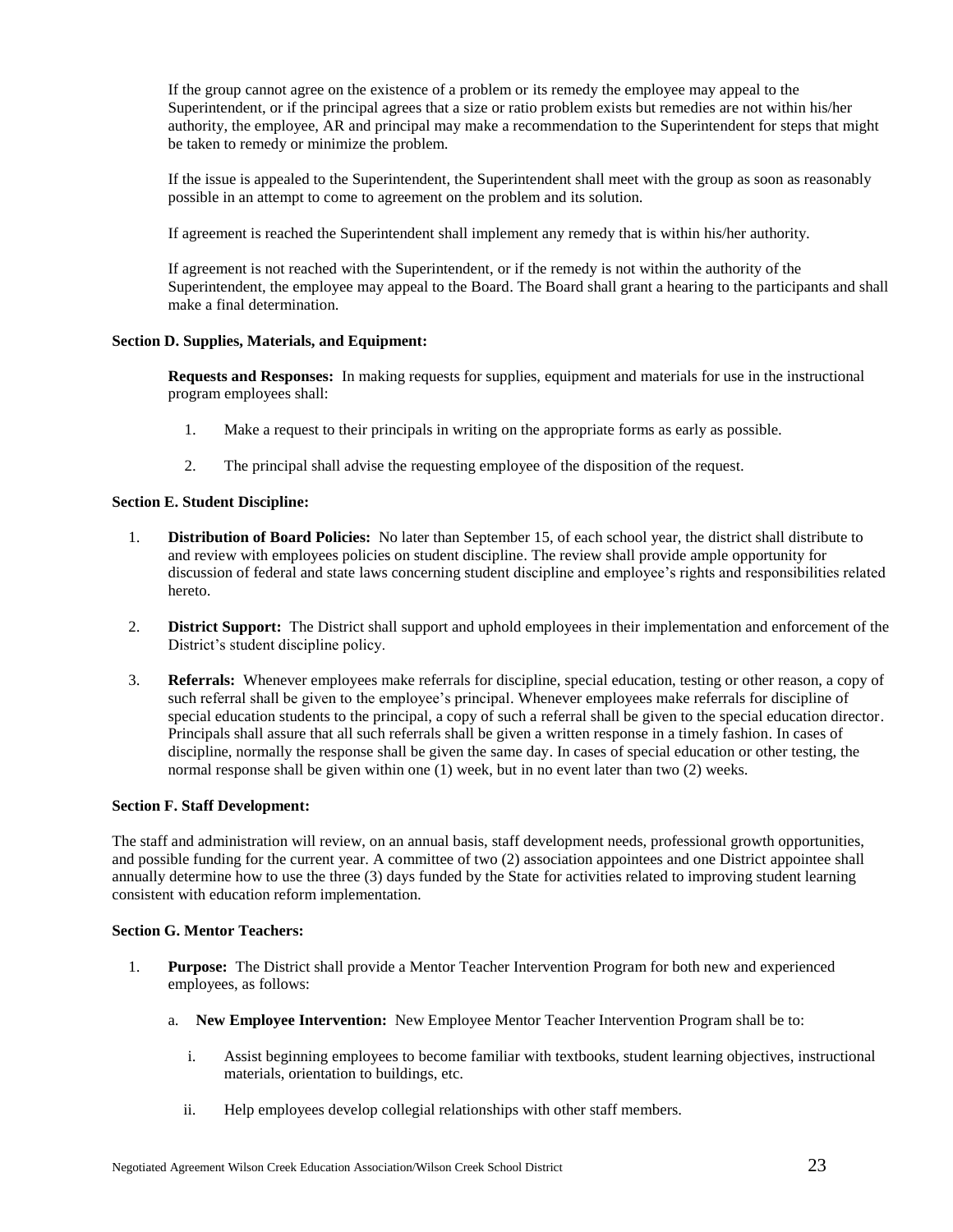iii. Provide opportunities to discuss experiences in classroom management, seek new ideas and alternative strategies for instructional presentations, and to receive encouragement and feedback.

# b. **Experienced Employee Intervention:**

- i. All employees with teaching experience who are new to the District shall receive up to five (5) hours of assistance from a mentor.
- ii. All employees who are placed on probation shall receive mentor assistance as directed by the employee's written plan for improvement.
- iii. Any other experienced employee may participate in the mentor program if approved by his/her principal after reaching agreement upon the specific areas to be covered. First priority shall be granted to those who are evaluated "unsatisfactory" or "needs improvement".
- 2. **Voluntary:** The mentor teacher program shall be totally voluntary. The District shall not request or require any employee to apply for participation. If a mentor is requested by a new teacher, experienced teachers who choose to be mentors shall receive an annual stipend of two hundred fifty dollars (\$250.00).
- 3. **Evaluation:** No participating employee shall be subjected to any additional evaluation not set out in this agreement. A mentor teacher shall not in any way participate in, or contribute to, the performance evaluation of a beginning teacher. The Association shall be involved in any state and/or District evaluation of the mentor teacher program.

NOTE: Section G. (Mentor Teacher) is subject to state funding

# **Section H. Early Release:**

Early releases shall occur monthly except for November and December.

When an early release of two (2) hours occurs:

a. The first hour may be used for a faculty meeting; the second hour shall be for Professional Learning Community (PLC) work. The employees shall determine the work to be done by the different PLC group's.

b. No changes to this schedule shall be made without one (1) weeks' notice and the agreement of Association and District.

#### **Section I. Zero Period Classes:**

If it is decided that a zero period is needed and if the school board approves the same, the teacher will be compensated at .125 of their salary to work the additional period.

#### **Section J. Teaching During Preparation Time:**

Employees asked by an administrator to teach a regular class during their preparation period will receive an additional .125 of their salary to recognize the loss of their preparation time. This will be in effect for those teachers asked to cover a class period for a grading period or longer.

# **Section K. Student Grades**

There shall be a minimum of two (2) working days from the time the quarter ends until the time that student grades are due.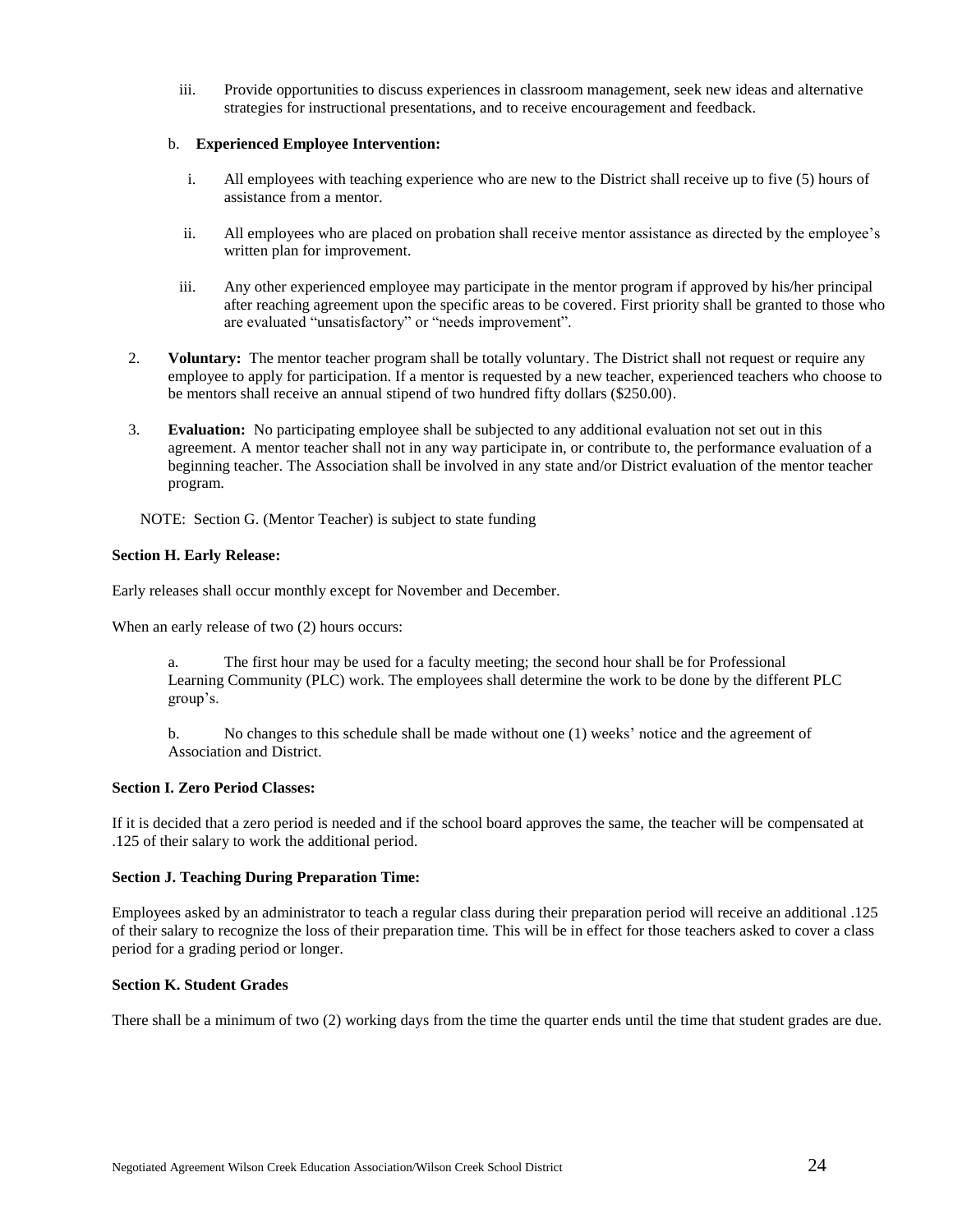# **ARTICLE VII. LEAVES**

# **Section A. Illness, Injury, and Disability (Sick) Leave:**

- 1. **Accumulation:** The District recognizes for full-time certificated employees one day per month of sick leave. The sick leave can be accumulated to a total of twelve (12) days per year. The District will grant that portion of a day/month for part-time employees as represented by their partial FTE contract. Unused sick leave shall accumulate to the maximum allowed by law. Each employee's accumulated sick leave balance shall be made known to him/her upon employee request. Sick leave earned but unused in all school districts within the State of Washington shall be credited to the employee's sick leave account upon employment.
- **2. Use:**
	- a. **Personal Illness, Injury or Disability:** The District shall grant sick leave to an employee when the employee is unable to perform duties because of personal illness, injury or disability.
	- b. **Family and Medical Leave Act (FMLA):** A leave of absence, under the provisions of the Family and Medical Leave Act (FMLA), shall be granted to a certificated staff member upon request for:
		- The birth, adoption, or foster care placement of a child
		- The care of a spouse, child, stepchild, or parent with a serious health condition
		- The employee's own serious health condition
		- An employee who is the spouse, son or daughter, parent or next of kin of a service member who is recovering from a serious illness or injury sustained while on active duty is entitled to twenty-six (26) weeks of unpaid leave in a twelve (12) month period to care for the service member.
		- i. Eligibility: All contracted employees shall be eligible to request FMLA leave provided they have worked at least one (1) year and for 1,250 hours over the previous twelve (12) months.
		- ii. Duration: FMLA leave shall be granted twelve (12) weeks of leave during a twelve (12) month period. Part time employees who have established eligibility shall be granted FMLA leave proportional to their contracted employment.
		- iii. Notification: The employee shall provide the District thirty (30) days advance, written notice of his/her intent to use Family Leave when the need for the leave is foreseeable. The District may require medical certification to support a request for leave because of a serious health condition, and may require second or third opinions (at the District's expense) and a fitness for duty report to return to work.
		- iv. Job Benefits and Protection: The District shall insure the following provisions:
			- Maintain the employee's health coverage during the duration of Family Leave. The employee must continue to pay his/her portion, even in a non-paid status;
			- Grant the employee his/her previous position, or equivalent position with equivalent pay, upon return from Family Leave; and
			- Maintain any employee benefits that accrued prior to the start of Family Leave.
		- v. Use of Accumulated Paid Leave: At the employee's discretion, this leave can be deducted from accumulated paid leave days (sick leave and personal leave) or taken wholly or in part as unpaid leave.
		- vi. Consecutive Use of Sick Leave and Family & Medical Leave: As per Washington State Family Leave Act (1997), the use of Family & Medical Leave is in addition to any leave for the sickness or temporary disability caused by pregnancy or childbirth. An employee may take sick leave for the actual period of disability because of pregnancy or childbirth, and then may also take twelve (12) weeks Family & Medical Leave during her contracted year due to the birth of a child.
	- c. **Family Illness:** The District shall grant sick leave to employees in the event of illness within the immediate family of the employee which requires their presence or assistance. For purposes of this provision, the term "immediate family" shall mean spouse, parent, child, grandchild, grandparent, sibling, niece, nephew, aunt or uncle, or those of the employee's spouse, marriage partners of the employee's children, parents, siblings,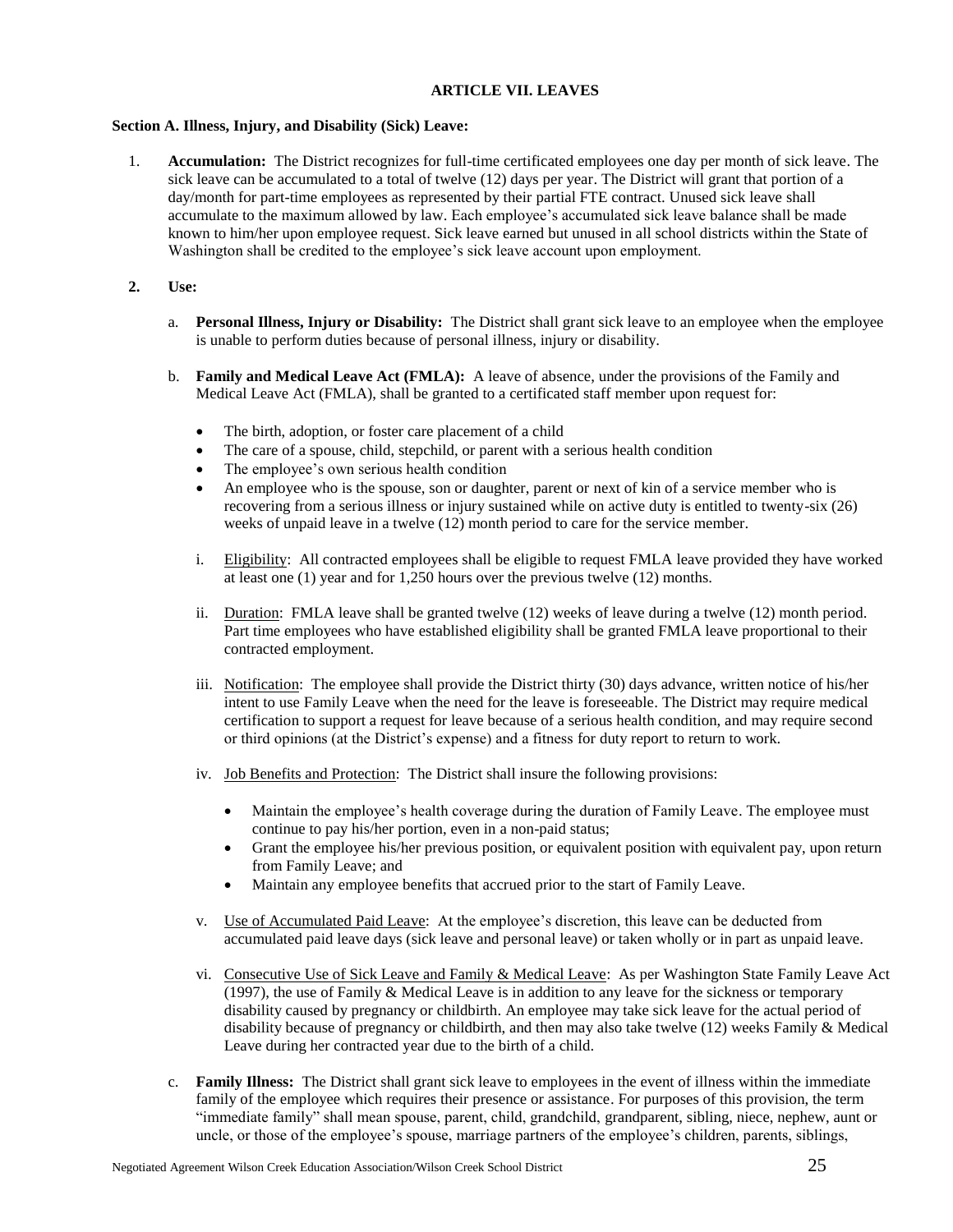grandchildren or grandparents, or a person living in the same household as the employee. In addition, the District shall honor any applicable provision of state or federal law concerning the granting of family leave benefits.

- d. **Adoption:** In the event of adoption, use of sick leave may include time for court legal procedures, home study, and evaluation, required home visitations by the adoption agent not possible to schedule outside of the regular working hours, and such additional activity as is required to make the immediate inclusion of the adopted child into the employee's home.
- e. **Emergency:** The District shall grant sick leave to employees in the event the employee has an emergency, defined as, a problem that has been suddenly precipitated or is unplanned; or where pre-planning could not relieve the necessity for the employee's absence.
- 3. **Sick Leave Exhaustion:** In the event an employee's accumulated sick leave is exhausted, but more sick leave is required by the employee pursuant to the provisions set out above, the employee may request and the District shall grant a leave without pay for the period of time needed to return to work or the end of the school year, whichever is sooner. The employee shall advise the District of the expected duration of the leave at the time of request for the leave.
- 4. **Annual Sick Leave Buy-Back Option:** Employees may cash in unused sick leave days above an accumulation of one-hundred eighty (180) days at a ratio of one full day's pay for each four (4) days of accumulated unused sick leave (accumulated in the previous calendar year), in January, of each year following any year in which a minimum of one-hundred eighty (180) days of sick leave are accumulated. No employee may receive pay for sick leave accumulated in excess of one (1) day per month.
- 5. **Death or Retirement Sick Leave Buy-Back Option:** At the time of separation from District employment due to retirement (as recognized by the Washington State Teacher's Retirement System, whether or not the employee was a participating member of the system) or death, an employee or his/her estate shall receive pay for accumulated but unused sick leave up to a maximum of one-hundred eighty (180) days at a rate of equal to one (1) day's per diem pay for each four (4) full days accrued leave for illness or injury.

The monies paid pursuant to this provision shall not be included for the purpose of computing a retirement allowance under any public retirement system in the State, and shall be in accordance with the rules and regulations of SPI.

- 6. **Legislative Action:** In the event legislative action repeals, voids, or changes existing sick leave buy back RCW 28A.58.096, the Association reserves the right to negotiate reinstatement of District Policy No. 5321 concerning sick leave buy back.
- 7. **VEBA:** The District shall provide employees the option of utilizing a VEBA account for depositing funds into a trust account to pay for employee's and/or spouse's and/or dependent's post-retirement health related expenses.

The District has adopted the VEBA Sick Leave Conversion Medical Reimbursement Plan pursuant to RCW 28A.400.210 and agrees to make contribution to the plan on behalf of all employees in the group who are eligible to participate by reason of having excess sick leave conversion rights. Contributions on behalf of each eligible employee shall be based on the conversion value of sick leave credits to the account of the employee available for contribution on an annual basis and at retirement in accordance with the statute. All eligible employee fails to sign up and submit such an agreement to the District they will not be permitted to participate in the plan at any time during the term of this agreement, and any and all excess sick leave which in the absence of this agreement would accrue to such an employee during the term thereof, shall be forfeited together with all cash-conversion rights that pertain to such excess sick leave.

# **Section B. Sick Leave Sharing:**

- 1. Consistent with the provisions and requirements of state and federal statutes and this contract, employees may share accumulated annual leave or sick leave with another employee who:
	- a. Suffers from, or has a household member or relative who suffers from an extraordinary or severe illness, injury or impairment, or physical or mental condition; is a victim of domestic violence, sexual assault, or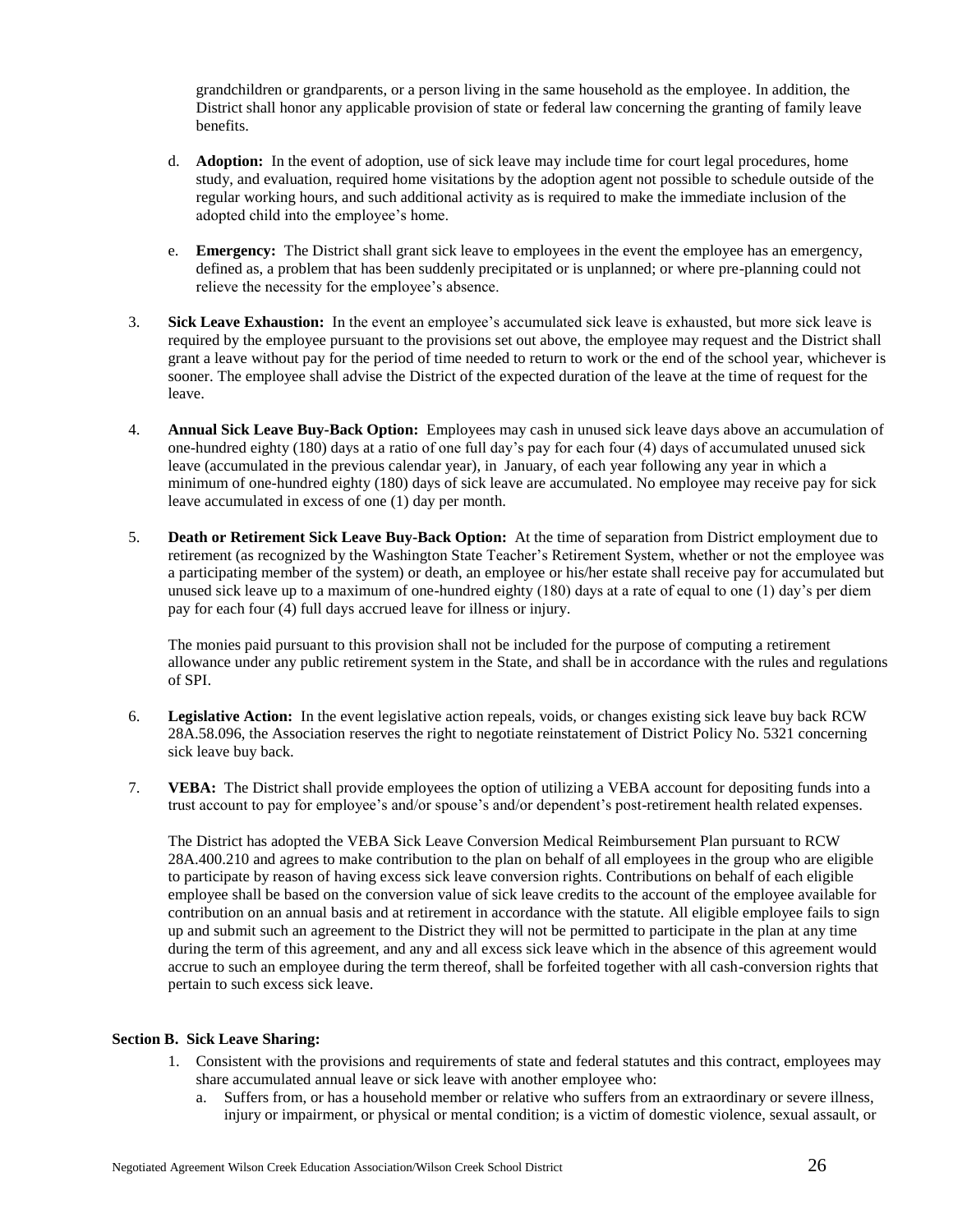stalking; needs time for parental leave; is sick or temporarily disabled because of a pregnancy; or has been called to service in the uniformed services.

- b. Has a condition or circumstance which is of an extraordinary or severe nature and which has caused, or is likely to cause, the employee to:
	- i. Apply for leave without pay, or;
	- ii. Terminate employment:
		- 1) Has depleted or will shortly deplete all applicable leave reserves. A staff member who is sick or temporarily disabled because of pregnancy or using parental leave does not have to deplete all annual and sick leave reserves; he or she can maintain up to forty (40) hours of sick leave in reserve.
		- 2) The staff member has diligently pursued and been found to be ineligible to receive industrial insurance benefits.
- 2. A staff member who has an accrued sick leave balance of more than twenty-two (22) days may request that the Superintendent transfer a specified amount of sick leave to another staff member authorized to receive such leave, as described above.
- 3. A staff member may request to transfer no more than six (6) days of sick leave during any twelve (12) month period and may not request a transfer that would result in an accrued sick leave balance of fewer than twentytwo (22) days.
- 4. A staff member who receives personal leave may request that the superintendent transfer a specified amount of personal leave to another person authorized to receive shared leave. A staff member may request to transfer no more than the accumulated amount of personal leave available.
- 5. In the event the employee receiving donated leave does not use all leave donated, the unused donated leave in such employee's leave account shall be returned to donors, prorated, within sixty (60) days after the recipient's use of accumulated leave ceases.
- 6. Contributions of sick leave shall be on a voluntary basis. The names of donors, non-donors and recipients shall be kept confidential.
- 7. This provision shall be in conformity with rules and regulations as prescribed by RCW 41.04.650, 41.04.655, and 41.04.665.

# **Section C. Personal Leave:**

Employees shall be granted four (4) days of personal leave with pay per year. Personal leave will be approved by the Superintendent provided that application is made at least two (2) days in advance of the date of the absence. Not more than two (2) certified employees in a school building shall be authorized personal leave at the same time without approval of the Superintendent. Personal days not used by the employee may be carried forward to subsequent years to a maximum total of six (6) days. Days not utilized by employee may be carried forward to subsequent year.

#### **Section D. Bereavement Leave:**

The District shall grant employees up to five (5) days with pay per occurrence for death in the immediate family of the employee, as defined below. The District shall grant employees one (1) day of bereavement leave with pay in the event of the death of friends, students, or colleagues of the employee. Upon approval of the Superintendent, additional bereavement may be granted as emergency leave.

The term "immediate family" shall mean spouse, parent, child, grandchild, grandparent, sibling, niece, nephew, aunt or uncle, or those of the employee's spouse, marriage partners of the employee's children, parents, siblings, grandchildren or grandparents, or a person living in the same household as the employee or any person who is a dependent of the employee.

# **Section E. Court Appearance Leave:**

The District shall grant Court Appearance Leave as follows:

- 1. **Jury Duty:** The District shall pay the cost of the substitute with no loss of pay to the employee. Any jury duty pay will be paid to the District. The employee will retain any reimbursement for mileage.
- 2. **District Related Court Appearances:** The District shall pay the cost of the substitute with no loss of pay to the employee. The employee will retain any reimbursement for mileage.
- 3. **Other Court Leave:** Other court absences will be granted from Emergency Leave.

Negotiated Agreement Wilson Creek Education Association/Wilson Creek School District 27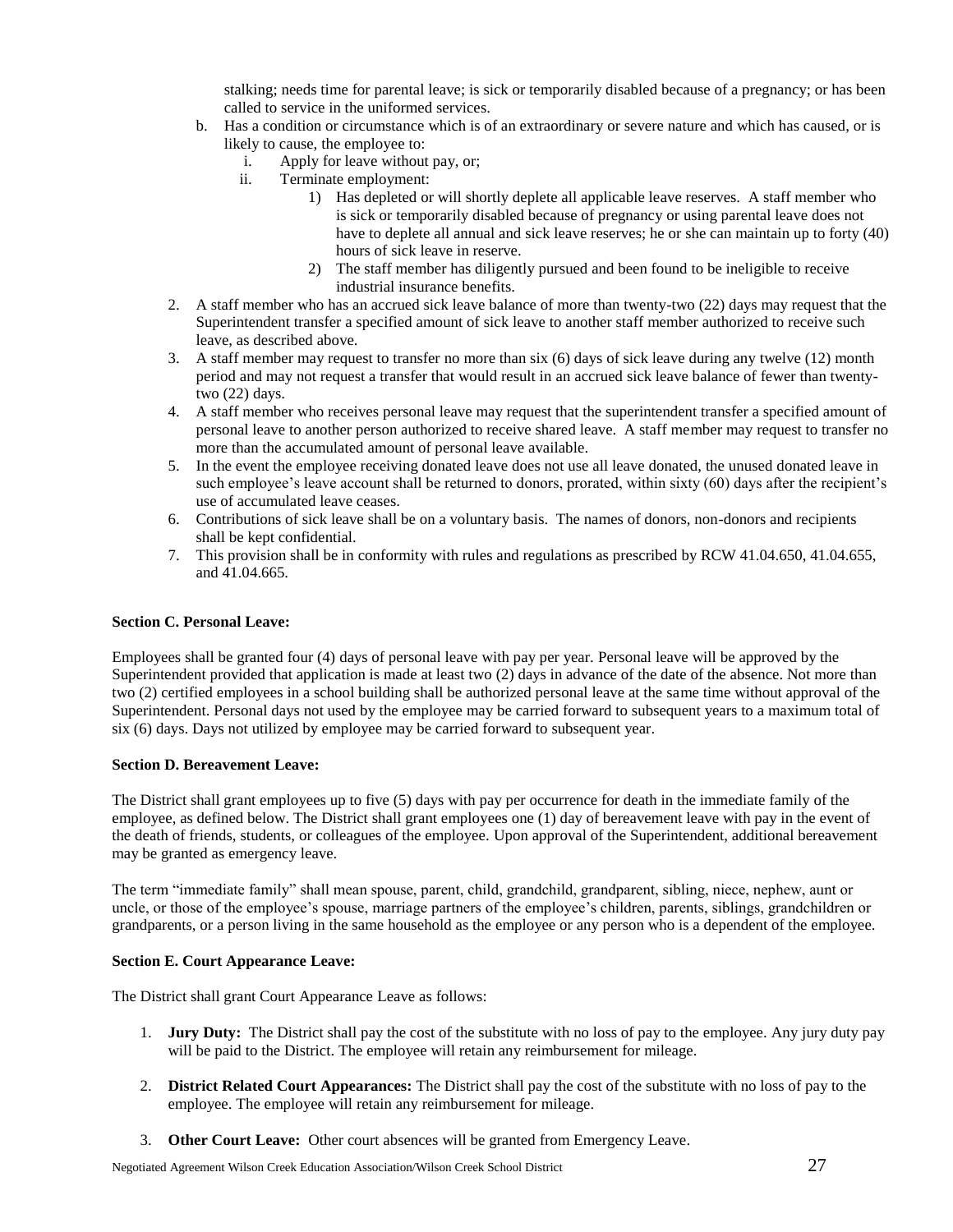# **Section F. Long Term Leave of Absence:**

The District may grant any employee an unpaid long-term leave of absence for up to one (1) year for study, child rearing, travel, medical, or other mutually agreed to reason(s). Upon Board approval leave may be extended an additional year. Employees granted such a leave shall be permitted to stay on the District insurance programs at their own expense (carriers permitting), shall not gain or lose seniority or other benefits, but shall not be granted advancement credit on the salary schedule for the period of the leave. Upon return from such leave, the employee shall be entitled to the same position or a position substantially equivalent to the position held prior to the leave.

# **Section G. Meetings and Conferences:**

The District may grant paid leave with reimbursement for approved expenses to employees for the purpose of attending educational meetings. Application for such leave shall be in writing. Approval of such leave is discretionary with the Superintendent and must be obtained in advance of the leave.

# **Section H. Association Leave:**

The District shall grant employees up to five (5) days with pay to the Association to be used to conduct Association business. The Association shall reimburse the District for such time taken at the daily substitute rate of pay, should substitutes actually be used.

# **Section I. Military Leave:**

The District shall grant military leave to any employee who is called into active duty, extended or temporary, as a member of the Armed Forces of the United States in accordance with law.

# **Section J. Unpaid Holidays of Faith or Conscience:**

Employees are entitled to two unpaid holidays per calendar year for a reason of faith or conscience or an organized activity conducted under the auspices of a religious denomination, church, or religious organization.

#### **Section K. Washington Paid Family Leave**

Employees are eligible for WPFL starting in January of 2020. The cost of the premiums is split between District and employee as per the law governing the use of the leave. Procedures for application shall be established by WAC… The District shall maintain their portion of medical benefits when an employee is on leave. The employee shall continue to pay the same out-of-pocket as prior to leave.

Employees may elect to use this leave after using an amount of sick leave of their choice and before accessing the provisions of the Family and Medical Leave Act (FMLA).

# **ARTICLE VIII. FISCAL MATTERS**

# **Section A. Salary:**

- 1. **Schedule:** Salaries shall be as set out in the schedule which is attached to and made a part of this Agreement as Appendix A.
- 2. **Retroactivity:** Should the date of execution of this Agreement be subsequent to the effective date, salaries shall be retroactive to the effective date. Retroactive pay, where applicable, shall be paid on the first  $(1<sup>st</sup>)$  regular pay day following execution of this Agreement.

# **3. Initial Placement:**

a. **Certificate:** All employees must possess a valid Washington State teaching certificate and endorsement(s).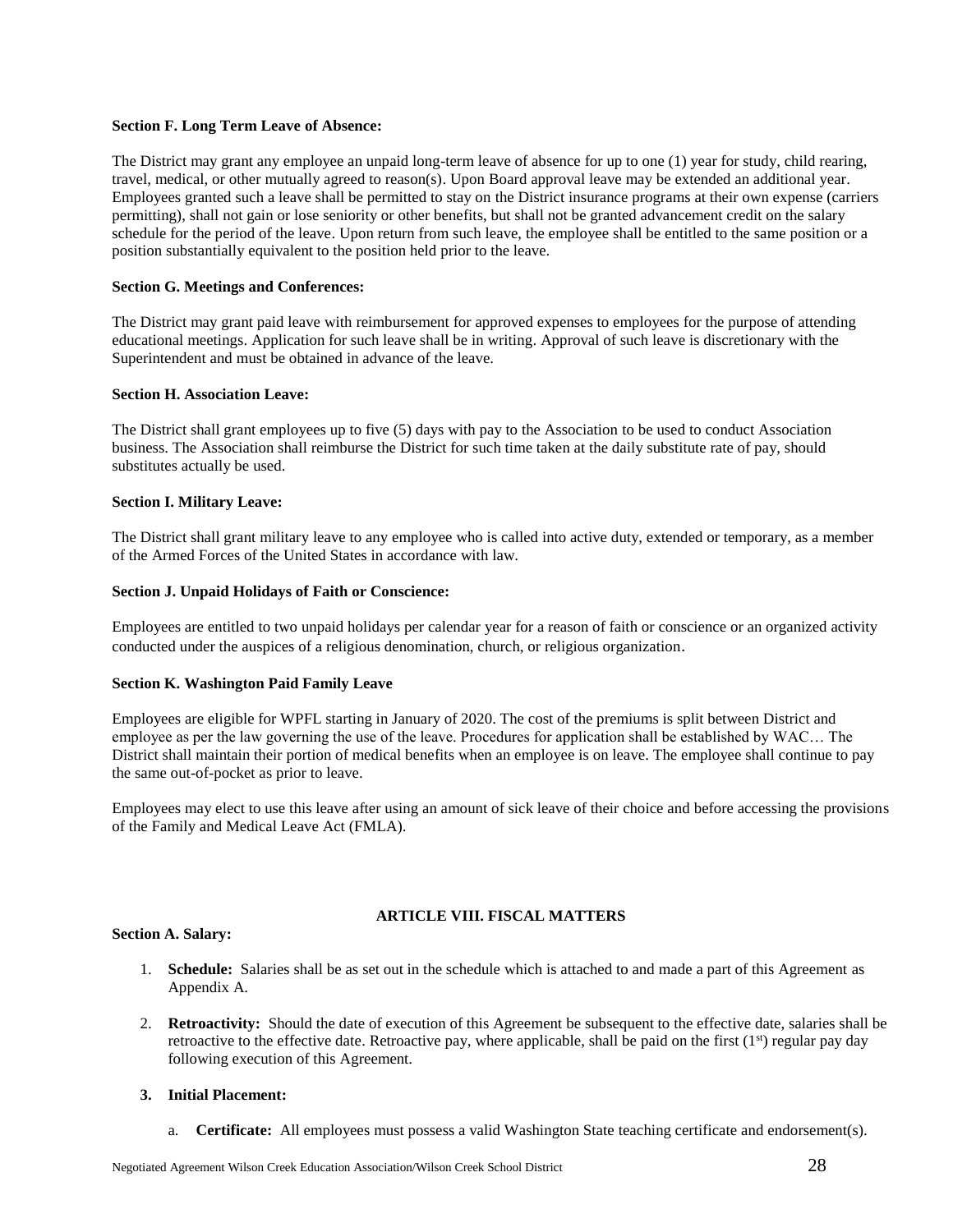- b. **Experience Credits:** Beginning with the ratification of this Agreement, experience shall be determined by WAC 392-121-280*.*
- 4. **Increments:** Increment steps for experience and advancement education shall be granted on or before October 1, of each year.

In the event an employee is unable to get a transcript by October 1, they may request an extension. This request must be made three (3) working days prior to October 1. District and Association representatives will review the case and make a recommendation on the extension.

- 5. **Payment:** Paychecks shall be issued on the last calendar business day of each month. Employees may opt to have their checks delivered to their mail boxes during the school year and mailed to them over the summer, or direct deposited to a bank.
- 6. **University Credit and Clock Hours:** Beginning with the ratification of this Agreement, credits and clock hours accepted for certification, endorsement or District initiative shall be accepted for placement on the Wilson Creek Salary Schedule.
- 7. **Part-Time Employee:** Beginning with the ratification of this Agreement, WAC 392-121-280 shall determine how much experience employees shall be granted for part-time or part-year work experience. Employees shall not be deprived of other experience already recognized, except in cases of placement error.
- 8. **Errors in Computation:** Errors in computation related to salary and/or fringe benefits shall be brought to the attention of the employee as soon as discovered. On the event the District has made an under or over payment, the District and the employee shall work out a mutually agreeable plan for pay back, unless state law or regulation require otherwise. Such corrections shall be for the current contract year and shall not be retroactive beyond the current year.
- 9. **Salary Compliance:** All State flow-through monies shall be applied to the Wilson Creek Salary Schedule.

**Section B. Time and Responsibility:** Four (4) Days (28.6 hours) of additional pay:

- Two (2) professional development day normally prior to the all staff day in August to be arranged by administration;
- One (1) District day time-sheeted prior to the start of school at teacher discretion;
- One (1) staff day in August to be mutually agreed on with the Association;
- Five (5) days of deemed done time, formerly paid as supplemental salary, have been included in the base contract for additional duties required of the teaching staff, such as open house, conferences, performances, etc.

The continuance of the additional days is contingent on adequate state funding.

#### **Incentive:**

**Signing Bonus:** Any certificated, non-administrative employee new to Wilson Creek will receive a signing bonus of fifteen hundred dollars (\$1500.00) if their contract is signed and returned to the District Office by August 15. The bonus will be paid in the September check. In the event a teacher is hired prior to earning a teaching certificate, the bonus will be paid in the first pay period following the earning of the certificate.

# **Section C. Substituting**

Employees asked to substitute for another teacher will be compensated at 1/8 of the daily substitute rate per period. Timesheets for such substituting shall be submitted monthly to the business office. Timesheets will not be accepted if they are later that 60 days from the date of occurrence.

#### **Section D. Insurance:**

The District shall continue to provide health insurance under SEBB (School Employees Benefits Board). The employer contribution will equal the state allocated and appropriated amount.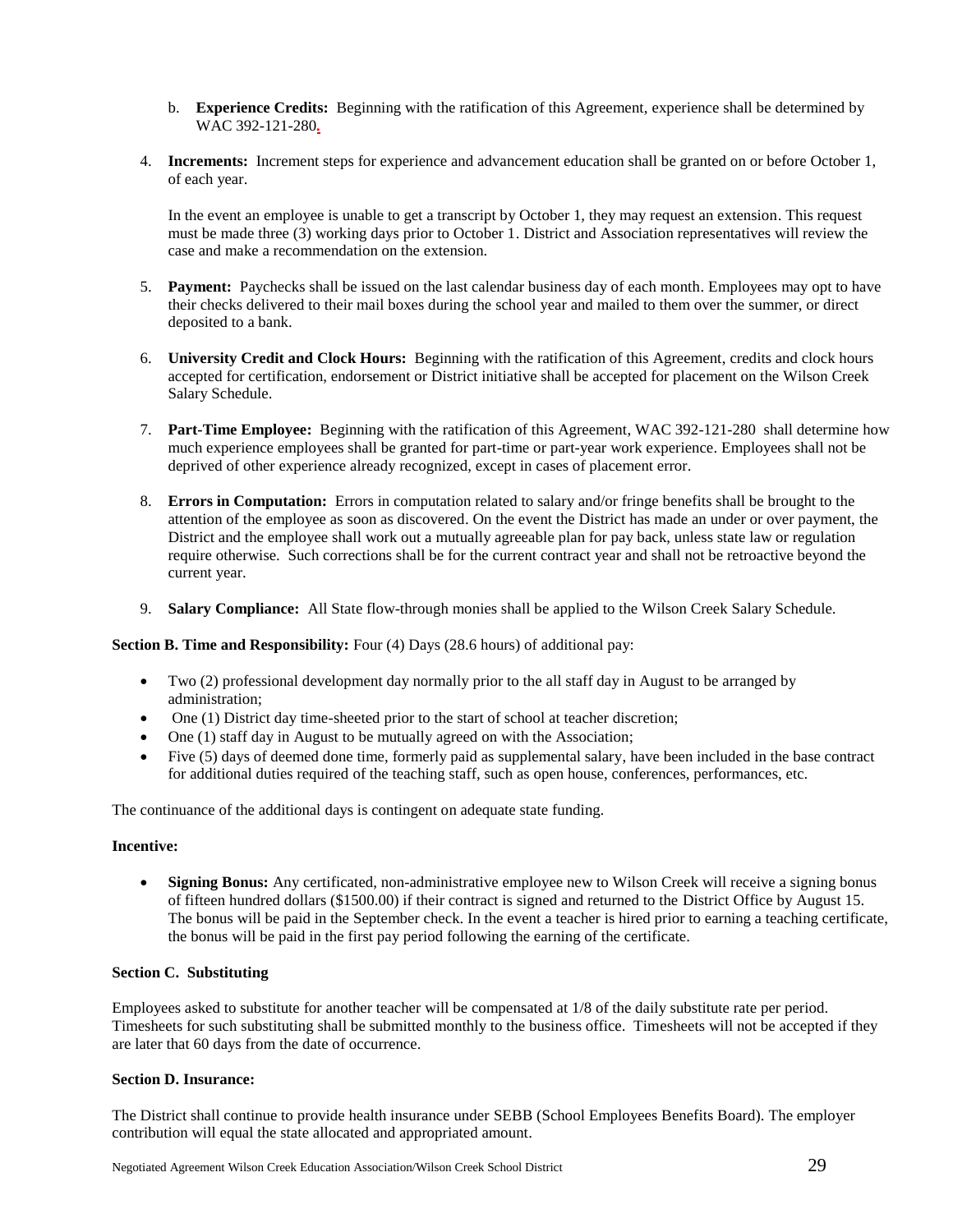**Insurance Compliance:** All insurance benefit monies from the State shall flow-through to the employees.

#### **Section E. Work Year:**

The employee work year shall be one-hundred eighty (180) days with three (3) days outside the base contract as per Section B. Time and Responsibility above.

Teacher check-out will include student records, grades, written inventory, grade and lesson plan books, class advisor activity sheets, summer repair requests, and rooms prepared for summer cleaning. Check out will be completed by June 30 or the June paycheck will be held pending completion.

# **Section F. Work Day:**

The employee work day shall be seven and three-quarters (7 3/4) hours, including a thirty (30) minute duty-free lunch period.

For any day on which the District operates on an emergency, shortened schedule due to inclement weather, teachers will not be required to report for work until one-half (1/2) hour before the start of the adjusted student day.

#### **Section G. Release From Contract:**

An employee shall be released from the obligations of his/her contract upon request under the following conditions:

- 1. **Notice:** A letter of resignation must be submitted to the Superintendent's office.
- 2. **Prior to May 1:** If the letter of resignation is submitted prior to May 1, the employee shall be released from his/her contract without further qualification.
- 3. **After May 1:** If the letter of resignation is submitted May 1, or after, a release from contract shall be granted, provided that a satisfactory replacement can be obtained.
- 4. **Hardship:** A release from contract may be granted in cases of illness or other personal matters which make it possible for the employee to continue employment in the District.

#### **Section H. Calendar:**

The District, in consultation with the Association, shall establish the calendar by June 1, which calendar shall conform to the following:

- 1. **Beginning (and Ending) Date:** The employee work year shall begin three (3) to five (5) working days after the Grant County Fair.
- 2. **Winter Break:** Winter Break shall begin on or before December 22 and shall be a minimum of ten (10) working days in length.
- 3. **Spring Break:** Spring break shall be the first full week of April unless otherwise mutually agreed upon by the parties.
- 4. **Professional Days:** The two (2) days previously established by OSPI as a Professional Days shall be included in the calendar as non-student days. Should OSPI reinstitute any or all of the three (3) previously funded Professional Days, they shall be passed through to the employees and the Association and District shall meet to decide how to incorporate them into the school year.

The District will not change the non-school status of these days except to make up school days missed due to conditions beyond the District's control. The District will consult with the Association before making such a decision. If necessary to hold school on one of these days, the District shall grant personal leave day(s) to, and hire a substitute for, any teachers who make a request. Keeping in mind the section under Personal Days, no more than two such personal days may be granted for the same date. However, if previous plans were made to attend a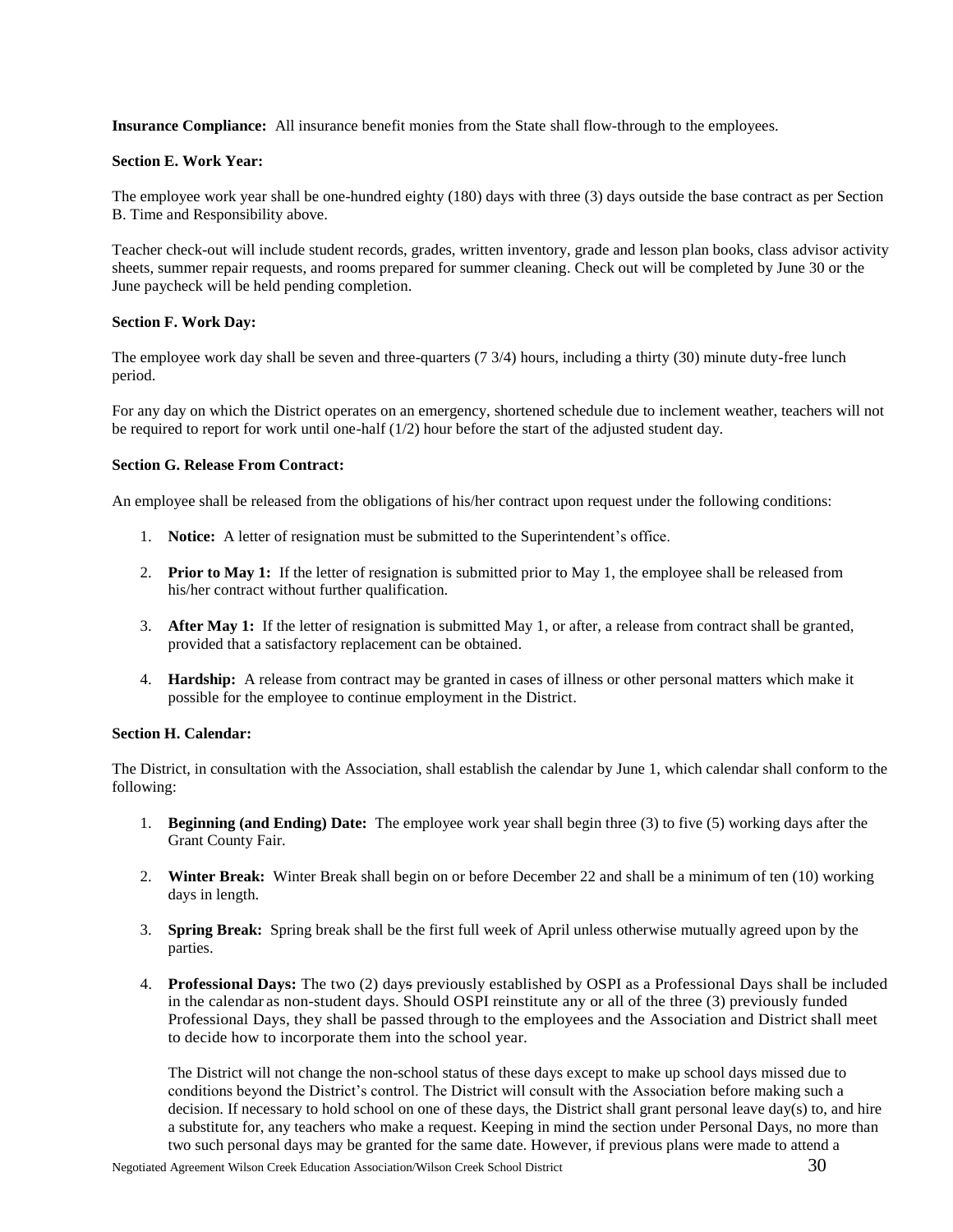workshop or conference and the notification is too short for the teacher to receive a full refund for conference costs, upon proof, the teacher will be reimbursed by the District for any such non-refundable costs incurred by the teacher.

5. **Duty-free record keeping days** ("day" means one, half-day per quarter) prior to report cards going home for the 1<sup>st</sup>, 2<sup>nd</sup>, and 3<sup>rd</sup> quarters. No meetings or in-services will be scheduled for this day.

# **Section I. Travel Reimbursement:**

Employees shall be reimbursed for expenses when on school approved trips. School vehicles are to be used whenever possible. Mileage will be paid at the state rate. Meals not included in a conference/meeting registration will be paid at the rate of \$5.00 for breakfast, \$6.00 for lunch, and \$15.00 for dinner. All expenses are to be pre-approved by the Superintendent on the designated District forms. A check will be issued by the Business Manager a day before the trip.

#### **Section J. Extra-Curricular Employment:**

# **1. Definitions:**

- a. **Co-curricular:** Those stipend positions maintained in the certificated contract. Criteria for these positions under the PERC Castle Rock Decision shall be that these positions must be held by a certificated employee. (For the duration of this negotiated agreement, those positions shall be FFA, FBLA, vocal, and band stipends.)
- b. **Extra-curricular:** Those stipends, excluded from the certificated contract by the PERC Castle Rock Decision. (This includes, but not limited to, all coaching positions, and other advisory and club positions for which a certificate is not a requirement.)
- 2. **Stipend:** Employees who are offered extracurricular employment shall be paid stipends as set out in the Extracurricular Stipend Schedule, which is attached to and made part of this Agreement as Appendix B. Stipends are given in recognition of work done outside the normal seven and three-quarters (7 ¾) hours.
- 3. **Contract and Job Descriptions:** The District shall issue a Supplemental Contract for each such job offered and accepted, and shall attach a detailed Job Description with each such Supplemental Contract.
- 4. **Removal of Contract Offer:** In the event the District determines not to re-offer a supplemental-contract to an employee, it shall advise the employee in writing with reasons, prior to the last contract day of the school year, if requested by the employee.
- 5. **Not a Condition of Employment:** Neither a determination by the District to offer, nor not to offer supplemental contract employment to an employee, nor an agreement by an employee to accept, or not accept supplemental contract employment shall be made a condition of continuous or future employment with the District.

#### **Section K. Curricular Rate of Pay:**

Certificated staff members will timesheet their Per Diem Rate of Pay when required to attend meetings outside of the contracted workday. Activities required by administration may include but not be limited to trainings and committee work for CARE Team, Safety meetings, Facilities meetings, for new curriculum adoptions, self-studies, and accreditation, and any other committee work required by administration.

Curriculum Rate of Pay will be calculated using the state salary schedule as follows: BA+15, 5 yrs of service, divided by 1,305 hours (180 days x 7.25/hrs. day). As the state salary allocation increases/decreases, the curriculum rate of pay will follow the current state salary schedule.

#### **Section L. Professional Conferences:**

The District shall grant reimbursement to employees for professional conferences, seminars or workshops when classes taken are part of a PGP or are suggested as a part of an employee evaluation.

The District may grant leave to employees for the purpose of attending professional meetings or conferences that are of value to the employee's professional performance. Such leave will be granted with or without pay and with or without travel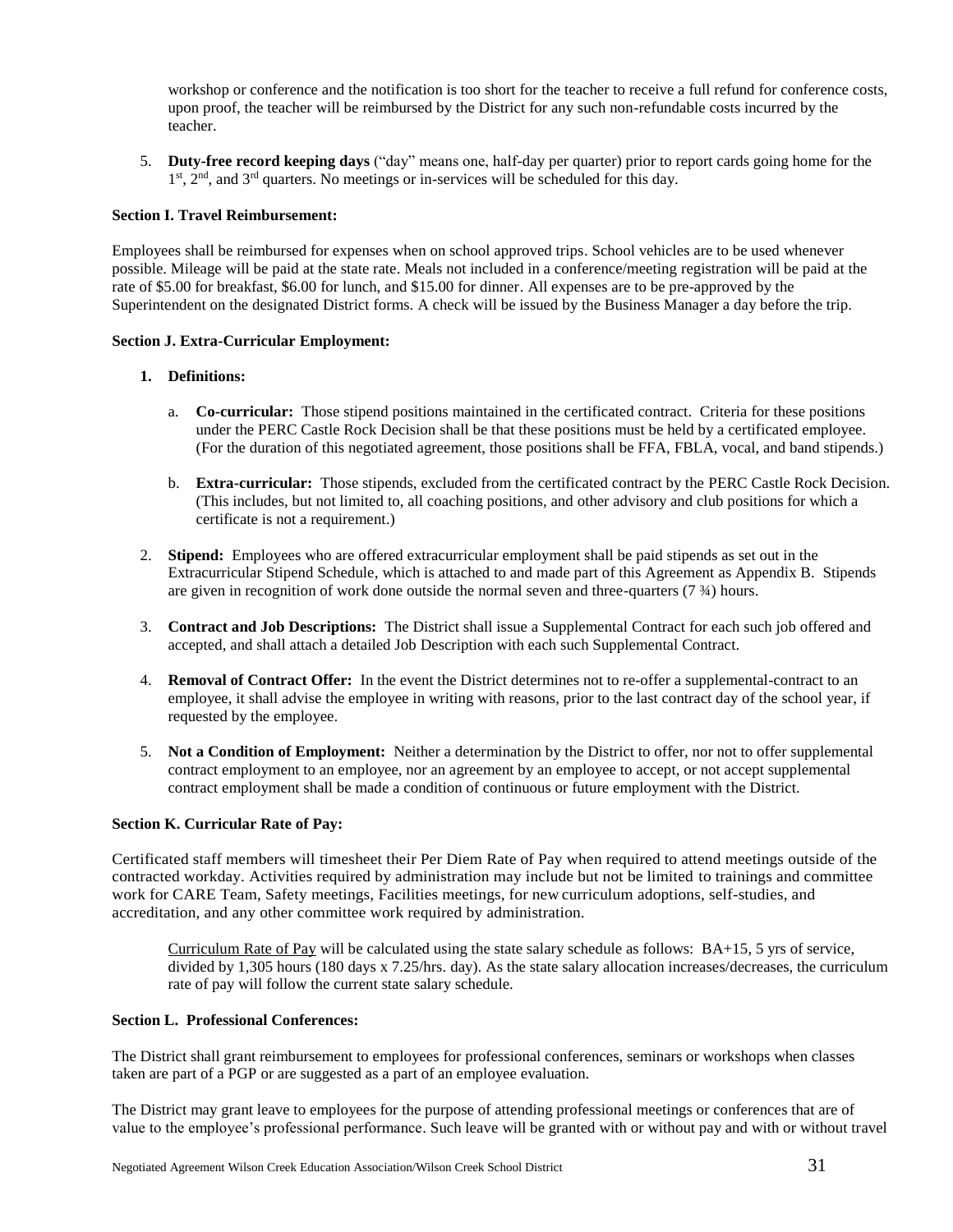reimbursement, provided such determination is made on a fair and equitable basis to all employees. A Conference/Workshop Request, shall be submitted to the District for prior approval.

# **Section M. Lifeflight:**

The District will reimburse employees for thirty-five dollars (\$35.00) of the annual cost for employees and their families for the use of Lifeflight. It will be the responsibility of the employee to sign up with Lifeflight and show proof of such to receive reimbursement.

# **ARTICLE IX. GRIEVANCE PROCEDURE**

# **Section A. Definitions:**

- 1. The term "*grievant*" shall mean a bargaining unit member or group of bargaining unit members of the Association.
- 2. The term "*grievance*" shall mean a claim or complaint by a grievant that there has been a violation, misinterpretation or misapplication of any terms or provisions of this Agreement or of any rules, order, policy, regulation or practice of the employer.
- 3. For purposes of this Article only, *"days"* shall mean employee work days. After the last day of school and prior to the commencement of the new term, *"days"* shall mean calendar days.

# **Section B. Time Limits:**

If the grievant fails to file or appeal according to the time-limit lines set out herein, the grievance may not be pursued further and shall be resolved according to the last formal response. In the event the District or its agents fail to meet a time-line, the grievant may proceed to the next step of the procedure. The time limits shall be strictly observed but may be extended by mutual agreement of the Parties.

#### **Section C. Rights to Representation:**

- 1. **With Association Representation:** A grievant shall have the right to be accompanied by the Association at all steps of the grievance process.
- 2. **Without Association Representation:** In the event a grievant elects to file and proceed without Association representation, he/she may do so through the first two (2) steps of the procedure only, provided that the Association is present at every meeting or conference in order to protect its contract rights, and further provided that copies of the grievance, appeals, and responses are given to the President in a timely fashion.

#### **Section D. Individual Rights:**

Nothing contained in this Agreement shall be construed as limiting the right of any employee having a complaint to discuss the matter through administrative channels and to have the problem adjusted without intervention of the Association, as long as the Association is notified in writing of the disposition of the matter and such disposition is not inconsistent with the terms of this agreement.

# **Section E. Procedure:**

Grievances shall be processed in the following manner:

**Step 1. Supervisor:** The Parties require employees and their supervisors to attempt to resolve problems through free and informal communication prior to filing formal grievances.

Within thirty (30) days of the occurrence, or the grievant's knowledge of the occurrence, the formal grievance shall be presented in writing to the employee's supervisor, who shall arrange for a conference between him/herself, the grievant and the AR to take place within five (5) days after receipt of the grievance. The Supervisor shall provide the grievant and the AR with a written response within five (5) days after the meeting. Such answer shall include all reasons upon which the decision was based.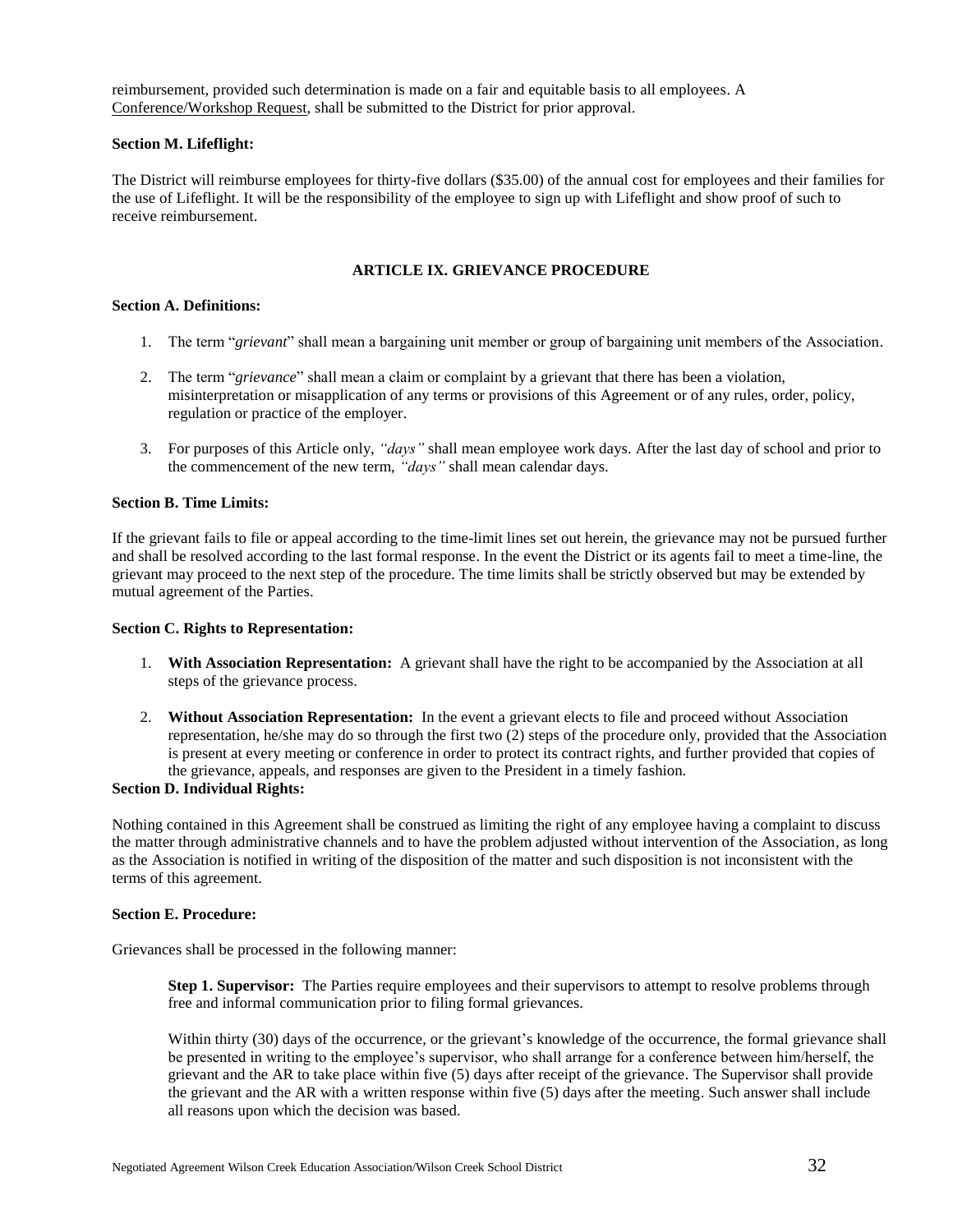**STEP 2. Superintendent:** If the grievant is not satisfied with the disposition of the grievance in Step 1, or if no decision has been rendered within the timeline, the grievance may be appealed to the Superintendent. The Superintendent shall arrange for a hearing with him/herself, the grievant, the first level supervisor and the AR, to take place within five (5) days of his/her receipt of the appeal. The grievant and the AR shall have the right to include such witnesses as they deem necessary to develop the facts pertinent to the grievance. Upon conclusion of the hearing, the Superintendent shall have five (5) days to provide his/her written decision, together with the reasons for the decision to the grievant and the AR.

**STEP 3. Binding Arbitration:** If the Association is not satisfied with Step 2, or if no disposition has been made within the time-line, the Association may submit a "Demand for Arbitration" to the American Arbitration Association (AAA), along with a copy to the Superintendent. The arbitration shall be controlled by the Voluntary Arbitration Rules of AAA, or such other rules as the Parties may mutually determine, provided that the Parties shall strike names from the panel selected by AAA within ten (10) days of receipt of such panel.

The arbitrator shall have complete authority to make any decision and provide any remedy appropriate except as otherwise prohibited by law, provided that such decision is in conformity to this Agreement. The Parties shall be bound by the award of the arbitrator.

The costs for the services of the arbitrator, including per diem expenses, if any, and his/her travel and subsistence expenses and the cost of any hearing room, shall be borne equally by the Parties. All other costs shall be borne by the Party incurring them.

# **Section F. Miscellaneous Conditions:**

- 1. **Contract Expiration:** Notwithstanding the expiration of this Agreement, any claim or grievance arising thereunder may be processed through the grievance procedure until resolution.
- 2. **No Reprisals:** No reprisals of any kind shall be taken by the District or its agents against any employee because of his/her participation in this grievance procedure.
- 3. **Cooperation of the Parties:** The Parties shall cooperate in their investigation of any grievance; and shall furnish such information as is requested for the processing of any grievance.

For the purpose of assisting an employee or the Association in the prosecution or defense of any contractual, administrative, or legal proceeding, including, but not limited to grievances, the District shall permit an employee and/or an AR accesses to and the right to inspect and acquire copies of his/her personnel file and any other files or records of the District which pertain to the affected employee or any issue in the proceeding question.

- 4. **Released Time**: Should the investigation or processing of any grievance require that an employee(s) or an AR(s) be released from his/her regular assignment, upon request of the Association, he/she shall be released without loss of pay or benefits, unless said investigation can take place during non-duty times.
- 5. **Files:** All documents, communications, and records dealing with the processing of a grievance shall be filed separately from the personnel files of the participants.
- 6. **Form:** The form for filing grievances is attached to and made a part of this Agreement as Appendix C.
- 7. **Association Grievances:** If a grievance affects a group of employees or the Association, the Association may initiate and submit such grievance to the Superintendent directly, and the processing of such grievances shall commence at Step 2. Grievances involving more than one (1) supervisor and grievances involving the administrator above the building level may be filed by the Association at Step 2.
- 8. **Election of Remedies:** In the event an employee elects to use this grievance procedure to remedy an alleged violation of this Agreement, he/she waives his/her right to also use a statutory remedy procedure for the same alleged violation. In the event an employee elects to use a statutory procedure to remedy an alleged violation of this Agreement, he/she waives his/her right to use this grievance remedy procedure for the same alleged violation.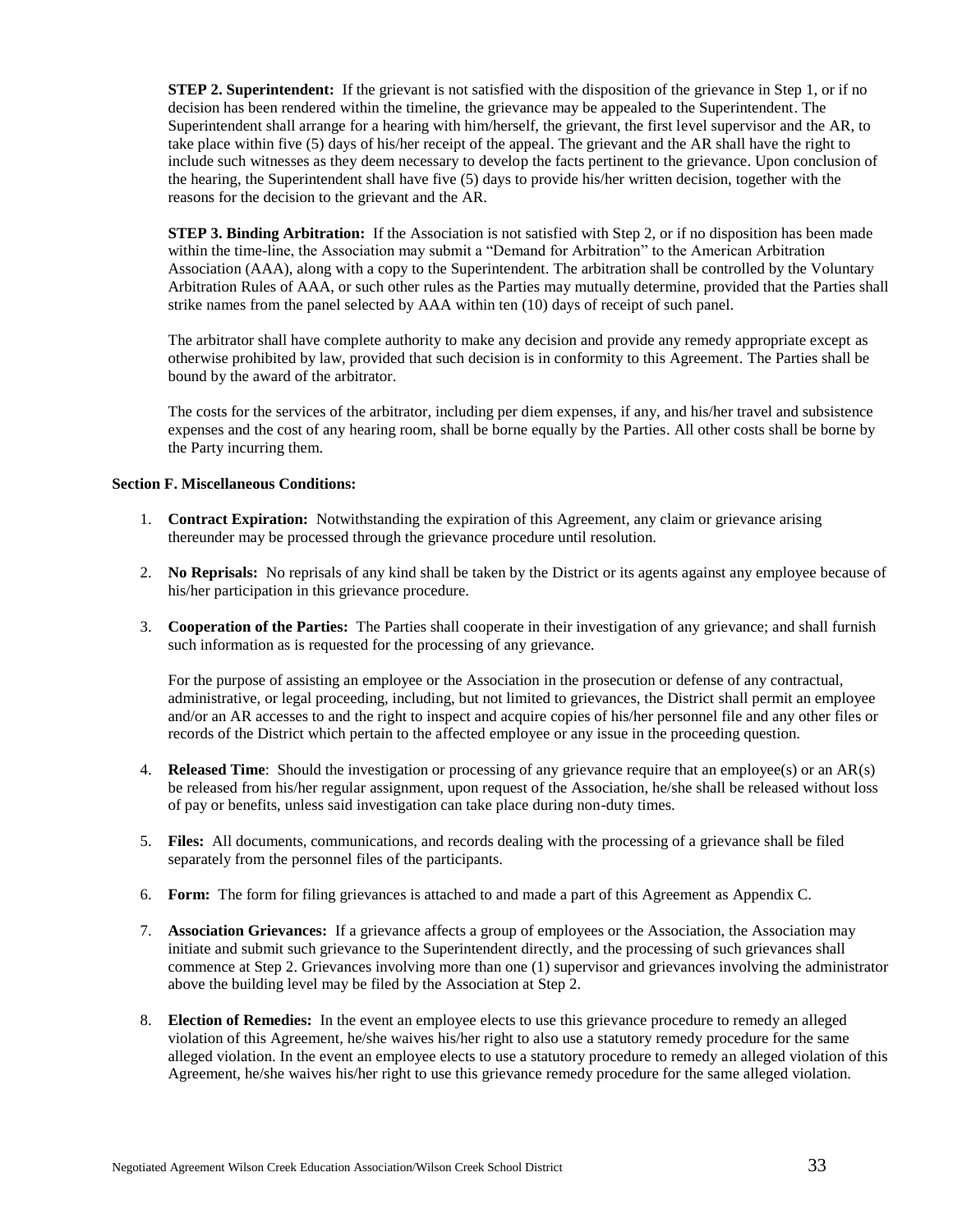# **ARTICLE X. DURATION**

# **Section A. Effective Dates:**

This agreement shall be in effect when ratified and signed by the Association and the District and shall remain in effect through August 31, 2021.

In the year 2020-2021 employees shall receive the State funded IPD and the 3<sup>rd</sup> state funded Professional Development day implemented as per ARTICLE VI. Section H., #5. In addition, open for negotiation, shall be any language changes necessary due to legislative action.

**EXECUTED THIS** \_\_\_\_\_ day of \_\_\_\_, 2019 at Wilson Creek, Grant County, Washington, by the undersigned officers with the authority of and on behalf of the Parties.

 $\frac{1}{2}$  , the contribution of the contribution of the contribution of the contribution of the contribution of the contribution of the contribution of the contribution of the contribution of the contribution of the contr

\_\_\_\_\_\_\_\_\_\_\_\_\_\_\_\_\_\_\_\_\_\_\_\_\_\_\_\_\_\_\_

# **FOR THE DISTRICT: FOR THE ASSOCIATION:**

Board Chairman **Association President Association President** 

Superintendent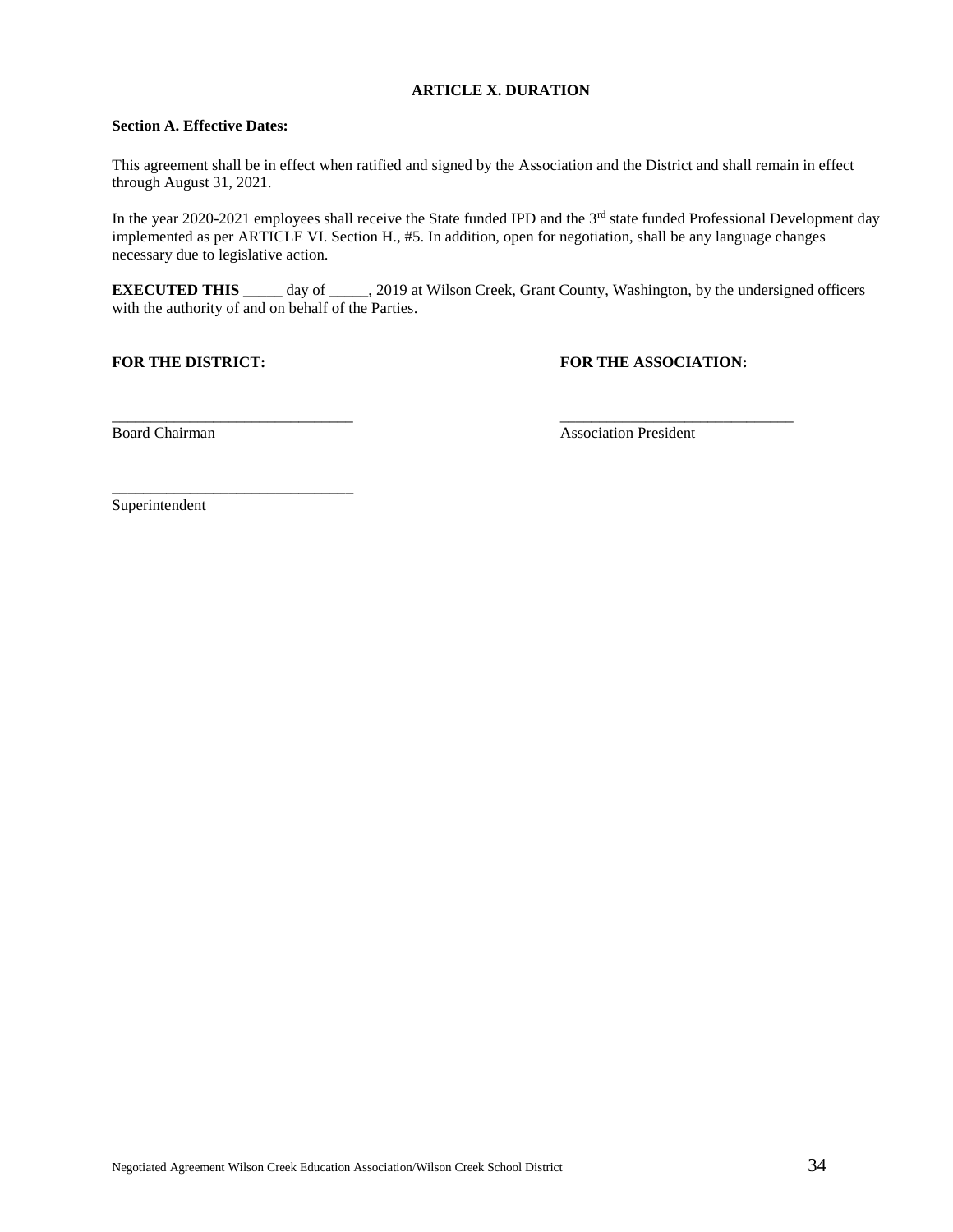| <b>Years</b>   |           |         | $MA+90$ |         |         |          |           |              |              |
|----------------|-----------|---------|---------|---------|---------|----------|-----------|--------------|--------------|
| <b>of</b>      |           |         |         |         |         |          |           |              | <b>OR</b>    |
| <b>Service</b> | <b>BA</b> | $BA+15$ | $BA+30$ | $BA+45$ | $BA+90$ | $BA+135$ | <b>MA</b> | <u>MA+45</u> | <b>Ph.D.</b> |
| 0              | 42,384    | 43,529  | 44,715  | 45,904  | 49,718  | 52,174   | 50,815    | 54,629       | 57,088       |
| $\mathbf{1}$   | 42,954    | 44,115  | 45,316  | 46,557  | 50,411  | 52,855   | 51,380    | 55,234       | 57,676       |
| $\overline{2}$ | 43,498    | 44,670  | 45,884  | 47,220  | 51,063  | 53,532   | 51,948    | 55,791       | 58,260       |
| 3              | 44,058    | 45,241  | 46,468  | 47,847  | 51,683  | 54,211   | 52,487    | 56,320       | 58,850       |
| 4              | 44,607    | 45,843  | 47,077  | 48,504  | 52,362  | 54,909   | 53,052    | 56,911       | 59,459       |
| 5              | 45,175    | 46,416  | 47,663  | 49,169  | 53,013  | 55,610   | 53,627    | 57,472       | 60,070       |
| 6              | 45,758    | 46,972  | 48,261  | 49,842  | 53,668  | 56,280   | 54,215    | 58,041       | 60,652       |
| $\overline{7}$ | 46,783    | 48,015  | 49,321  | 50,988  | 54,871  | 57,555   | 55,318    | 59,199       | 61,884       |
| 8              | 48,283    | 49,582  | 50,919  | 52,725  | 56,659  | 59,442   | 57,053    | 60,989       | 63,770       |
| 9              |           | 51,206  | 52,609  | 54,480  | 58,506  | 61,383   | 58,807    | 62,836       | 65,713       |
| 10             |           |         | 54,318  | 56,325  | 60,404  | 63,378   | 60,653    | 64,734       | 67,706       |
| 11             |           |         |         | 58,223  | 62,392  | 65,425   | 62,552    | 66,722       | 69,753       |
| 12             |           |         |         | 60,062  | 64,433  | 67,556   | 64,525    | 68,762       | 71,886       |
| 13             |           |         |         |         | 66,524  | 69,740   | 66,568    | 70,853       | 74,069       |
| 14             |           |         |         |         | 68,625  | 72,006   | 68,671    | 73,092       | 76,336       |
| 15             |           |         |         |         | 70,411  | 73,880   | 70,456    | 74,992       | 78,321       |
| $16/16+$       |           |         |         |         | 71,818  | 75,356   | 71,865    | 76,491       | 79,886       |

 Includes 5 deemed done days formerly paid as supplemental salary for additional duties required of the teaching staff, such as open house, conferences, performances, etc.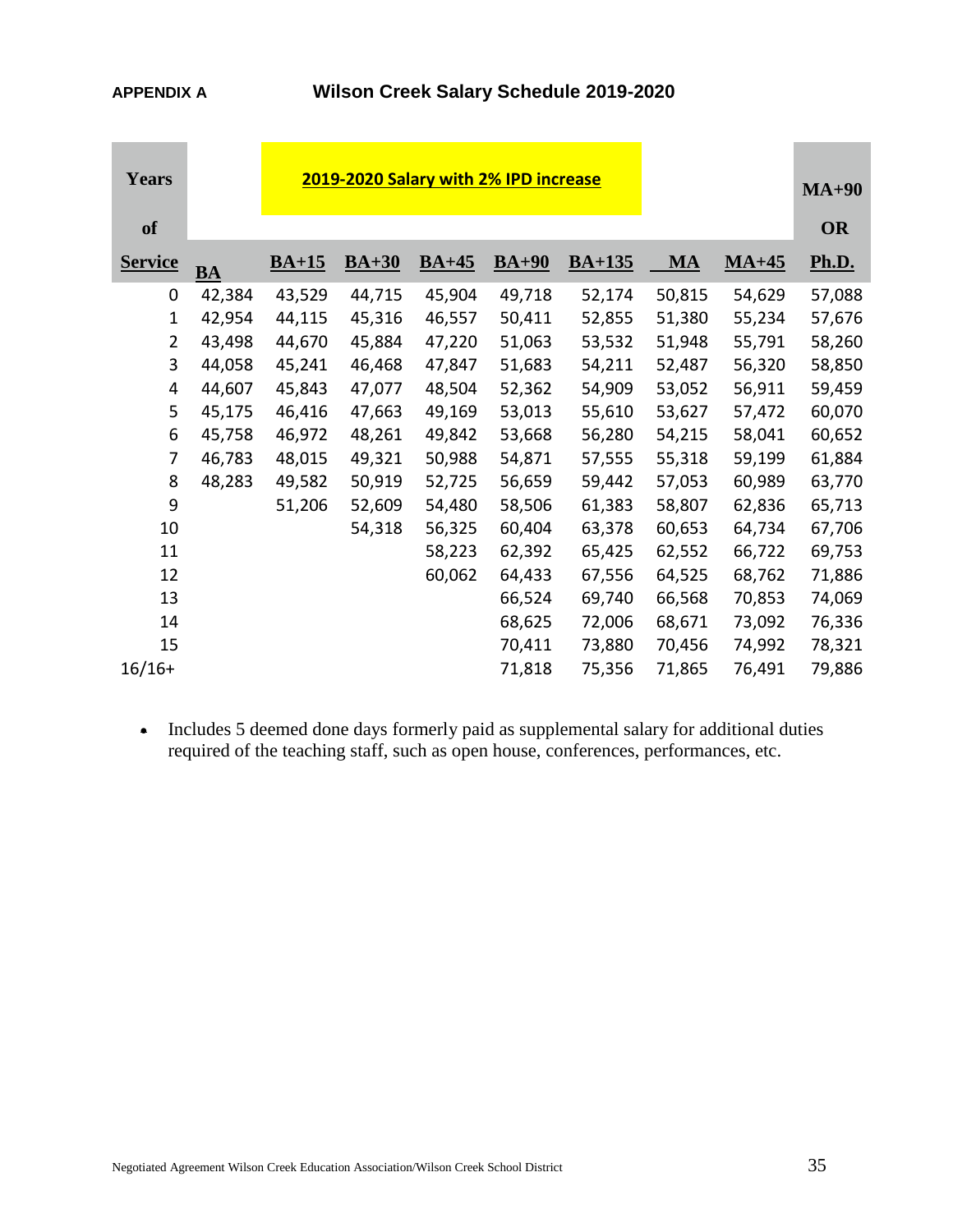**D** 

|       | <b>Value of 5 Supplemental Days</b> |       | $MA+90$      |       |        |       |         |           |
|-------|-------------------------------------|-------|--------------|-------|--------|-------|---------|-----------|
|       |                                     |       |              |       |        |       |         | <b>OR</b> |
| ВA    | <b>BA+15</b>                        | BA+30 | <b>BA+45</b> | BA+90 | BA+135 | MA    | $MA+45$ | Ph.D.     |
| 1,177 | 1,209                               | 1,242 | 1,275        | 1,381 | 1,449  | 1,412 | 1,517   | 1,586     |
| 1,193 | 1,225                               | 1,259 | 1,293        | 1,400 | 1,468  | 1,427 | 1,534   | 1,602     |
| 1,208 | 1,241                               | 1,275 | 1,312        | 1,418 | 1,487  | 1,443 | 1,550   | 1,618     |
| 1,224 | 1,257                               | 1,291 | 1,329        | 1,436 | 1,506  | 1,458 | 1,564   | 1,635     |
| 1,239 | 1,273                               | 1,308 | 1,347        | 1,455 | 1,525  | 1,474 | 1,581   | 1,652     |
| 1,255 | 1,289                               | 1,324 | 1,366        | 1,473 | 1,545  | 1,490 | 1,596   | 1,669     |
| 1,271 | 1,305                               | 1,341 | 1,385        | 1,491 | 1,563  | 1,506 | 1,612   | 1,685     |
| 1,300 | 1,334                               | 1,370 | 1,416        | 1,524 | 1,599  | 1,537 | 1,644   | 1,719     |
| 1,341 | 1,377                               | 1,414 | 1,465        | 1,574 | 1,651  | 1,585 | 1,694   | 1,771     |
|       | 1,422                               | 1,461 | 1,513        | 1,625 | 1,705  | 1,634 | 1,745   | 1,825     |
|       |                                     | 1,509 | 1,565        | 1,678 | 1,760  | 1,685 | 1,798   | 1,881     |
|       |                                     |       | 1,617        | 1,733 | 1,817  | 1,738 | 1,853   | 1,938     |
|       |                                     |       | 1,668        | 1,790 | 1,877  | 1,792 | 1,910   | 1,997     |
|       |                                     |       |              | 1,848 | 1,937  | 1,849 | 1,968   | 2,057     |
|       |                                     |       |              | 1,906 | 2,000  | 1,908 | 2,030   | 2,120     |
|       |                                     |       |              | 1,956 | 2,052  | 1,957 | 2,083   | 2,176     |
|       |                                     |       |              | 1,995 | 2,093  | 1,996 | 2,125   | 2,219     |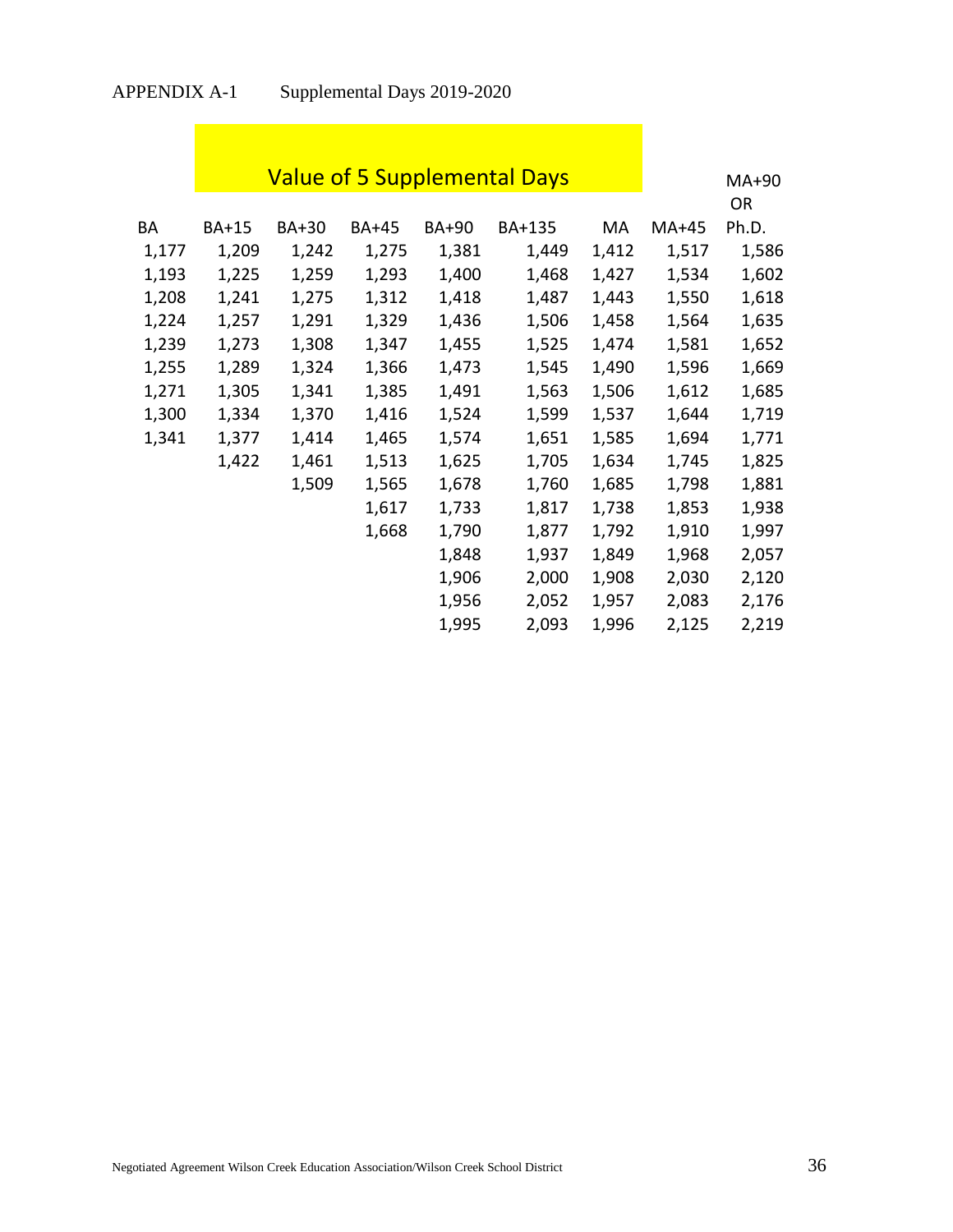# **APPENDIX B.**

# **WILSON CREEK SCHOOL DISTRICT/WILSON CREEK EDUCATION ASSOCIATION SUPPLEMENTAL STIPEND SCHEDULE**

# **Section A. Stipend Categories and Amounts**

| <b>POSITION</b> | Experience 0 1 2 3 4                                                 |  |  | $\sim$ 5 | 6 |
|-----------------|----------------------------------------------------------------------|--|--|----------|---|
|                 |                                                                      |  |  |          |   |
|                 |                                                                      |  |  |          |   |
|                 | not guaranteed for employees hired after the 2013-2014 school year.) |  |  |          |   |
|                 |                                                                      |  |  |          |   |
|                 |                                                                      |  |  |          |   |
|                 |                                                                      |  |  |          |   |
|                 |                                                                      |  |  |          |   |
|                 |                                                                      |  |  |          |   |
|                 |                                                                      |  |  |          |   |

\*Percentage pay for the FBLA Advisor and all other positions is based on the *BA+0* salary for the 180 days on the Wilson Creek Salary Schedule.

All extended days need to be pre-approved by the administration before they can be reimbursed to allow the District the opportunity to determine if the days are in the best interest of the students. Also days need to be submitted for payment in 4-hour increments. The definition of an extended day to be any hours accumulating to a total of 4 that are not part of the employee's regularly scheduled work day, i.e. 7:45 a.m. to 3:30 p.m. on a school day or the three (3) supplemental days. All extended days will be paid based on the individual's position on the Wilson Creek Salary Schedule.

In order for an extended contract to be paid on a monthly basis (1/12 of the contract), the following procedures need to take place:

- Activities approved at beginning of month by principal
- End of month a log of hours completed and turned in to principal.
- For those months with hours less than 24 hours logged, employee would still be paid as if the hours had been completed, with the understanding that those hours would be made up in a month where there are more hours/activities approved.
- Another condition would be that if hours are not completed by July 31, and there is no indication that the hours will be made up in August, the August paycheck will have the difference of earned hours/day(s) from 35 subtracted from the August paycheck.

Percentage pay for the FBLA Advisor is based on the beginning salary for the 180 days on the Wilson Creek Salary Schedule.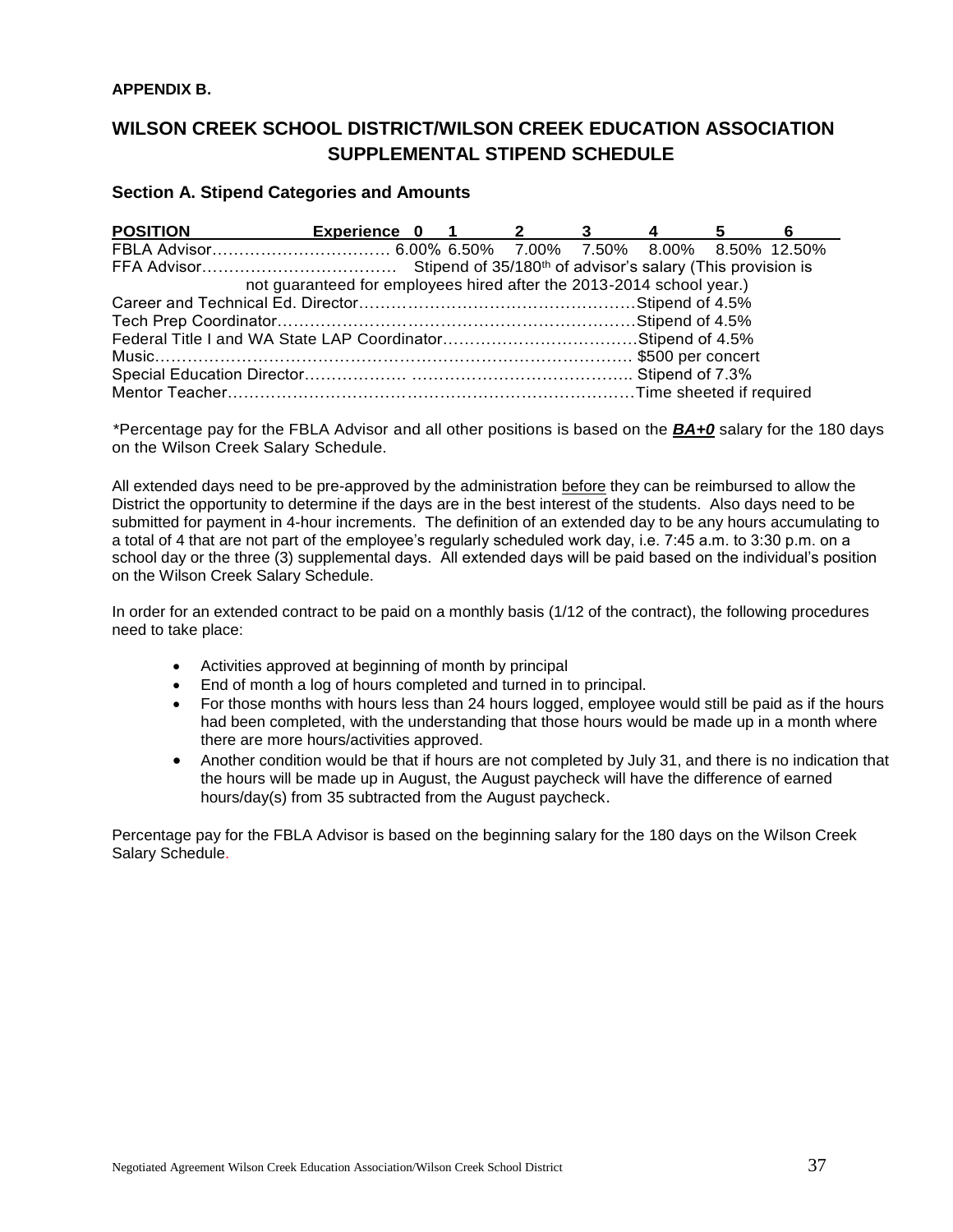# WILSON CREEK SCHOOL DISTRICT/WILSON CREEK EDUCATION ASSOCIATION **FORMAL GRIEVANCE FORM**

| <b>SIGNATURE OF GRIEVANT:</b> | DATE: |  |
|-------------------------------|-------|--|

Send the original signed grievance to the person with whom the grievance is filed. Send one (1) copy each to the Superintendent and Association President. Keep one (1) copy.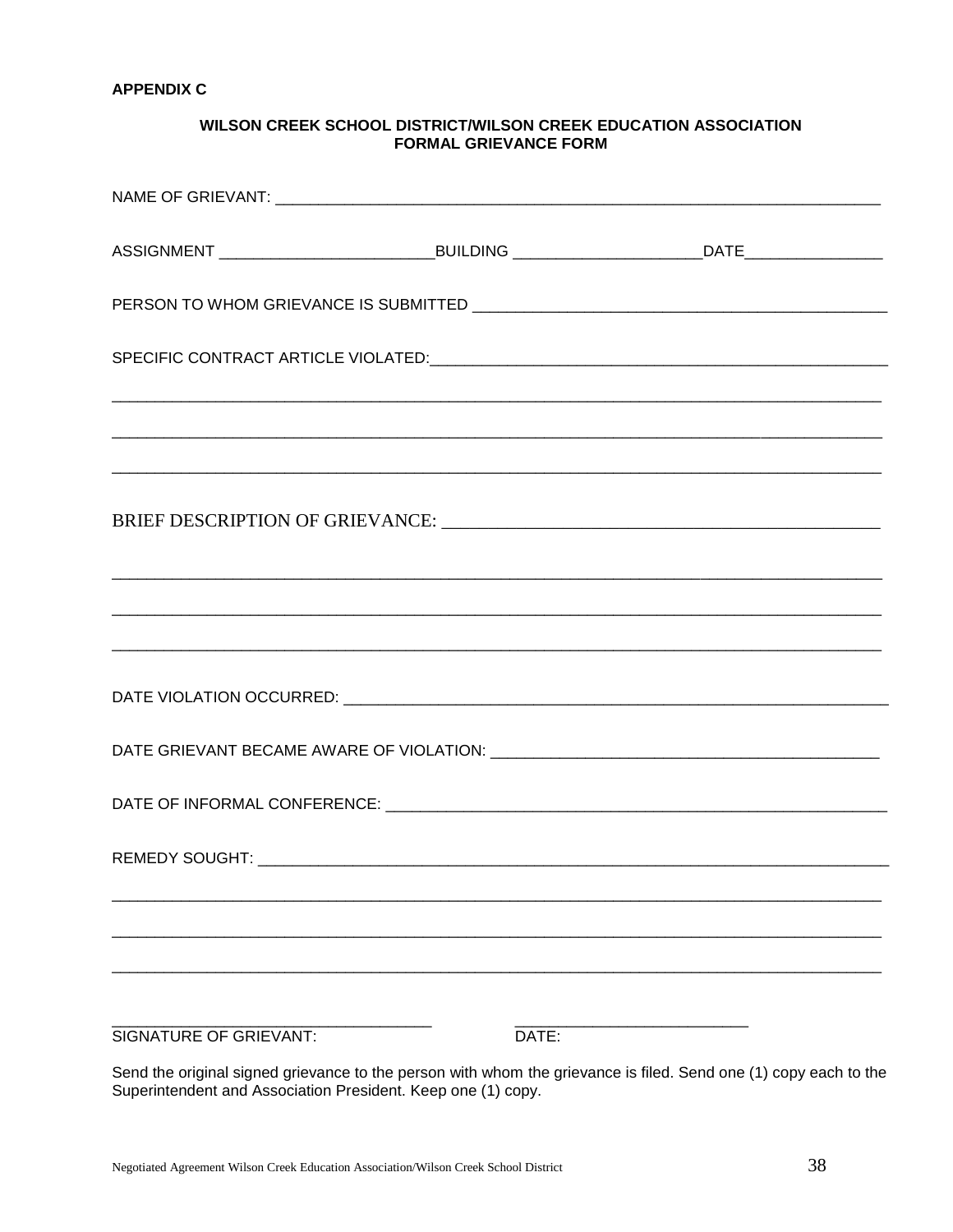# **WILSON CREEK SCHOOL DISTRICT/WILSON CREEK EDUCATION ASSOCIATION NOTICE TO EMPLOYEE RECEIVING A DISCIPLINARY ACTION OR BEING PLACED ON PROBATION**

You are being presented with this notice and option pursuant to the Agreement between the Wilson Creek School District and the Wilson Creek Education Association. The District is not obligated to advise you of your rights beyond presenting you with this notice. If you select the first option below, the District shall notify the Wilson Creek Education Association that this disciplinary action or probation notice has been given to you.

/\_\_/ I do wish to have the Association notified that I have received this notice.

/ / I do not wish to have the Association notified. I understand that the Association shall receive no notice from the District of this action. Unless I contact them directly, they shall not be informed of this action.

My signature indicates that I have received, read and understand this notice.

\_\_\_\_\_\_\_\_\_\_\_\_\_\_\_\_\_\_\_\_\_\_\_\_\_\_\_\_\_\_\_\_\_\_\_\_\_\_\_\_\_\_\_\_\_

\_\_\_\_\_\_\_\_\_\_\_\_\_\_\_\_\_\_\_\_\_\_\_\_\_\_\_\_\_\_\_\_\_\_\_\_\_\_\_\_\_\_\_\_\_

\_\_\_\_\_\_\_\_\_\_\_\_\_\_\_\_\_\_\_\_\_\_\_\_\_\_\_\_\_\_\_\_\_\_\_\_\_\_\_\_\_\_\_\_\_

\_\_\_\_\_\_\_\_\_\_\_\_\_\_\_\_\_\_\_\_\_\_\_\_\_\_\_\_\_\_\_\_\_\_\_\_\_\_\_\_\_\_\_\_\_

Signature of administrator

Date

Signature of employee

Date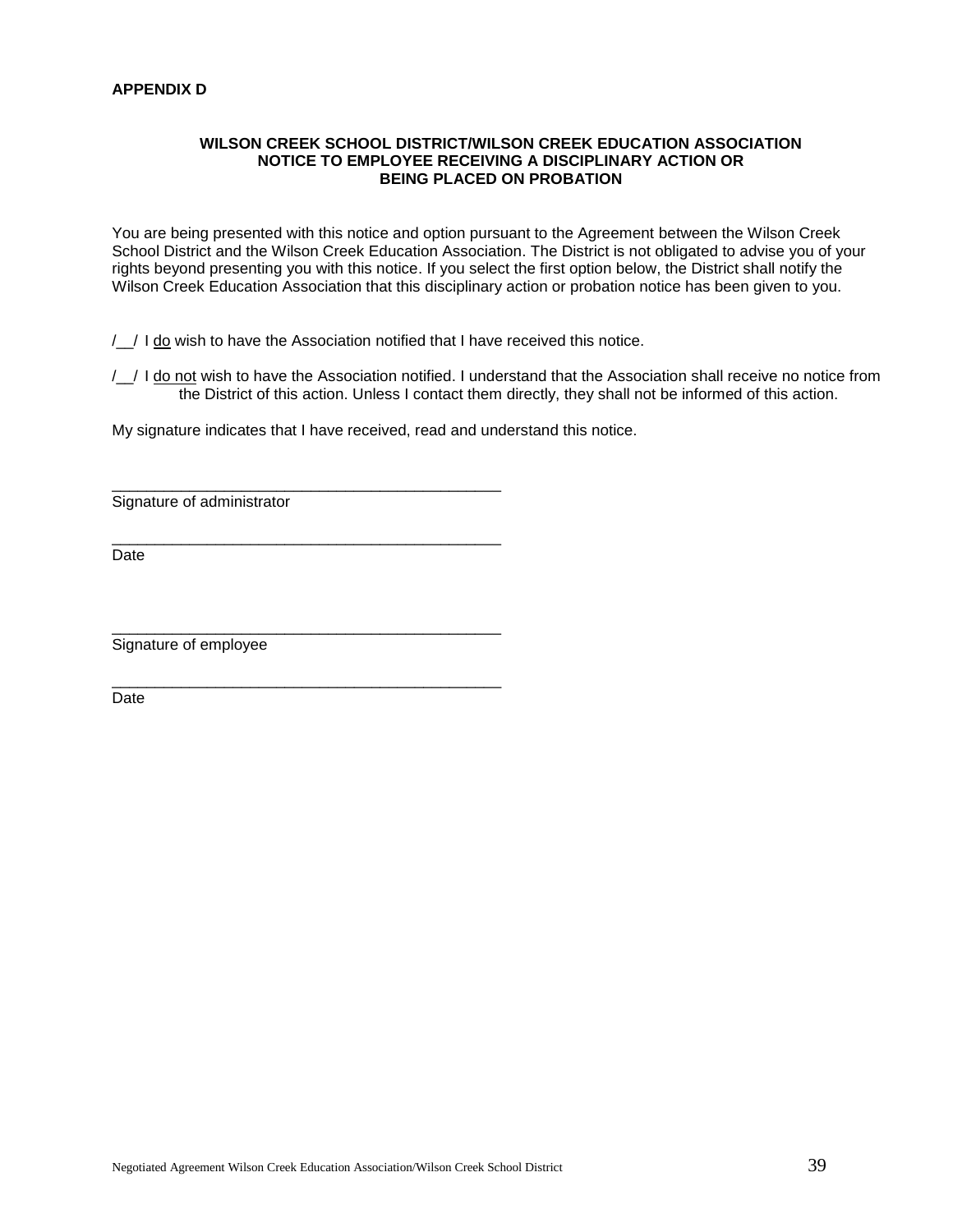| Updated |
|---------|
| 9/12/12 |

# **Wilson Creek School District 167-202 Employment Leave Request**

| Type of leave:                                                                                                                      |                                                                                                               |  |
|-------------------------------------------------------------------------------------------------------------------------------------|---------------------------------------------------------------------------------------------------------------|--|
|                                                                                                                                     |                                                                                                               |  |
| Personal<br>Sick                                                                                                                    | Bereavement                                                                                                   |  |
| Vacation                                                                                                                            | District Leave (conference, meeting, etc.)                                                                    |  |
| $Date(s)$ of leave:                                                                                                                 |                                                                                                               |  |
| Time of leave:                                                                                                                      |                                                                                                               |  |
| Number of hours of leave to use:                                                                                                    | <u> 1988 - Andrea Station, amerikansk politiker (d. 1988)</u>                                                 |  |
| ************* FOR HR USE ONLY ****************                                                                                      |                                                                                                               |  |
| Leave Hours Available:                                                                                                              | Initials:                                                                                                     |  |
|                                                                                                                                     |                                                                                                               |  |
| LWOP:                                                                                                                               | Initials:                                                                                                     |  |
|                                                                                                                                     | 24 B. T. L. West Charles Court and the State of the Court of the Court and State of the Court of the Court of |  |
| <b>Brief Description of Reason for Request:</b><br>Response by supervisor, principal and/or superintendent:<br>Substitute Assigned: |                                                                                                               |  |
| Employee's Signature                                                                                                                | Date                                                                                                          |  |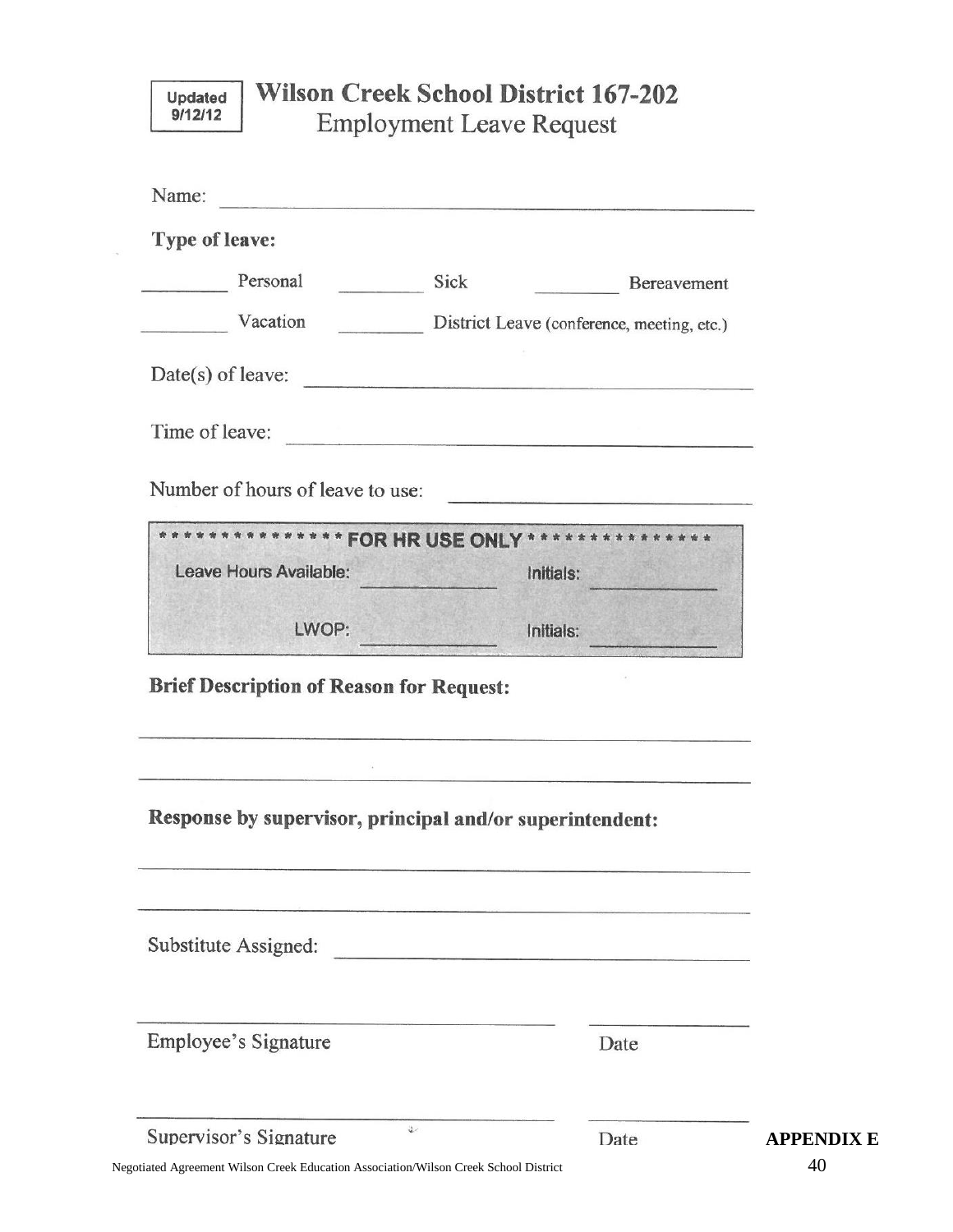# **APPENDIX F**

# ELIGIBLE ACADEMIC, INSERVICE, OR NONDEGREE CREDITS TO BE RECOGNIZED FOR PLACEMENT ON LEAP SALARY ALLOCATION DOCUMENTS

| Employee's Name    | Date |
|--------------------|------|
| Current Assignment |      |

#### **Instructions:**

- . Complete this form BEFORE taking any classes (including inservice).
- . Enter in the table below the requested information about EACH course. Use the list of criteria below to determine which numbers to put in the last column.
- . Deliver this form to the district personnel office and request that these credits be recognized for placement on LEAP salary allocation documents.

**RECOGNITION CRITERIA**: Credits earned after September 1, 1995 must meet criteria established by the Legislature (RCW 28A.415.023) before they can be used for placement on LEAP salary allocation documents. At the time credits are recognized by the school district. The content of the course must meet at least one of the following:

- 1. It is consistent with a school-base plan for mastery of student learning goals as referenced in RCW
- 28A.320.205, the annual school performance report, for the school in which the individual is assigned.
- 2. It pertains to the individual's current assignment or expected assignment for the following school year.
- 3. It is necessary for obtaining endorsement as prescribed by the State Board of Education.
- 4. It *is* specifically required for obtaining advanced levels of certification.
- 5. It is included in a college or university degree program1 that pertains to the individual's current assignment or potential future assignment as a certificated instructional staff of the school district where the potential of the future assignment is agreed upon by the school district and the individual.

| Date/Term | <b>Institution/Provider</b> | Course Title/Description | # of Credits | Recognition |
|-----------|-----------------------------|--------------------------|--------------|-------------|
|           |                             |                          | Clock Hrs.   | Criteria #  |
|           |                             |                          |              |             |
|           |                             |                          |              |             |
|           |                             |                          |              |             |
|           |                             |                          |              |             |
|           |                             |                          |              |             |
|           |                             |                          |              |             |

| Employee Signature | <b>Date</b>             |      |
|--------------------|-------------------------|------|
|                    | <b>FOR DISTRICT USE</b> |      |
| Approved by        | Title                   | Date |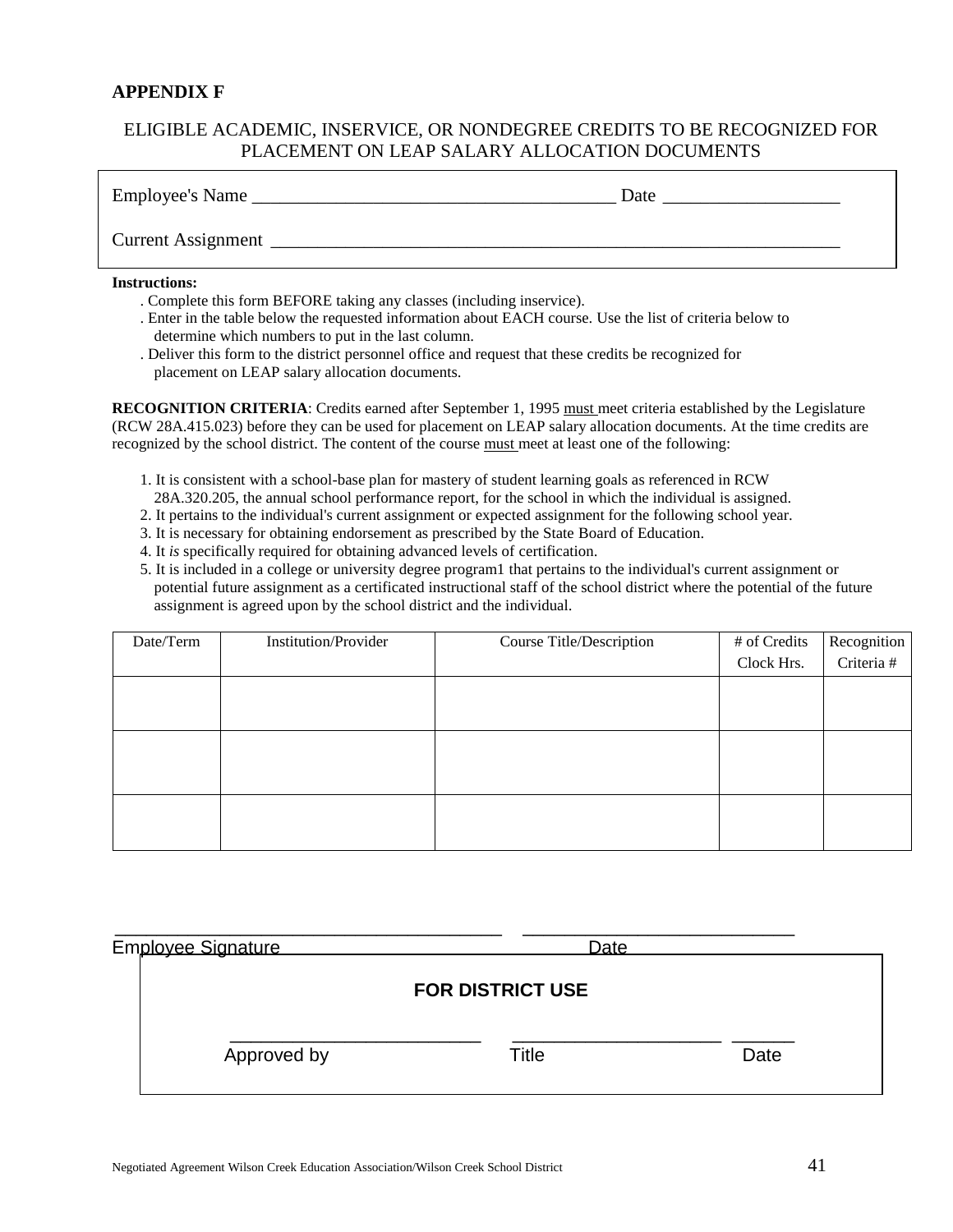# **APPENDIX G**

# **TIMESHEET**

**Name: \_\_\_\_\_\_\_\_\_\_\_\_\_\_\_\_\_\_\_\_\_\_\_\_\_\_\_\_\_\_\_\_\_\_\_\_\_\_\_ Month:\_\_\_\_\_\_\_\_\_\_\_\_\_\_\_\_\_\_\_\_\_\_\_\_\_\_\_\_\_\_\_\_\_\_**

| <b>Date</b> | <b>Hours</b>                           | <b>Description</b> |
|-------------|----------------------------------------|--------------------|
|             |                                        |                    |
|             |                                        |                    |
|             |                                        |                    |
|             |                                        |                    |
|             |                                        |                    |
|             |                                        |                    |
|             |                                        |                    |
|             |                                        |                    |
|             |                                        |                    |
|             |                                        |                    |
|             |                                        |                    |
|             |                                        |                    |
|             |                                        |                    |
|             |                                        |                    |
|             |                                        |                    |
|             |                                        |                    |
|             |                                        |                    |
|             |                                        |                    |
|             |                                        |                    |
|             |                                        |                    |
|             |                                        |                    |
|             |                                        |                    |
|             |                                        |                    |
|             | Reserved for Payroll<br>TOTAL<br>HOURS |                    |
|             |                                        |                    |
|             |                                        |                    |
|             |                                        |                    |
|             |                                        |                    |